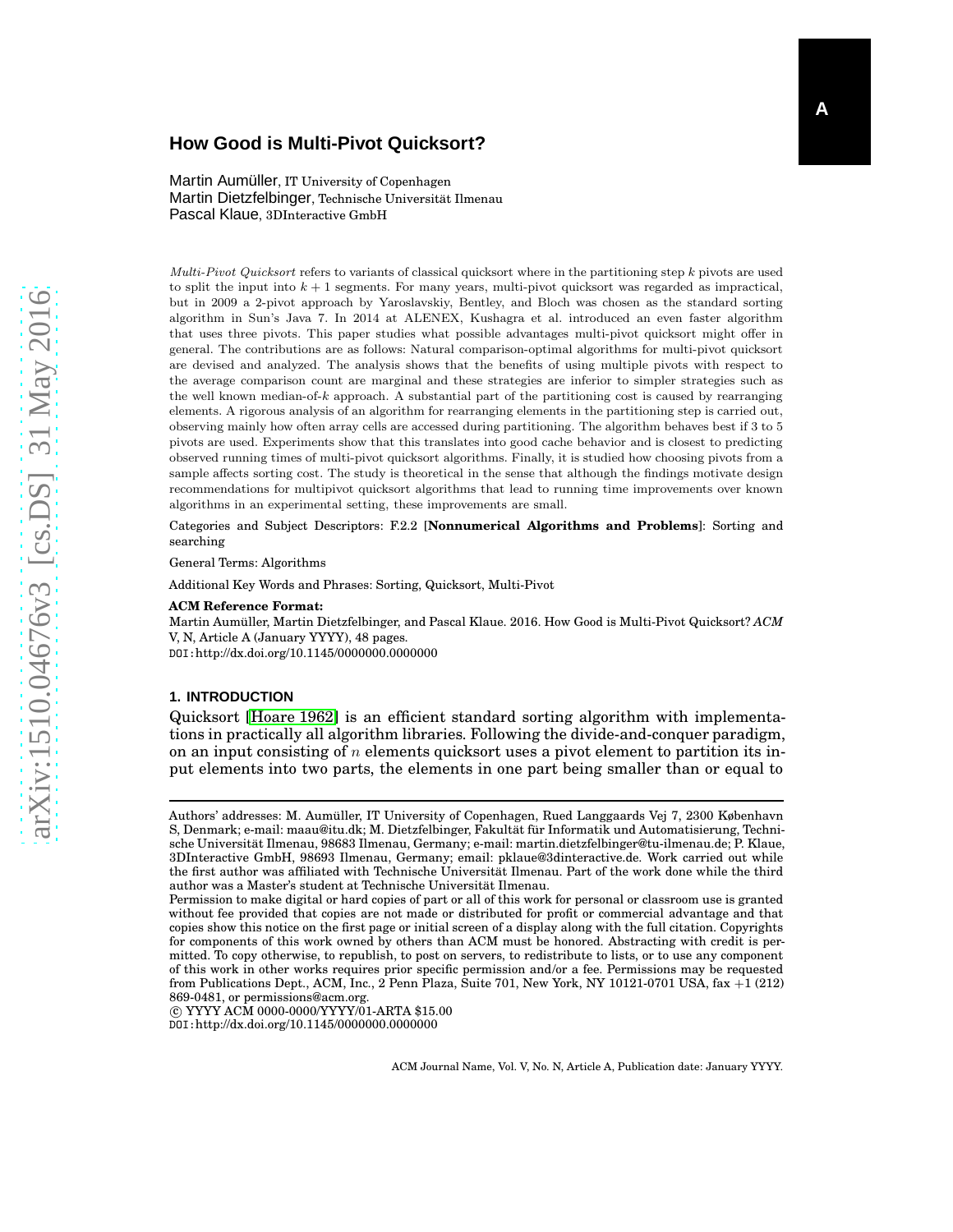. . . ≤ p<sup>1</sup> p<sup>1</sup> p<sup>1</sup> ≤ . . . ≤ p<sup>2</sup> p<sup>2</sup> p<sup>2</sup> ≤ . . . ≤ p<sup>3</sup> p<sup>3</sup> · · · p<sup>k</sup> p<sup>k</sup> ≤ . . . A<sup>0</sup> A<sup>1</sup> A<sup>2</sup> A<sup>k</sup>

<span id="page-1-0"></span>Fig. 1. Result of the partition step in k-pivot quicksort using pivots  $p_1, \ldots, p_k$ .

the pivot, the elements in the other part being larger than or equal to the pivot, and then uses recursion to sort these parts.

In  $k$ -pivot quicksort,  $k$  elements of the input are picked and sorted to get the pivots  $p_1 \leq \cdots \leq p_k$ . Then the task is to partition the remaining input according to the  $k + 1$  *segments* or *groups* defined by the pivots. Segment i, denoted by  $A_i$ , consists of elements that are at least as large as  $p_i$  and at most as large as  $p_{i+1}$ , for  $1 \le i \le k-1$ , and groups  $A_0$  and  $A_k$  consist of elements at most as large as  $p_1$  and at least as large as  $p_k$ , respectively, see Figure [1.](#page-1-0) These segments are then sorted recursively. As we will explore in this paper, using more than one pivot allows us to choose from a variety of different partitioning strategies. This paper will provide the theoretical foundations to analyze these methods.

### **1.1. History and Related Work**

Variants of classical quicksort were the topic of extensive research, such as sampling variants [\[Sedgewick 1975;](#page-45-0) [Martínez and Roura 2001\]](#page-44-1), variants for equal keys [\[Sedgewick 1977\]](#page-45-1), or variants for sorting strings [Bentley [and Sedgewick 1997\]](#page-44-2). On the other hand, up to 2009 very little work had been done on quicksort variants that use more than one but still a small number of pivots. This is because such variants of quicksort were judged impractical in two independent PhD theses: In [\[Sedgewick 1975\]](#page-45-0) Sedgewick had proposed and analyzed a dual-pivot approach that was inferior to classical quicksort in terms of the average swap count. Later, Hen-nequin [\[Hennequin 1991\]](#page-44-3) studied the general approach of using  $k \geq 1$  pivot elements. According to [\[Wild and Nebel 2012\]](#page-45-2), he found only slight improvements with respect to the average comparison count that would not compensate for the more involved partitioning procedure. A particularly popular variant of multi-pivot quicksort using a large number of pivots is samplesort from [\[Frazer and McKellar 1970\]](#page-44-4). Already in that paper it was shown that a multi-pivot approach can be used to achieve an average comparison count very close to the lower bound for comparison-based sorting algorithms. Samplesort has found applications in parallel systems and on GPU's [\[Leischner et al. 2010\]](#page-44-5), and there also exist well-engineered implementations for standard CPU's [\[Sanders and Winkel 2004\]](#page-45-3).

In this paper, we focus on variants with a small constant number of pivots. While these had been judged impractical for a long time, everything changed in 2009 when a 2-pivot quicksort algorithm was introduced as the standard sorting algorithm in Sun's *Java 7*. We will refer to this algorithm as the "Yaroslavskiy, Bentley, and Bloch algorithm (YBB algorithm)". In several previous papers, e.g., [\[Wild and Nebel 2012;](#page-45-2) [Kushagra et al. 2014;](#page-44-6) [Aumüller and Dietzfelbinger 2015;](#page-44-7) [Martínez et al. 2015\]](#page-44-8), this algorithm was called "Yaroslavskiy's algorithm", which was motivated by the discussion found at [\[Yaroslavskiy 2009\]](#page-45-4). The authors were informed [\[Bloch 2015\]](#page-44-9) that the algorithm should be considered joint work by Yaroslavskiy, Bentley, and Bloch. Wild and Nebel (joined by Neininger in the full version) [\[2012;](#page-45-2) [2015\]](#page-45-5) analyzed a variant of the YBB algorithm and showed that it uses  $1.9n \ln n + O(n)$  comparisons and  $0.6n \ln n + O(n)$ swaps on average to sort a random input if two arbitrary elements are chosen as the pivots. Thus, this 2-pivot approach turned out to improve on classical quicksort—which makes  $2n \ln n + O(n)$  comparisons and  $0.33..n \ln n + O(n)$  swaps on average—w.r.t. the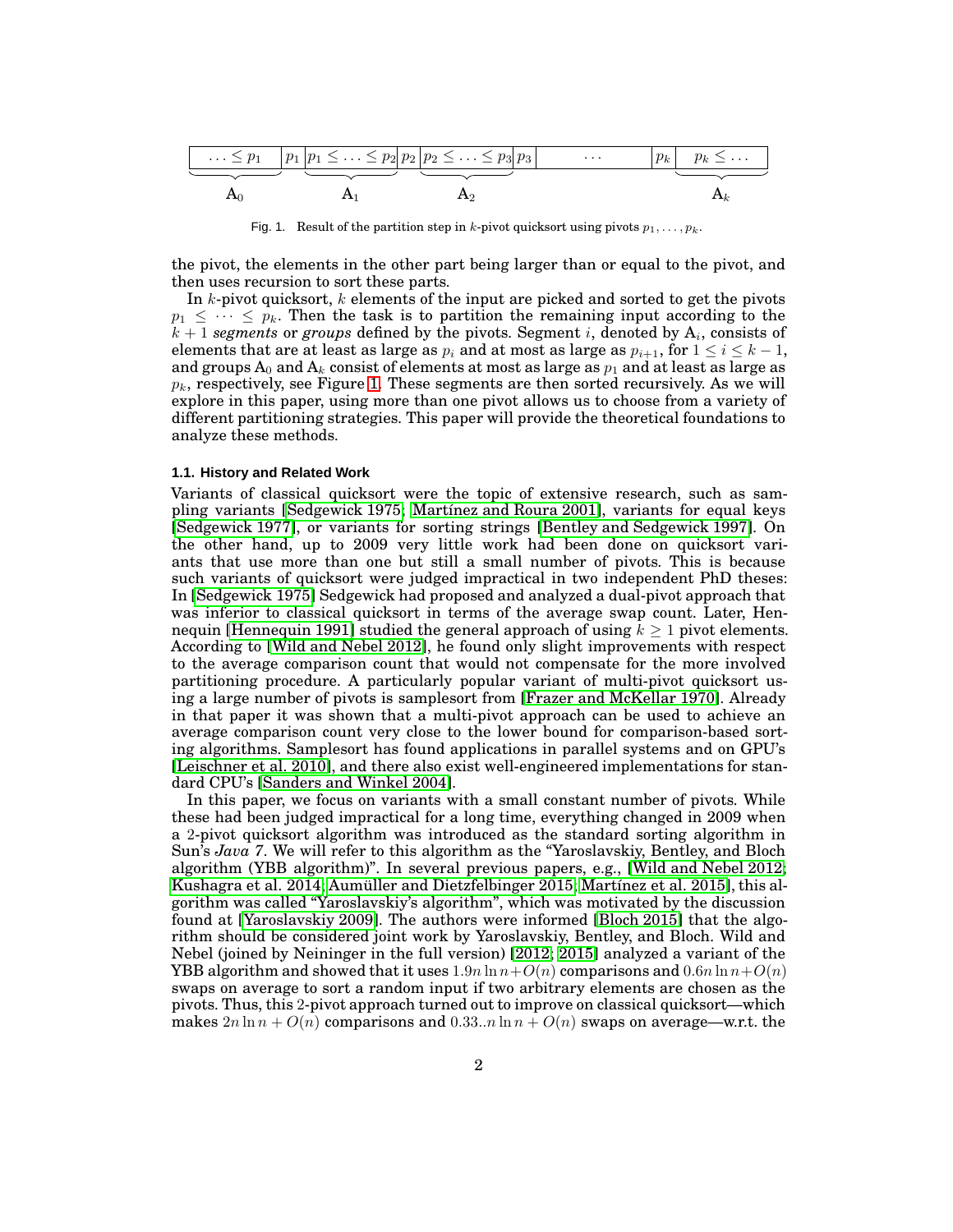average comparison count. However, the swap count was negatively affected by using two pivots, which had also been observed for another dual-pivot quicksort algorithm in [\[Sedgewick 1975\]](#page-45-0). Aumüller and Dietzfelbinger [\[2013;](#page-44-10) [2015\]](#page-44-7) showed a lower bound of  $1.8n \ln n + O(n)$  comparisons on average for 2-pivot quicksort algorithms and devised natural 2-pivot algorithms that achieved this lower bound. The key to understanding what is going on here is to note that one can improve the comparison count by deciding in a clever way with which one of the two pivots a new element should be compared first. While optimal algorithms with respect to the average comparison count are simple to implement, they must either count frequencies or need to sample a small part of the input, which renders them not competitive with the YBB algorithm with respect to running time when key comparisons are cheap. Moreover, [Aumüller and Dietzfelbinger \[2015\]](#page-44-7) proposed a 2-pivot algorithm which makes  $2n \ln n + O(n)$  comparisons and  $0.6n \ln n + O(n)$  swaps on average—no improvement over classical quicksort in both cost measures—, but behaves very well in practice. Hence, the running time improvement of a 2-pivot quicksort approach could not be explained conclusively in these works.

Very recently, [Kushagra et al. \[2014\]](#page-44-6) proposed a novel 3-pivot quicksort approach. Their algorithm compares a new element with the middle pivot first, and then with one of the two others. While the general idea of this algorithm had been known before (see, e.g., [\[Hennequin 1991;](#page-44-3) [Tan 1993\]](#page-45-6)), they provided a smart way of exchanging elements. Building on the work of [LaMarca and Ladner \[1999\]](#page-44-11), they showed theoretically that their algorithm is more cache efficient than classical quicksort and the YBB algorithm. They reported on experiments that gave reason to believe that the improvements of multi-pivot quicksort algorithms with respect to running times are due to their better cache behavior. They also reported from experiments with a seven-pivot algorithm, which ran more slowly than their three-pivot algorithm. We will describe how their (theoretical) arguments generalize to quicksort algorithms that use more than three pivots. In connection with the running time experiments from Section [9,](#page-37-0) this allows us to make more accurate predictions than [\[Kushagra et al. 2014\]](#page-44-6) about the influence of cache behavior to running time. One result of the present study will be that it is not surprising that their seven-pivot approach is slower, because it has worse cache behavior than three- or five-pivot quicksort algorithms using a specific partitioning strategy.

In actual implementations of quicksort and dual-pivot quicksort, pivots are usually taken from a small sample of elements. For example, the median in a sample of size  $2k + 1$  is the standard way to choose the pivot in classical quicksort. Often this sample contains only a few elements, say 3 or 5. The first theoretical analysis of this strategy is due to van Emden [\[1970\]](#page-45-7). [Martínez and Roura \[2001\]](#page-44-1) settled the exact analysis of the leading term of this strategy in 2001. In practice, other pivot sampling strategies were applied successfully as well, such as the "ninther" variant from [\[Bentley and McIlroy 1993\]](#page-44-12). In the implementation of the YBB algorithm in Sun's Java 7, the second- and fourth-largest element in a sample of size five are chosen as pivots. The exact analysis of (optimal) sampling strategies for the YBB algorithm is due to [Nebel et al. \[2015\]](#page-45-5). Interestingly, for the comparison count of the YBB algorithm it is not optimal to choose as pivots the tertiles of the sample; indeed, asymmetric choices are superior from a theoretical point of view. Moreover, it is shown there that—in contrast to classical quicksort with the median of  $2k + 1$  strategy—it is impossible to achieve the lower bound for comparison-based sorting algorithms using the YBB algorithm. Aumüller and Dietzfelbinger [\[2015\]](#page-44-7) later showed that this is not an inherent drawback of dual-pivot quicksort. Other strategies, such as always comparing with the larger pivot first, make it possible to achieve this lower bound. For more than two pivots, [Hennequin \[1991\]](#page-44-3) was again the first to study how pivot sampling affects the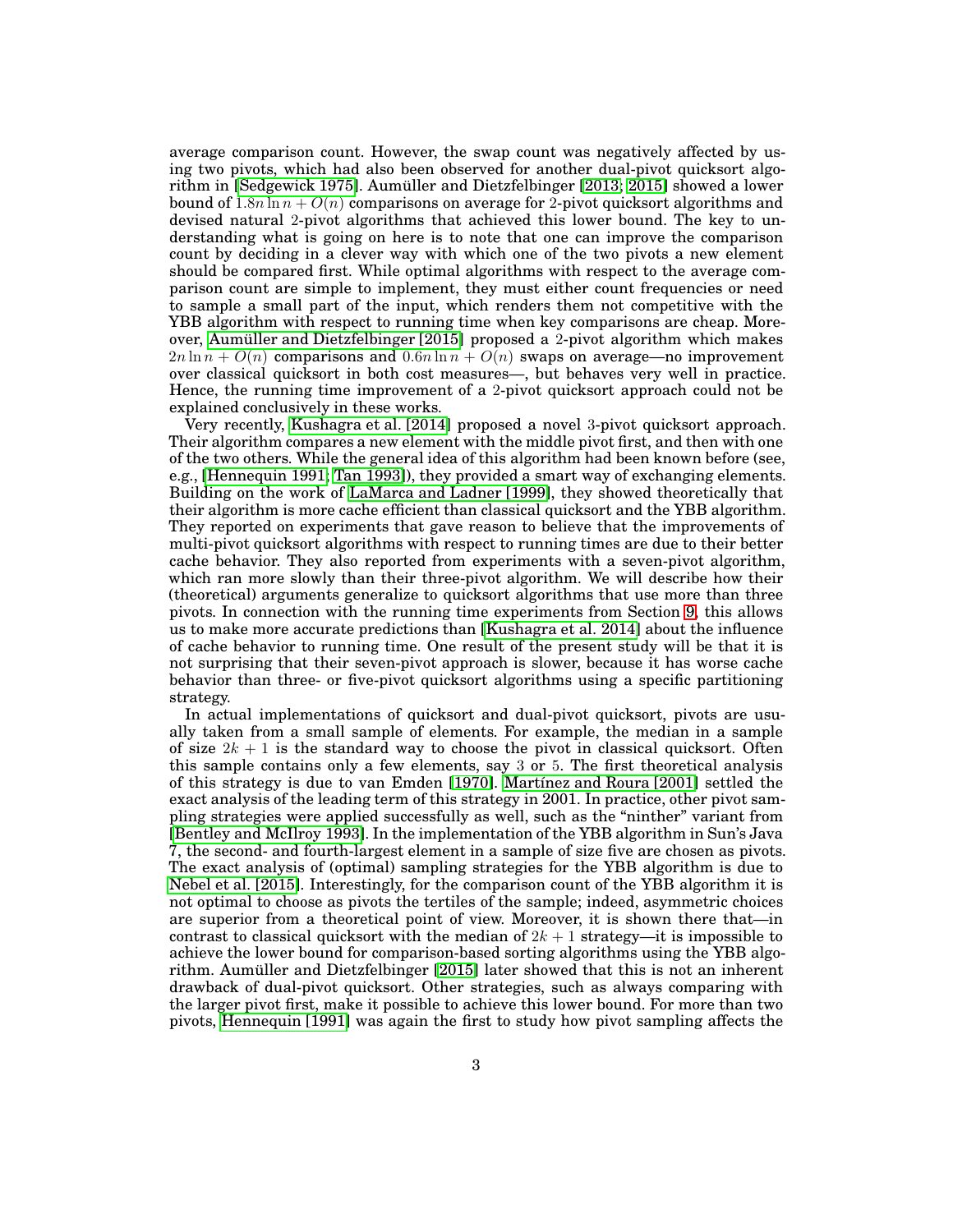average comparison count when a "most-balanced" comparison tree is used in each classification, see [\[Hennequin 1991,](#page-44-3) Tableau D.3].

## **1.2. Contributions**

The main contributions of the present paper are as follows:

(i) In the style of [\[Aumüller and Dietzfelbinger 2015\]](#page-44-7), we study how the average comparison count of an arbitrary k-pivot quicksort algorithm can be calculated. Moreover, we show a lower bound for  $k$ -pivot quicksort and devise natural algorithms that achieve this lower bound. It will turn out that the partitioning procedures become complicated and the benefits obtained by minimizing the average comparison count are only minor. In brief, optimal  $k$ -pivot quicksort cannot improve on simple and well-studied strategies such as classical quicksort using the median-of- $k$  strategy. Compared with the study of 2-pivot algorithms in [\[Aumüller and Dietzfelbinger 2015\]](#page-44-7), the results generally carry over to the case of using  $k \geq 3$  pivots. However, the analysis becomes more involved, and we were not able to prove tight asymptotic bounds as in the 2-pivot case. The interested reader is invited to peruse [\[Aumüller and Dietzfelbinger 2015\]](#page-44-7) to get acquainted with the ideas underlying the general analysis.

(ii) Leaving key comparisons aside, we study the problem of rearranging the elements to actually partition the input. We devise a natural generalization of the partitioning algorithms used in classical quicksort, the YBB algorithm, and the three-pivot algorithm of [\[Kushagra et al. 2014\]](#page-44-6) to solve this problem. The basic idea is that as in classical quicksort there exist two pointers which scan the array from left to right and right to left, respectively, and the partitioning process stops when the two pointers meet. Misplaced elements are moved with the help of  $k - 1$  additional pointers that store starting points of special array segments. We study this algorithm with regard to three cost measures: (a) the average number of scanned elements (which basically counts how often array cells are accessed during partitioning, see Section [7](#page-18-0) or [\[Nebel et al. 2015\]](#page-45-5) for a precise definition), (b) the average number of writes into array cells, and (c) the average number of assignments necessary to rearrange the elements. Interestingly, while moving elements around becomes more complicated during partitioning, this algorithm scans fewer array cells than classical quicksort for certain (small) pivot numbers. We will see that 3- and 5-pivot quicksort algorithms visit the fewest array cells, and that this translates directly into good cache behavior and corresponds to differences in running time in practice. In brief, we provide strong evidence that the running time improvements of multi-pivot quicksort are largely due to its better cache behavior (as conjectured by [Kushagra et al. \[2014\]](#page-44-6)), and that no benefits are to be expected from using more than five pivots.

(iii) We analyze sampling strategies for multi-pivot quicksort algorithms with respect to comparisons and scanned elements. We will show that for each fixed order in which elements are compared to pivots there exist pivot choices which yield a comparison-optimal multi-pivot quicksort algorithm. When considering scanned elements there is one optimal pivot choice. Combining comparisons and scanned elements, the analysis provides a candidate for the order in which elements should be compared to pivots that has not been studied in previous attempts like [\[Hennequin 1991;](#page-44-3) [Iliopoulos 2014\]](#page-44-13).

*Advice to the Practitioner.* We stress that this paper is a theoretical study regarding the impact of using more than one pivot in the quicksort framework, which sheds light also on the limitations of this approach. Still, we believe that our theoretical findings lead to some interesting design recommendations for multi-pivot quicksort algorithms. These findings are summarized in Section [9](#page-37-0) on experimental evaluation,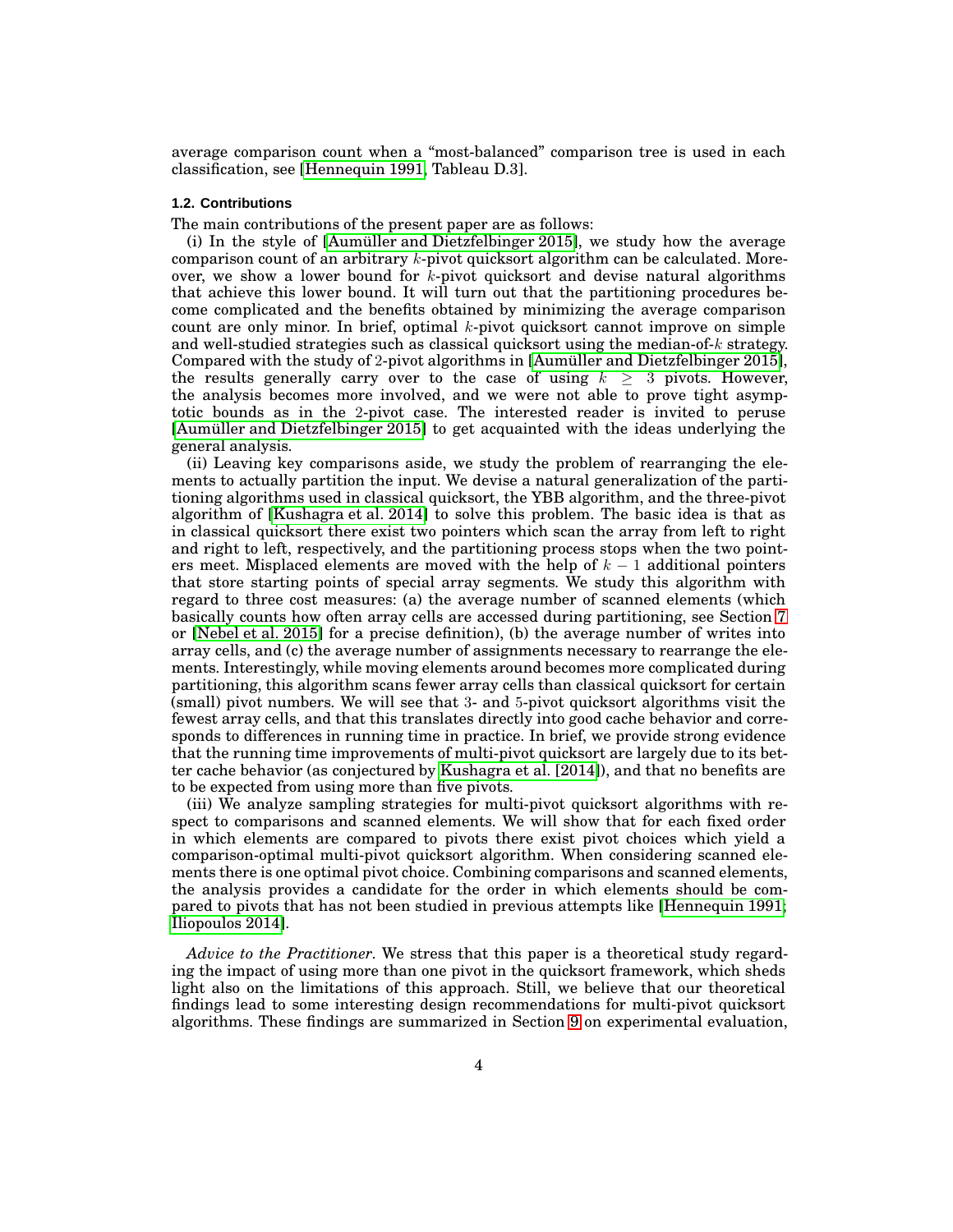

<span id="page-4-0"></span>Fig. 2. A comparison tree for five pivots.

where they are contrasted with tests regarding empirical running times. We demonstrate that for random permutations one obtains sorting algorithms faster than other approaches such as the YBB algorithm [\[Wild et al. 2015\]](#page-45-8) or the three-pivot algorithm of [Kushagra et al. \[2014\]](#page-44-6). While the differences in running time are statistically significant, the relative difference in running time is usually not more than 5%. A lot of care has to be taken in making "library-ready" implementations of these algorithms in terms of their performance on different input types, especially with a focus on handling equal keys in the input. This must remain the objective of future work.

#### **1.3. Outline**

In the analysis of quicksort, the analysis of one particular partitioning step with respect to a specific cost measure, e.g., the number of comparisons (or assignments, or array accesses), makes it possible to precisely analyze the cost over the whole recursion. In Hennequin's thesis [\[1991\]](#page-44-3) the connection between partitioning cost and overall cost for quicksort variants with more than one pivot has been analyzed in detail. The result relevant for us is that if k pivots are used and the (average) partitioning cost for *n* elements is  $a \cdot n + O(1)$ , for a constant a, then the average cost for sorting n elements is

$$
\frac{1}{H_{k+1}-1} \cdot a \cdot n \ln n + O(n),\tag{1}
$$

<span id="page-4-1"></span>where  $H_{k+1}$  denotes the  $(k+1)$ st harmonic number. In Section [2,](#page-6-0) we will use the continuous Master theorem from [\[Roura 2001\]](#page-45-9) to prove a more general result for partitioning cost  $a \cdot n + O(n^{1-\varepsilon})$ . Throughout the present paper all that interests us is the constant factor with the leading term. (Of course, for a realistic input size  $n$  the lower order term can have a big influence on the cost measure.)

For the purpose of the analysis, we will consider the input to be a random permutation of the integers  $\{1, \ldots, n\}$ . An element x belongs to group  $A_i, 0 \le i \le k$ , if  $p_i < x < p_{i+1}$  (see Fig. [1\)](#page-1-0), where we set  $p_0 = 0$  and  $p_{k+1} = n + 1$ . When focusing on a specific cost measure we can often leave aside certain aspects of the partitioning process. For example, in the study of the average comparison count of an arbitrary k-pivot algorithm, we will only focus on *classifiying* the elements into their respective groups  $A_0, \ldots, A_k$ , and omit rearranging these elements to produce the actual partition. On the other hand, when focusing on the average swap count (or the average number of assignments necessary to move elements around), we might assume that the input is already classified and that the problem is to rearrange the elements to obtain the actual partition.

In terms of classifying the elements into groups  $A_0, \ldots, A_k$ , the most basic operation is the classification of a single element. This is done by comparing the element against the pivots in some order. This order is best visualized using a comparison tree, which is a binary search tree with  $k + 1$  leaves labeled  $A_0, \ldots, A_k$  from left to right and k inner nodes labeled  $\mathbf{p}_1, \ldots, \mathbf{p}_k$  according to inorder traversal. (Such a tree for  $k=5$  is depicted in Figure [2.](#page-4-0)) Assume a comparison tree  $\lambda$  is given, and pivots  $p_1, \ldots, p_k$  have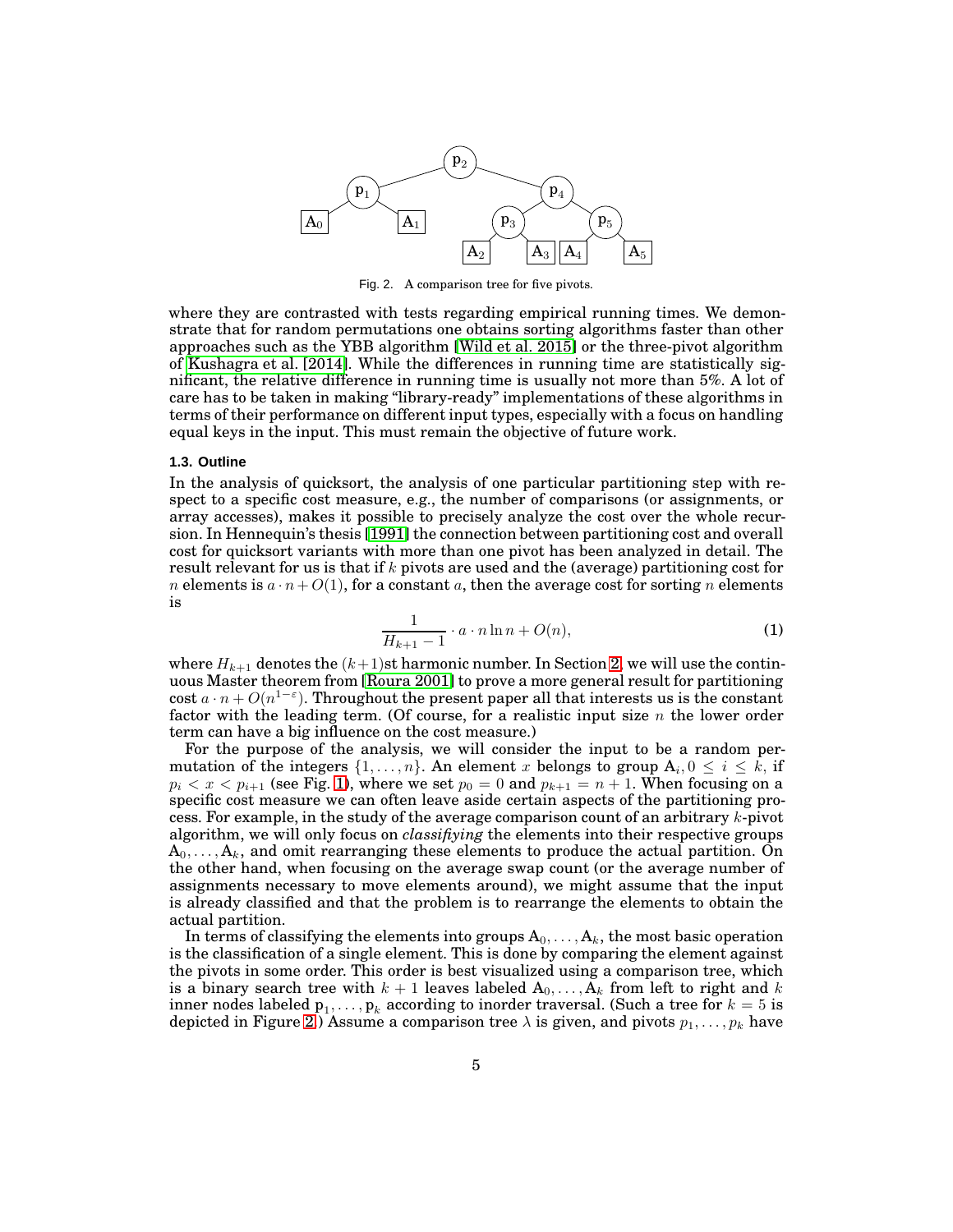been chosen. Then a given non-pivot element determines a search path in  $\lambda$  in the usual way; its classification can be read off from the leaf at the end of the path. If the input contains  $a_h$  elements of group  $A_h$ , for  $0 \leq h \leq k$ , the cost  $\text{cost}^{\lambda}(a_0, \ldots, a_k)$  of a comparison tree  $\lambda$  is the sum over all  $j$  of the depth of the leaf labeled  $\mathbf{A}_j$  multiplied with  $a_j$ , i.e., the total number of comparisons made when classifying the whole input using  $\lambda$ . A classification algorithm then defines which comparison tree is to be used for the classification of an element based on the outcome of the previous classifications. The first main result of our paper—presented in Section [3—](#page-8-0)is that in order to (approximately) determine the average comparison count for partitioning given  $p_1, \ldots, p_k$ we only have to find out how many times on average each comparison tree is used by the algorithm. The average comparison count up to lower order terms is then the sum over all trees of the product of the average number of times a tree is used and its average cost. Averaging over all pivot choices then gives the average comparison count for the classification. Section [4](#page-11-0) applies this result by discussing different classification strategies for 3-pivot quicksort.

In Section [5,](#page-13-0) we will show that there exist two very natural comparison-optimal strategies. The first strategy counts the number of elements  $a'_0, \ldots, a'_k$  classified to groups  $\mathbf{A}_0, \ldots, \mathbf{A}_k$ , respectively, after the first  $i$  classifications. The comparison tree used in the  $(i + 1)$ st classification is then one with minimum cost w.r.t.  $(a'_0, \ldots, a'_k)$ . The second strategy uses an arbitrary comparison tree for the first  $n^{3/4}$  classifications, then computes a cost-minimal comparison tree for the group sizes seen in that sample, and uses this tree in each of the remaining classifications.

A full analysis of optimal versions of k-pivot quicksort for  $k \geq 4$  remains open. In Section [6,](#page-17-0) we resort to estimates for the cost of partitioning based on experiments to estimate coefficients for average comparison counts for larger  $k$ . The results show that the improvements given by comparison-optimal  $k$ -pivot quicksort can be achieved in much simpler ways, e.g., by combining classical quicksort with the median-of-k pivot sampling technique. Moreover, while choosing an optimal comparison tree for fixed segment sizes is a simple application of dynamic programming, for large  $k$  the time needed for the computation renders optimal k-pivot quicksort useless with respect to running time.

Beginning with Section [7,](#page-18-0) we will follow a different approach, which we hope helps in understanding factors different from comparison counts that determine the running time of multi-pivot quicksort algorithms. We restrict ourselves to use some fixed comparison tree for each classification, and think only about moving elements around in a swap-efficient or cache-efficient way. At the first glance, it is not clear why more pivots should help. Intuitively, the more segments we have, the more work we have to do to move elements to the segments, because we are much more restrictive on where an element should be placed. However, we save work in the recursive calls, since the denominator in [\(1\)](#page-4-1) gets larger as we use more pivots. (Intuitively, the depth of the recursion tree decreases.) So, while the partitioning cost increases, the total sorting cost could actually decrease. We will devise an algorithm that builds upon the "crossing pointer technique" of classical quicksort. In brief, two pointers move towards each other as in classical quicksort. Misplaced elements are directly moved to some temporary array segment which holds elements of that group. This is done with the help of additional pointers. Moving misplaced elements is in general not done using swaps, but rather by moving elements in a cyclic fashion. Our cost measure for this algorithm is the number of *scanned elements*, i.e., the sum over all array cells of how many pointers accessed this array cell during partitioning and sorting. For the average number of scanned elements, it turns out that there is an interesting balance between partitioning cost and total sorting cost. In fact, in this cost measure, the average cost drastically decreases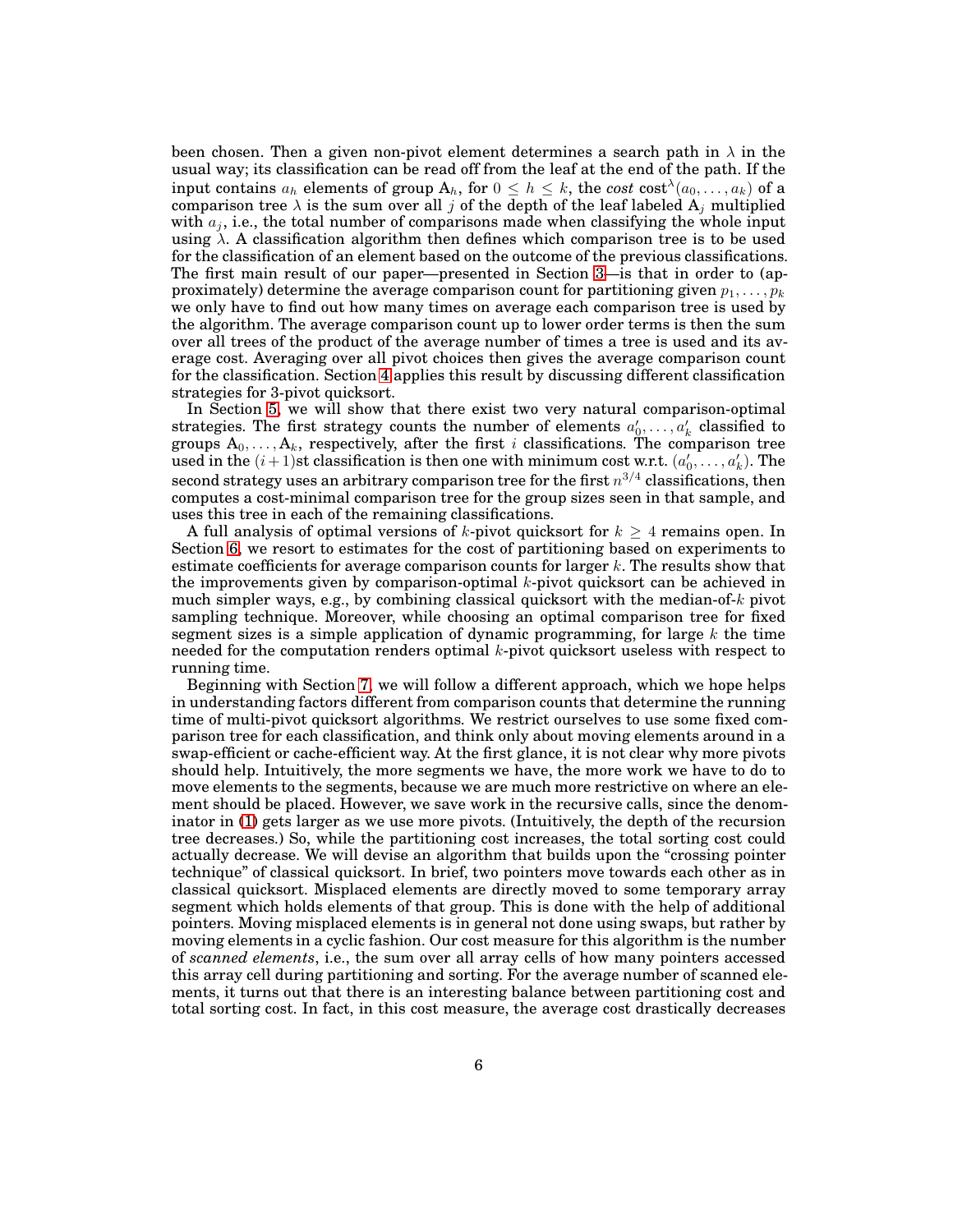from using one pivot to using three pivots, there is almost no difference between 3- to 5-pivot quicksort, and for larger pivot numbers the average cost increases again. Interestingly, with respect to two other cost measures that look quite similar we get higher cost as the number of pivots increases.

In Section [8](#page-30-0) we turn our attention to the effect of choosing pivots from a (small) sample of elements. Building on the theoretical results regarding comparisons and scanned elements from before, it is rather easy to develop formulae to calculate the average number of comparisons and the average number of scanned elements when pivots are chosen from a small sample. Example calculations demonstrate that the cost in both measures can be decreased by choosing pivots from a small (fixed-sized) sample. Interestingly, the best pivot choices do not balance subproblem sizes but tend to make the middle groups larger. To get an idea what optimal sampling strategies should look like, we consider the setting that we can choose pivots of a given rank for free, and we are interested in the ranks that minimize the specific cost measure. Our first result in this setting shows that for every fixed comparison tree it is possible to choose the pivots in such a way that on average we need at most  $1.4426...n \ln n + O(n)$  comparisons to sort the input, which is optimal. As a second result, we identify a particular pivot choice that minimizes the average number of scanned elements.

At the end of this paper, we report on experiments carried out to find if the theoretical cost measures are correlated to observed running times in practice. To this end, we implemented  $k$ -pivot quicksort variants for many different pivot numbers and compared them with respect to their running times. In brief, these experiments will confirm what has been conjectured in [\[Kushagra et al. 2014\]](#page-44-6): running times of quicksort algorithms are best predicted using a cost measure related to cache misses in the CPU.

### <span id="page-6-0"></span>**2. SETUP AND GROUNDWORK**

We assume that the input is a random permutation  $(e_1, \ldots, e_n)$  of  $\{1, \ldots, n\}$ . If  $n \leq k$ , sort the input directly. For  $n > k$ , sort the first k elements such that  $e_1 < e_2 < \ldots < e_k$ and set  $p_1 = e_1, \ldots, p_k = e_k$ . In the *partition step*, the remaining  $n-k$  elements are split into  $k + 1$  *groups*  $A_0, \ldots, A_k$ , where an element x belongs to group  $A_h$  if  $p_h < x < p_{h+1}$ . (For the ease of discussion, we set  $p_0 = 0$  and  $p_{k+1} = n + 1$ .) The groups  $A_0, \ldots, A_k$  are then sorted recursively. We never compare two non-pivot elements against each other. This preserves the randomness in the groups  $A_0, \ldots, A_k$ . In the remainder of this paper, we identify group sizes by  $a_i := |A_i| = p_{i+1} - p_i - 1$  for  $i \in \{0, \ldots, k\}$ . In the first sections, we focus on analyzing the average comparison count. Let  $k \geq 1$  be fixed. Let  $C_n$  denote the random variable which counts the comparisons being made when sorting an input of length n, and let  $P_n$  be the random variable which counts the comparisons made in the first partitioning step. The average comparison count of k-pivot quicksort clearly obeys the following recurrence, for  $n \geq k$ :

$$
\mathbf{E}(C_n) = \mathbf{E}(P_n) + \frac{1}{\binom{n}{k}} \sum_{a_0 + \dots + a_k = n-k} (\mathbf{E}(C_{a_0}) + \dots + \mathbf{E}(C_{a_k})).
$$

For  $n < k$  we assume cost 0. We now collect terms with a common factor  $\mathbf{E}(C_{\ell})$ , for  $0 \leq \ell \leq n-k$ . To this end, fix  $j \in \{0, \ldots, k\}$  and  $\ell \in \{0, \ldots, n-k\}$  and assume that  $a_j = \ell$ . There are exactly  $\binom{n-\ell-1}{k-1}$  ways to choose the other segment sizes  $a_i, i \neq j$ , such that  $a_0 + \cdots + a_k = n - k$ . (Note the equivalence between segment sizes and binary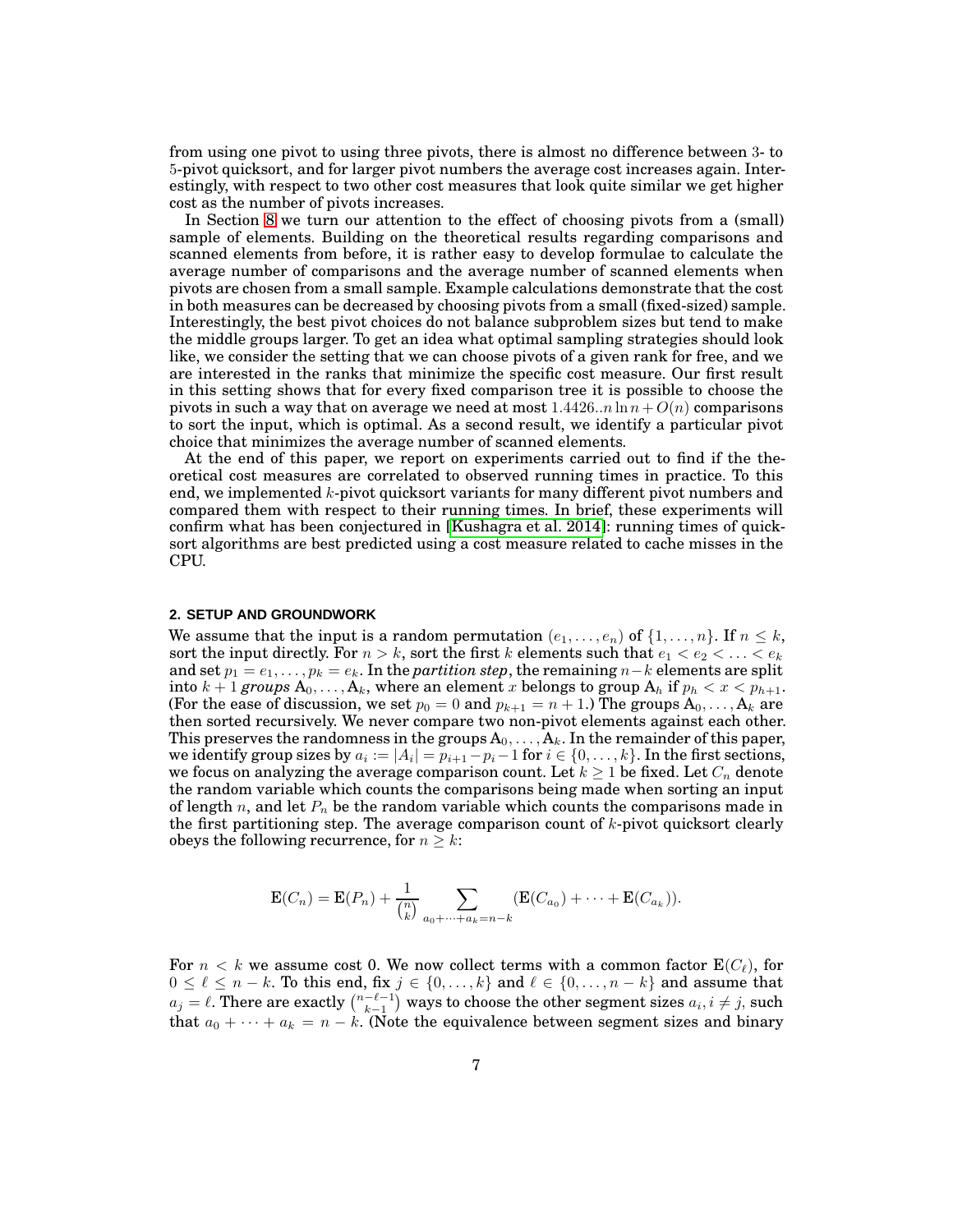strings of length  $n - \ell - 1$  with exactly  $k - 1$  ones.) Thus, we conclude that

<span id="page-7-1"></span>
$$
\mathbf{E}(C_n) = \mathbf{E}(P_n) + \frac{k+1}{\binom{n}{k}} \sum_{\ell=0}^{n-k} \binom{n-\ell-1}{k-1} \mathbf{E}(C_\ell),\tag{2}
$$

which was also observed in [\[Iliopoulos 2014\]](#page-44-13). (This generalizes the well known formula  $\textbf{E}(C_n)=n-1+2/n\cdot\sum_{0\leq \ell\leq n-1}\textbf{E}(C_\ell)$  for classical quicksort and the formulas for  $k=2$ from, e.g., [\[Aumüller and Dietzfelbinger 2015;](#page-44-7) [Wild and Nebel 2012\]](#page-45-2) and  $k = 3$  from [\[Kushagra et al. 2014\]](#page-44-6).) For partitioning cost of  $a \cdot n + O(n^{1-\epsilon})$ , for constants a and  $\varepsilon > 0$ , this recurrence has the following solution.

THEOREM 2.1. *Let* A *be a* k*-pivot quicksort algorithm that for each subarray of*  $length\ n\ has\ partitioning\ cost\ \mathbf{E}(P_n)=a\cdot n+O(n^{1-\varepsilon})\ for\ a\ constant\ \varepsilon>0.\ Then$ 

<span id="page-7-0"></span>
$$
\mathbf{E}(C_n) = \frac{1}{H_{k+1} - 1} \cdot an \ln n + O(n),\tag{3}
$$

where  $H_{k+1} = \sum_{i=1}^{k+1} (1/i)$  is the  $(k+1)$ st harmonic number.

PROOF. By linearity of expectation we may solve the recurrence for partitioning cost  $E(P_{1,n}) = a \cdot n$  and  $E(P_{2,n}) = O(n^{1-\epsilon})$  separately. To solve for cost  $E(P_{1,n})$  we may apply [\(1\)](#page-4-1). The recurrence for partitioning cost  $E(P_{2,n})$  is a standard application of the continuous Master theorem from [\[Roura 2001\]](#page-45-9), see [A](#page-45-10)ppendix A for details.  $\Box$ 

When focusing only on the average comparison count, it suffices to study the *classification problem*: Given a random permutation  $(e_1, \ldots, e_n)$  of  $\{1, \ldots, n\}$ , choose the pivots  $p_1, \ldots, p_k$  and classify each of the remaining  $n - k$  elements as belonging to one of the groups  $A_0, \ldots, A_k$ .

Algorithmically, the classification of a single element  $x$  with respect to the pivots  $p_1, \ldots, p_k$  is done by using a *comparison tree*  $\lambda$ . A comparison tree is a binary search tree, where the leaf nodes are labeled  $A_0, \ldots, A_k$  from left to right and the inner nodes are labeled  $\bm{{\mathsf{p}}}_1,\dots,\bm{{\mathsf{p}}}_k$  in inorder. Figure [2](#page-4-0) depicts a comparison tree for five pivots. We denote the depth of the  $A_h$  leaf in comparison tree  $\lambda$  by depth $\lambda(A_h)$ . Classifying an element then means searching for this element in the search tree. The classification of the element is the label of the leaf reached in that way; the number of comparisons  $\operatorname{required}$  is  $\operatorname{depth}_{\lambda}(\mathbf{A}_h) \text{ if } x \text{ belongs to group } \mathbf{A}_h.$ 

A *classification strategy* is formally described as a *classification tree* as follows. A classification tree is a  $(k + 1)$ -way tree with a root and  $n - k$  levels of inner nodes as well as one leaf level. Each inner node v has two labels: an index  $i(v) \in \{k+1,\ldots,n\}$ , and a comparison tree  $\lambda(v)$ . The element  $e_{i(v)}$  is classified using the comparison tree  $\lambda(v)$ . The  $k+1$  edges out of a node are labeled  $0,\ldots,k$ , resp., representing the outcome of the classification as belonging to group  $A_0, \ldots, A_k$ , respectively. On each of the  $(k +$ 1)<sup>n−k</sup> paths each index from  ${k + 1,...,n}$  occurs exactly once. An input  $(e_1, ..., e_n)$ determines a path in the classification tree in the obvious way: sort the pivots, then use the classification tree to classify  $e_{k+1}, \ldots, e_n$ . The classification of the input can then be read off from the nodes and edges along the path from the root to a leaf in the classification tree.

To fix some more notation, for each node v, and for  $h \in \{0, \ldots, k\}$ , we let  $a_h^v$  be the number of edges labeled " $h$ " on the path from the root to v. Furthermore, let  $C_{h,i}$  denote the random variable which counts the number of elements classified as belonging to group  $A_h$ , for  $h \in \{0, \ldots, k\}$ , in the first i levels, for  $i \in \{0, \ldots, n-k\}$ , i.e.,  $C_{h,i} = a_h^v$ when v is the node on level i of the classification tree reached for an input. In many proofs, we will need that  $C_{h,i}$  is not far away from its expectation  $a_h/(n-k-i)$ . This would be a trivial consequence of the Chernoff bound if the classification of elements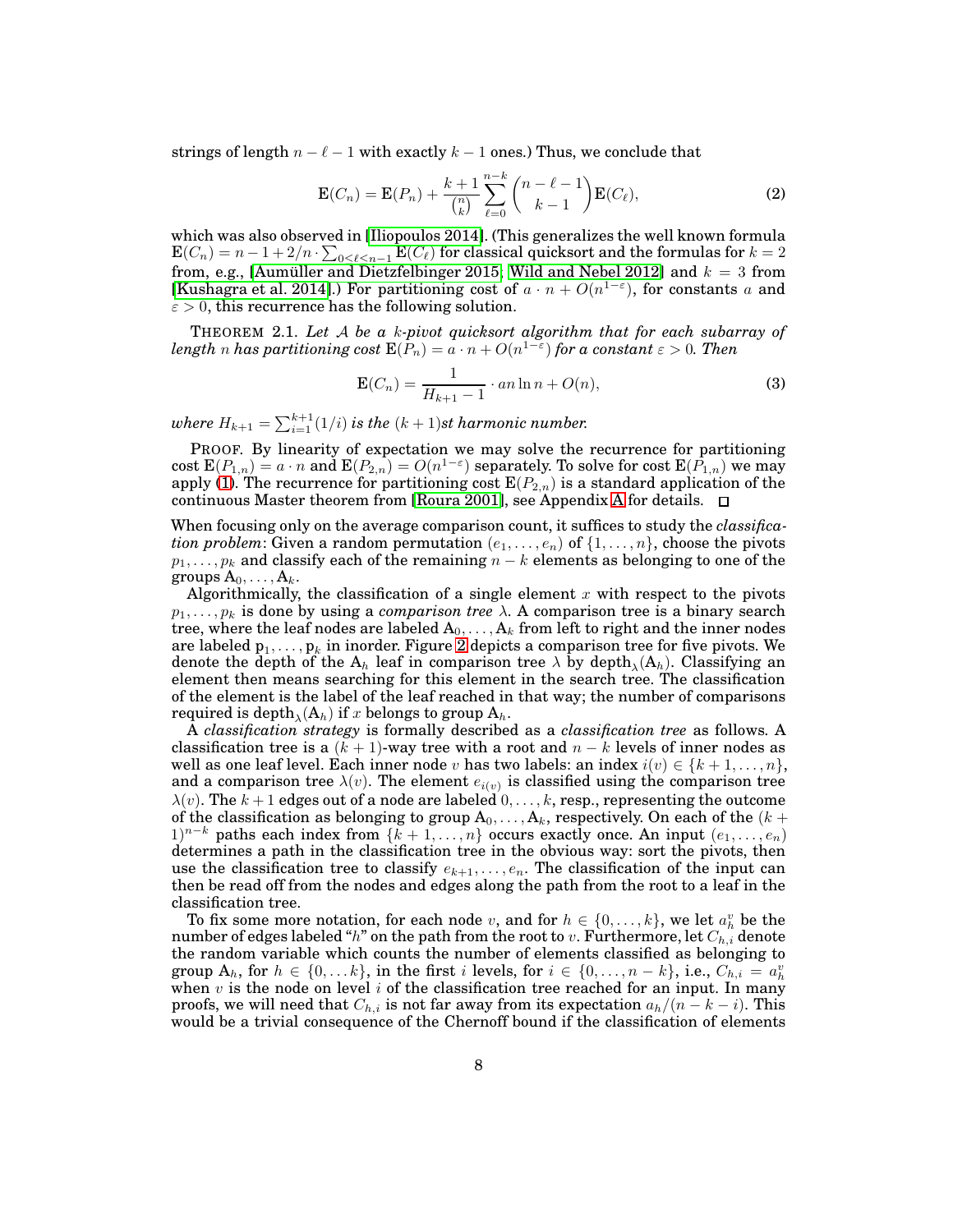were independent. However, the probabilities of classifying elements to a specific group change according to classifications made before. We will use the *method of averaged bounded differences* to show concentration despite dependencies between tests.

<span id="page-8-1"></span>LEMMA 2.2. *Let the pivots*  $p_1, \ldots, p_k$  *be fixed. Let*  $C_{h,i}$  *be defined as above. Then for each* h with  $h \in \{0, \ldots, k\}$  and for each i with  $1 \leq i \leq n - k$  we have that

$$
\Pr(|C_{h,i} - \mathbf{E}(C_{h,i})| > n^{2/3}) \leq 2 \exp(-n^{1/3}/2).
$$

PROOF. Fix an arbitrary  $h \in \{0, \ldots, k\}$ . Define the indicator random variable

 $X_i =$  [the element classified in level j belongs to group  $A_h$ ].

Of course,  $C_{h,i} = \sum_{1 \leq j \leq i} X_j$ . We let  $c_j := |\mathbf{E}(C_{h,i} \mid X_1, \dots, X_j) - \mathbf{E}(C_{h,i} \mid X_1, \dots, X_{j-1})|$ . Using linearity of expectation we may calculate

$$
c_{j} = \left| \sum_{k=1}^{j} X_{k} + \sum_{k=j+1}^{i} \frac{a_{h} - C_{h,j}}{n-j-2} - \sum_{k=1}^{j-1} X_{k} - \sum_{k=j}^{i} \frac{a_{h} - C_{h,j-1}}{n-j-1} \right|
$$
  
\n
$$
= \left| X_{j} + \sum_{k=j+1}^{i} \frac{a_{h} - C_{h,j-1} - X_{j}}{n-j-2} - \sum_{k=j}^{i} \frac{a_{h} - C_{h,j-1}}{n-j-1} \right|
$$
  
\n
$$
= \left| X_{j} - X_{j} \cdot \frac{i-j}{n-j-2} + (a_{h} - C_{h,j-1}) \left( \frac{i-j}{n-j-2} - \frac{i-j+1}{n-j-1} \right) \right|
$$
  
\n
$$
= \left| X_{j} \left( 1 - \frac{i-j}{n-j-2} \right) - (a_{h} - C_{h,j-1}) \left( \frac{n-i-2}{(n-j-1)(n-j-2)} \right) \right|
$$
  
\n
$$
\leq \max \left\{ \left| X_{j} \left( 1 - \frac{i-j}{n-j-2} \right) \right|, \left| \frac{a_{h} - C_{h,j-1}}{n-j-1} \right| \right\} \leq 1.
$$

Now we may apply the following bound known as the method of averaged bounded differences (see [\[Dubhashi and Panconesi 2009,](#page-44-14) Theorem 5.3]):

$$
\Pr(|C_{h,i} - \mathbf{E}(C_{h,i})| > t) \leq 2 \exp\left(-\frac{t^2}{2\sum_{j\leq i}c_j^2}\right).
$$

This yields

$$
\Pr(|C_{h,i} - \mathbf{E}(C_{h,i})| > n^{2/3}) \le 2 \exp\left(\frac{-n^{4/3}}{2i}\right),\,
$$

which is not larger than  $2 \exp(-n^{1/3}/2)$ .

## <span id="page-8-0"></span>**3. THE AVERAGE COMPARISON COUNT FOR PARTITIONING**

In this section, we will obtain a formula for the average comparison count of an arbitrary classification strategy. We make the following observations for all classification strategies: We need  $k \log k = O(1)$  comparisons to sort  $e_1, \ldots, e_k$ , i.e., to determine the  $k$  pivots  $p_1,\ldots,p_k$  in order. If an element  $x$  belongs to group  $A_i$ , it must be compared to  $p_i$  and  $p_{i+1}.$  (Of course, no real comparison takes place against  $p_0$  and  $p_{k+1}.$ ) On average, this leads to  $2(1 - 1/(k + 1))(n - k) + O(1)$  comparisons—regardless of the actual classification strategy.

For the following paragraphs, we fix a classification strategy, i.e., a classification tree T. Furthermore, we let v be an arbitrary inner node of T.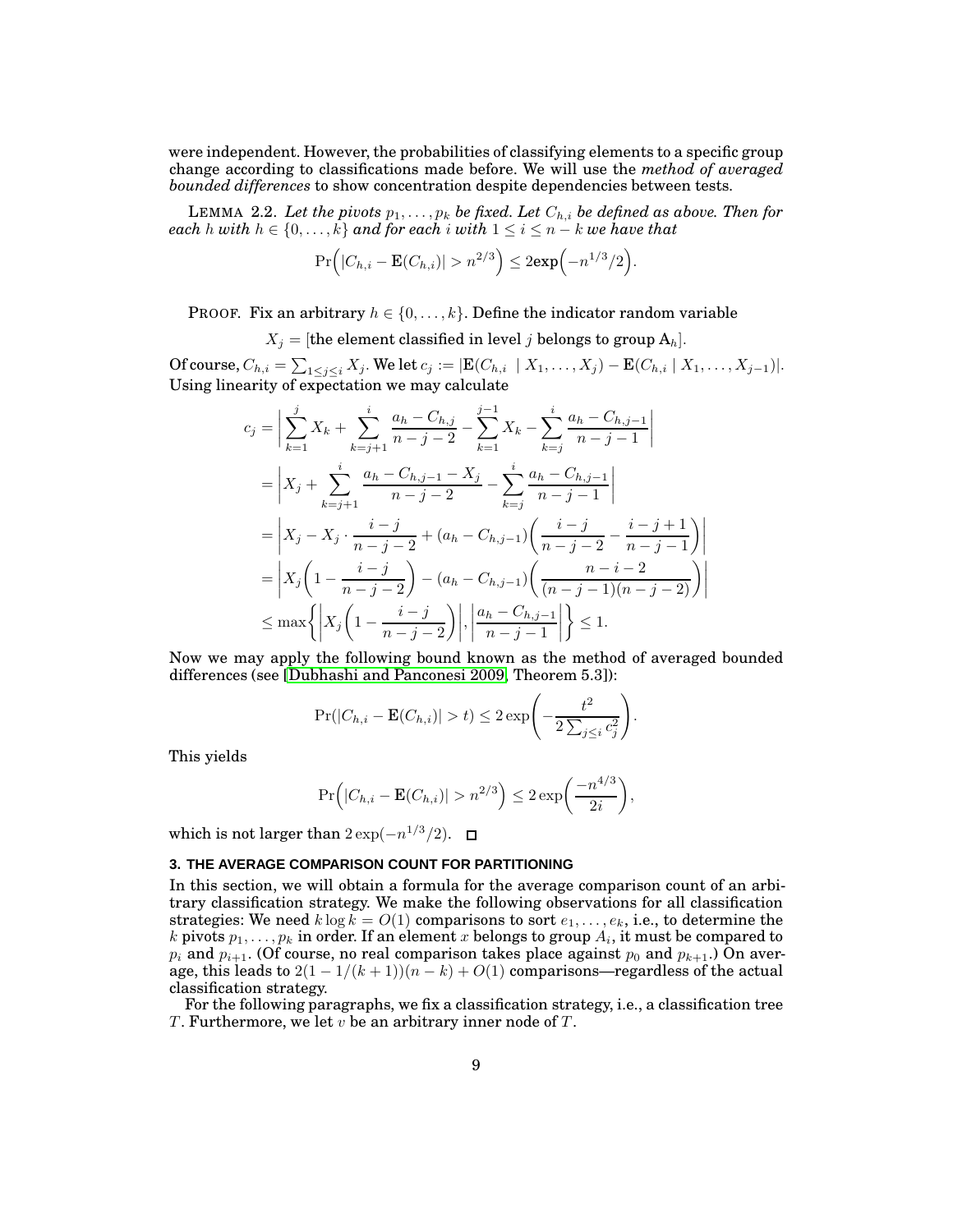If  $e_{i(v)}$  belongs to group  $\mathrm{A}_h$  then exactly depth $_{\lambda(v)}(\mathrm{A}_h)$  comparisons are made to classify this element. We let  $X_v^T$  denote the number of comparisons that take place in node  $v$  during classification. Let  $P_n^T$  be the random variable that counts the number of comparisons being made when classifying an input sequence  $(e_1, \ldots, e_n)$  using T, i.e.,  $P_n^T = \sum_{v \in T} X_v^T.$  For the average comparison count  $\mathrm{E}(P_n^T)$  for partitioning we get:

$$
\mathbf{E}(P_n^T) = \frac{1}{\binom{n}{k}} \sum_{1 \leq p_1 < p_2 < \cdots < p_k \leq n} \mathbf{E}(P_n^T \mid p_1, \ldots, p_k).
$$

We define  $p_{p_1,...,p_k}^v$  as the probability that node v is reached if the pivots are  $p_1,...,p_k$ . We may write:

$$
\mathbf{E}(P_n^T \mid p_1, \dots, p_k) = \sum_{v \in T} \mathbf{E}(X_v^T \mid p_1, \dots, p_k)
$$
  
= 
$$
\sum_{v \in T} p_{p_1, \dots, p_k}^v \cdot \mathbf{E}(X_v^T \mid p_1, \dots, p_k, v \text{ reached}).
$$
 (4)

For a comparison tree  $\lambda$  and group sizes  $a'_0, \ldots, a'_k$ , we define the *cost* of  $\lambda$  on these group sizes as the number of comparisons it makes for classifying an input with these group sizes, i.e.,

<span id="page-9-0"></span>
$$
cost^{\lambda}(a'_0,\ldots,a'_k) = \sum_{0 \leq i \leq k} depth_{\lambda}(A_i) \cdot a'_i.
$$

Furthermore, we define its average cost  $c^\lambda_{\operatorname{avg}}(a'_0, \dots, a'_k)$  as follows:

<span id="page-9-2"></span><span id="page-9-1"></span>
$$
c_{\text{avg}}^{\lambda}(a'_0, \dots, a'_k) := \frac{\text{cost}^{\lambda}(a'_0, \dots, a'_k)}{\sum_{0 \le i \le k} a'_i}.
$$
 (5)

Under the assumption that node v is reached and that the pivots are  $p_1, \ldots, p_k$ , the probability that the element  $e_{i(v)}$  belongs to group  $A_h$  is exactly  $(a_h - a_h^v)/(n - k$ level(v)), for each  $h \in \{0, \ldots, k\}$ . (Note that this means that the order in which elements are classified is arbitrary, so that we could actually use some fixed ordering.) Summing over all groups, we get

$$
\mathbf{E}(X_v^T \mid p_1,\ldots,p_k, \ v \ \text{reached}) = c_{\text{avg}}^{\lambda(v)}(a_0 - a_0^v,\ldots,a_k - a_k^v).
$$

Plugging this into [\(4\)](#page-9-0) gives

$$
\mathbf{E}(P_n^T \mid p_1, \dots, p_k) = \sum_{v \in T} p_{p_1, \dots, p_k}^v \cdot c_{\text{avg}}^{\lambda(v)} (a_0 - a_0^v, \dots, a_k - a_k^v).
$$
 (6)

Let  $\Lambda_k$  be the set of all possible comparison trees. For each  $\lambda \in \Lambda_k$ , we define the random variable  $F^{\lambda}$  that counts the number of times  $\lambda$  is used during classification. For given  $p_1, \ldots, p_k$ , and for each  $\lambda \in \Lambda_k$ , we let

$$
f_{p_1,\ldots,p_k}^{\lambda} := \mathbf{E}(F^{\lambda} \mid p_1,\ldots,p_k) = \sum_{\substack{v \in T \\ \lambda(v) = \lambda}} p_{p_1,\ldots,p_k}^v
$$

denote the average number of times comparison tree  $\lambda$  is used in T under the condition that the pivots are  $p_1, \ldots, p_k$ .

Now, if it was decided in each step by independent random experiments with the correct expectation  $a_h/(n-k)$ , for  $0 \le h \le k$ , whether an element belongs to group  $A_h$ , it would be clear that for each  $\lambda \in \Lambda_k$  the contribution of  $\lambda$  to the average classification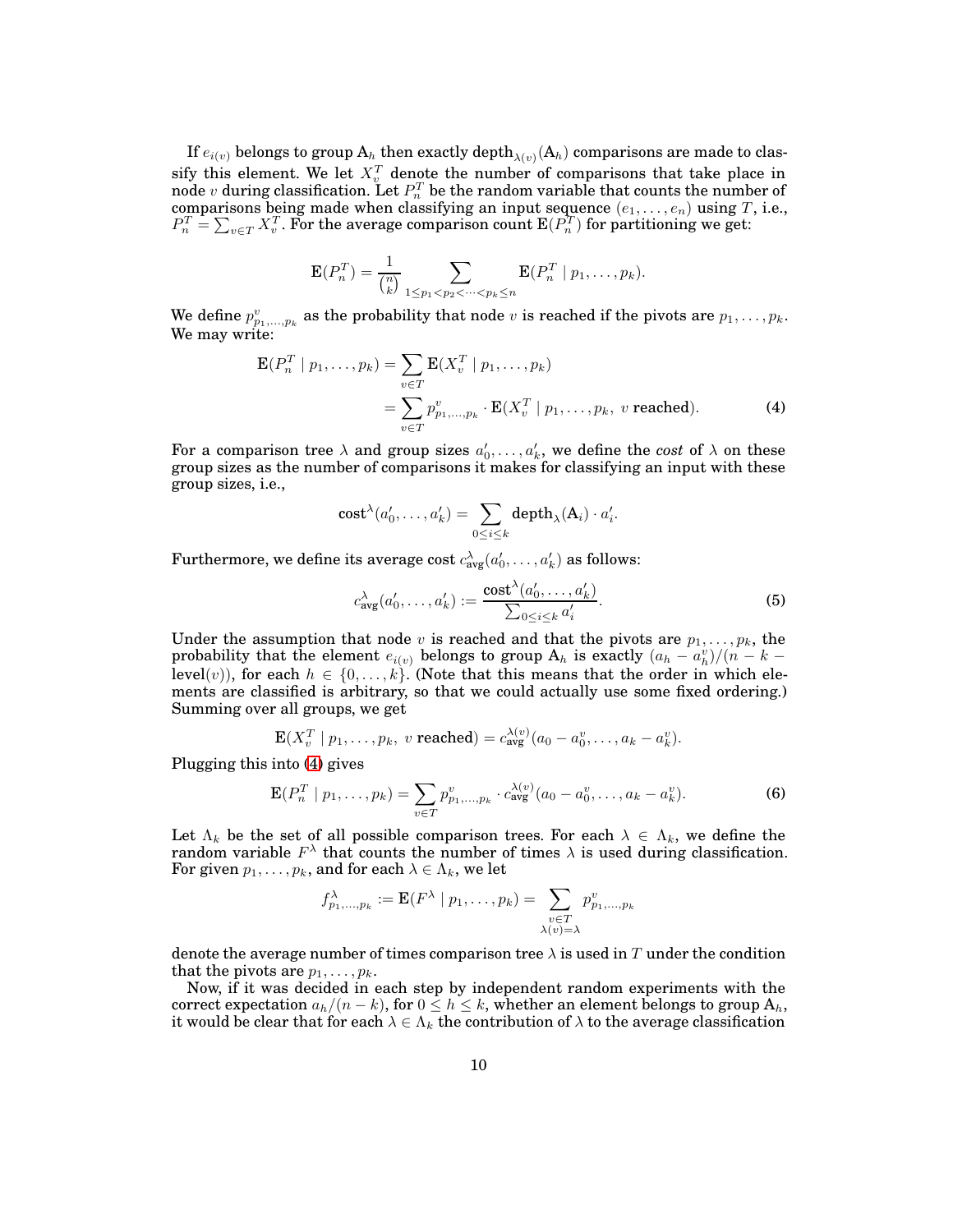$\cosh$  is  $f^\lambda_{p_1,...,p_k}\cdot c^\lambda_{\rm avg}(a_0,\dots,a_k).$  This intuition can be proven to hold for all classification trees, except that one gets an additional  $O(n^{1-\varepsilon})$  term due to dependencies between classifications.

<span id="page-10-2"></span>LEMMA 3.1. Let the pivots  $p_1, \ldots, p_k$  be fixed. Let T be a classification tree. Then  ${there\ exists\ a\ constant\ \varepsilon > 0 \ such\ that}$ 

$$
\mathbf{E}(P_n^T) = \frac{1}{\binom{n}{k}} \sum_{1 \le p_1 < p_2 < \cdots < p_k \le n} \sum_{\lambda \in \Lambda_k} f^{\lambda}_{p_1, \ldots, p_k} \cdot c^{\lambda}_{\text{avg}}(a_0, \ldots, a_k) + O(n^{1-\varepsilon}).
$$

PROOF. Fix the set of pivots  $p_1, \ldots, p_k$ . The calculations start from re-writing [\(6\)](#page-9-1) in the following form:

$$
\mathbf{E}(P_n^T | p_1, ..., p_k) = \sum_{v \in T} p_{p_1, ..., p_k}^v \cdot c_{\text{avg}}^{\lambda(v)}(a_0 - a_0^v, ..., a_k - a_k^v) \n= \sum_{v \in T} p_{p_1, ..., p_k}^v \cdot c_{\text{avg}}^{\lambda(v)}(a_0, ..., a_k) - \n\sum_{v \in T} p_{p_1, ..., p_k}^v \left( c_{\text{avg}}^{\lambda(v)}(a_0, ..., a_k) - c_{\text{avg}}^{\lambda(v)}(a_0 - a_0^v, ..., a_k - a_k^v) \right) \n= \sum_{\lambda \in \Lambda_k} f_{p_1, ..., p_k}^{\lambda} \cdot c_{\text{avg}}^{\lambda}(a_0, ..., a_k) - \n\sum_{v \in T} p_{p_1, ..., p_k}^v \left( c_{\text{avg}}^{\lambda(v)}(a_0, ..., a_k) - c_{\text{avg}}^{\lambda(v)}(a_0 - a_0^v, ..., a_k - a_k^v) \right).
$$
\n(7)

For each node v in the classification tree, we say that v is *on track* (to the expected values) if

<span id="page-10-1"></span><span id="page-10-0"></span>
$$
\left|c_{\text{avg}}^{\lambda(v)}(a_0,\ldots,a_k)-c_{\text{avg}}^{\lambda(v)}(a_0-a_0^v,\ldots,a_k-a_k^v)\right|\leq \frac{k^2}{n^{1/12}}.
$$

Otherwise, v is called *off track*.

By considering on-track and off-track nodes in [\(7\)](#page-10-0) separately, we may calculate

$$
\mathbf{E}(P_n^T \mid p_1, \dots, p_k) \leq \sum_{\lambda \in \Lambda_k} f_{p_1, \dots, p_k}^{\lambda} \cdot c_{\text{avg}}^{\lambda}(a_0, \dots, a_k) + \sum_{\substack{v \in T \\ v \text{ is on track}}} p_{p_1, \dots, p_k}^v \left( c_{\text{avg}}^{\lambda(v)}(a_0, \dots, a_k) - c_{\text{avg}}^{\lambda(v)}(a_0 - a_0^v, \dots, a_k - a_k^v) \right)
$$
\n
$$
\leq \sum_{\lambda \in \Lambda_k} f_{p_1, \dots, p_k}^{\lambda} \cdot c_{\text{avg}}^{\lambda}(a_0, \dots, a_k) + k \cdot \sum_{\substack{v \in T \\ v \text{ is off track}}} p_{p_1, \dots, p_k}^v + O(n^{11/12})
$$
\n
$$
\leq \sum_{\lambda \in \Lambda_k} f_{p_1, \dots, p_k}^{\lambda} \cdot c_{\text{avg}}^{\lambda}(a_0, \dots, a_k) + k \cdot \sum_{\substack{v \in T \\ v \text{ is off track}}} p_{p_1, \dots, p_k}^v \cdot c_{\text{avg}}^{\lambda}(a_0, \dots, a_k) + k \cdot \sum_{\substack{i=1}}^{n-k} \Pr(\text{an off-track node is reached on level } i) + O(n^{11/12}).
$$
\n(8)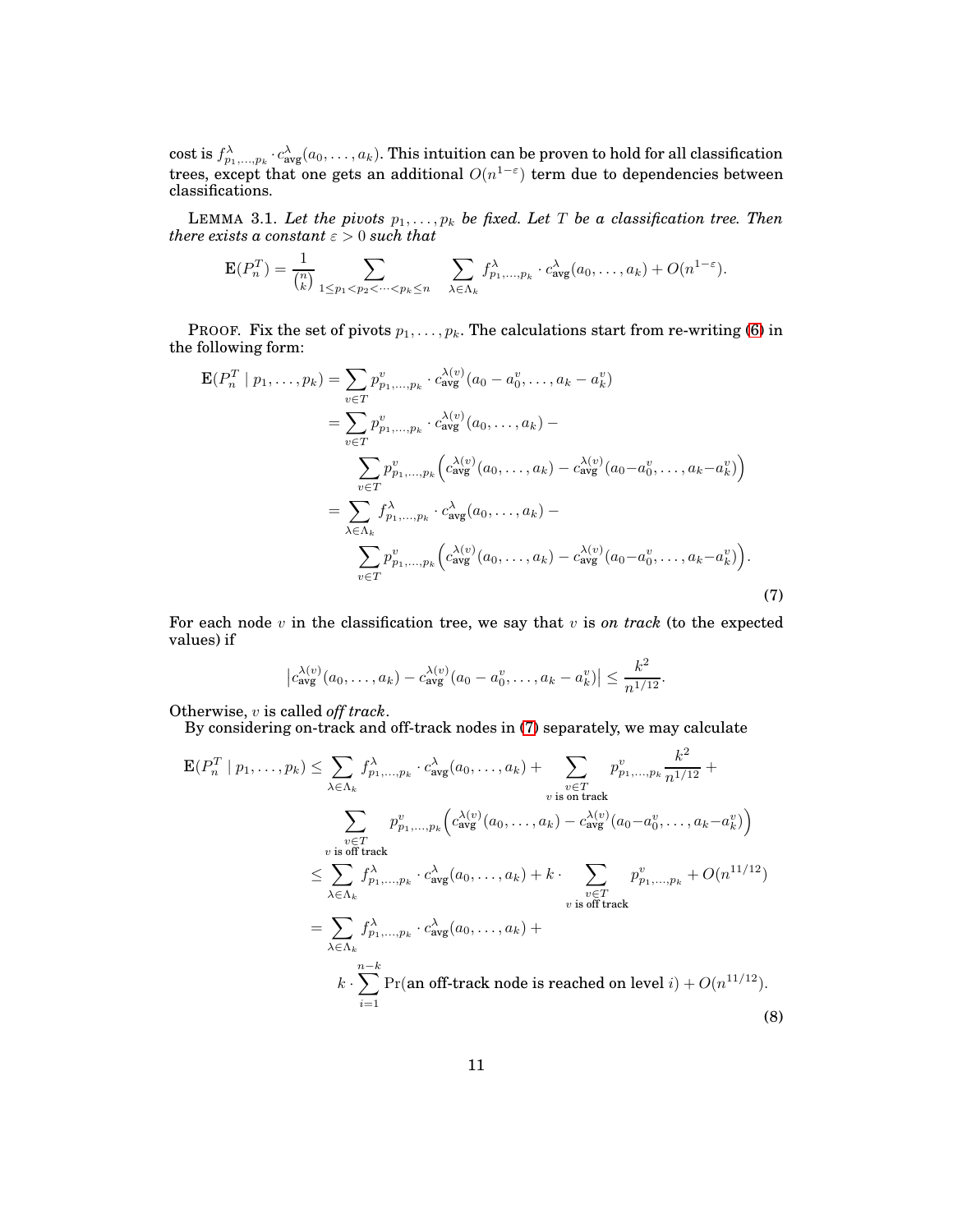It remains to bound the second summand of [\(8\)](#page-10-1). First, we obtain the general bound:

$$
\begin{split} \left| c_{\text{avg}}^{\lambda(v)}(a_0, \dots, a_k) - c_{\text{avg}}^{\lambda(v)}(a_0 - a_0^v, \dots, a_k - a_k^v) \right| \\ &\leq (k-1) \cdot \sum_{j=0}^k \left| \frac{a_j}{n-k} - \frac{a_j - a_j^v}{n-k - \text{level}(v)} \right| \\ &\leq (k-1) \cdot (k+1) \cdot \max_{0 \leq j \leq k} \left\{ \left| \frac{a_j}{n-k} - \frac{a_j - a_j^v}{n-k - \text{level}(v)} \right| \right\}. \end{split}
$$

Thus, by definition, whenever v is an off-track node, there exists  $j \in \{0, \ldots, k\}$  such that

$$
\left|\frac{a_j}{n-k} - \frac{a_j - a_j^v}{n-k - \text{level}(v)}\right| > \frac{1}{n^{1/12}}.
$$

Now consider the case that the random variables  $C_{h,i}$  that counts the number of  $A_h$ elements in the first  $i$  classifications are concentrated around their expectation, as in the statement of Lemma [2.2.](#page-8-1) This happens with very high probability, so the contributions of the other case to the average comparison count can be neglected. For each  $h \in \{0, \ldots, k\}$ , and each level  $i \in \{1, \ldots, n-k\}$  we calculate

$$
\left| \frac{a_h}{n-k} - \frac{a_h - C_{h,i}}{n-k-i} \right| \le \left| \frac{a_h}{n-k} - \frac{a_h(1 - i/(n-k))}{n-k-i} \right| + \left| \frac{n^{2/3}}{n-k-i} \right| = \frac{n^{2/3}}{n-k-i}.
$$

So, for the first  $i \leq n - n^{3/4}$  levels, we are in an *on-track node* on level *i* with very high probability, because the deviation of the ideal probability  $a_h/(n-k)$  of seeing an element which belongs to group  $\mathrm{A}_h$  and the actual probability in the node reached on level *i* of seeing such an element is at most  $1/n^{1/12}$ . Thus, for the first  $n - n^{3/4}$  levels the contribution of the sums of the probabilities of off-track nodes is not more than  $O(n^{11/12})$  to the first summand in [\(8\)](#page-10-1). For the last  $n^{3/4}$  levels of the tree, we use that the contribution of the probabilities that we reach an off-track node on level  $i$  is at most 1 for a fixed level.

This shows that the second summand in [\(8\)](#page-10-1) is  $O(n^{11/12})$ . The lemma now follows from averaging over all possible pivot choices.  $\Box$ 

# <span id="page-11-0"></span>**4. EXAMPLE: 3-PIVOT QUICKSORT**

Here we study variants of 3-pivot quicksort algorithms in the light of Lemma [3.1.](#page-10-2) This paradigm got recent attention by the work of [Kushagra et al. \[2014\]](#page-44-6), who provided evidence that—in practice—a 3-pivot quicksort algorithm might be faster than the YBB dual-pivot algorithm.

In 3-pivot quicksort, we might choose from five different comparison trees. These trees, together with their comparison cost, are depicted in Figure [3.](#page-12-0) We will study the average comparison count of three different strategies in an artificial setting: We assume, as in the analysis, that our input is a permutation of  $\{1, \ldots, n\}$ . So, after choosing the pivots the algorithm knows the exact group sizes in advance. Transforming this strategy into a realistic one is a topic of the next section.

All considered strategies will follow the same idea: After choosing the pivots, it is checked which comparison tree has the smallest average cost for the group sizes found in the input. Then this tree is used for all classifications. Our strategies differ with respect to the set of comparison trees they can use. In the next section we will explain why deviating from such a strategy, i.e., using different trees during the classification for fixed group sizes, does not help for minimizing the average comparison count.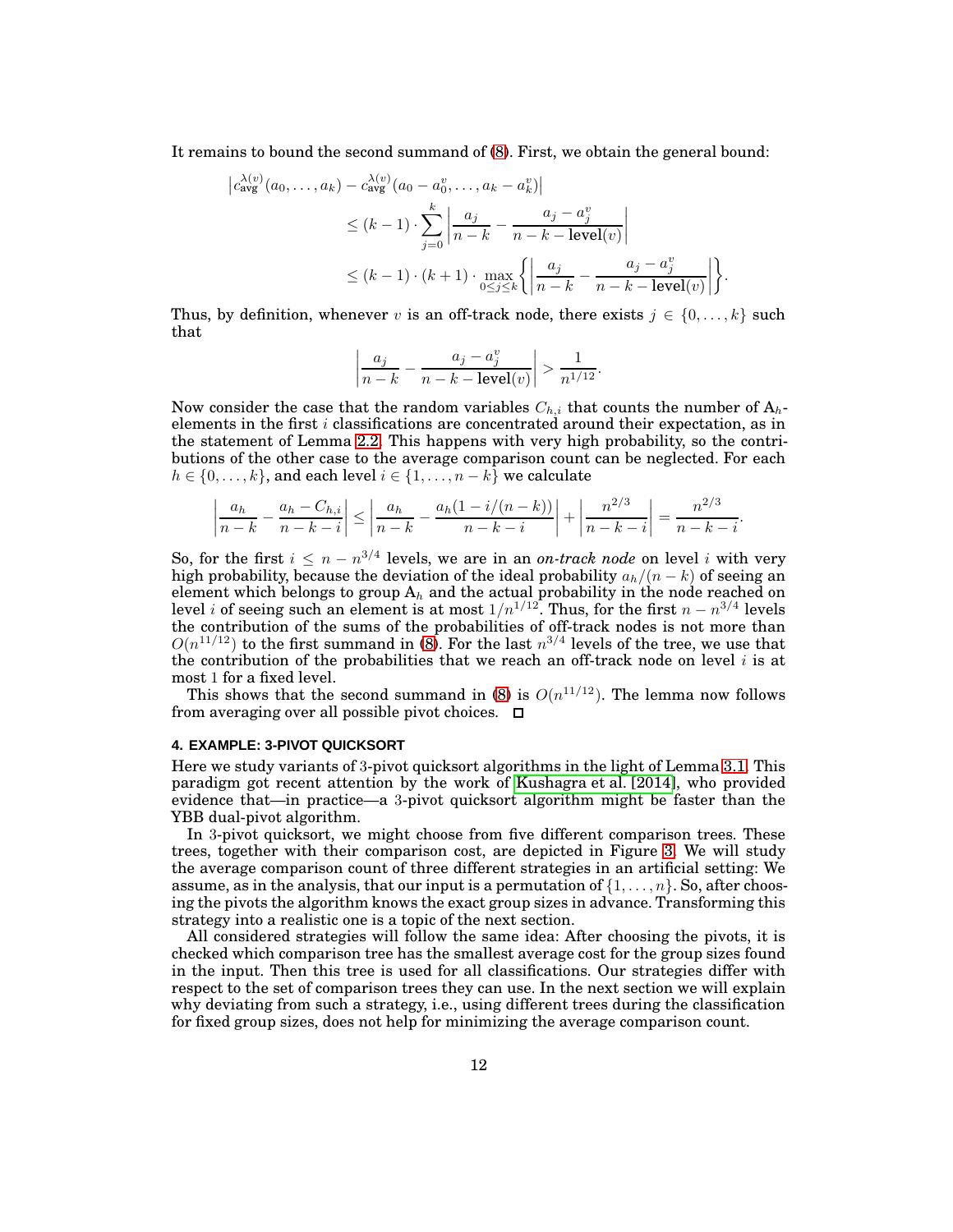

<span id="page-12-0"></span>Fig. 3. The different comparison trees for 3-pivot quicksort with their comparison cost (dotted boxes, only displaying the numerator).

*The symmetric strategy.* In the algorithm of [\[Kushagra et al. 2014\]](#page-44-6), the balanced comparison tree  $\lambda_2$  is used for each classification. Using Lemma [3.1,](#page-10-2) we get<sup>[1](#page-12-1)</sup>

$$
\mathbf{E}(P_n) = \frac{1}{\binom{n}{3}} \sum_{a_0 + a_1 + a_2 + a_3 = n-3} (2a_0 + 2a_1 + 2a_2 + 2a_3) + O(n^{1-\epsilon})
$$
  
=  $2n + O(n^{1-\epsilon}).$ 

Using Theorem [2.1,](#page-7-0) we conclude that

$$
\mathbf{E}(C_n) = 24/13n \ln n + O(n) \approx 1.846n \ln n + O(n),
$$

as known from [\[Kushagra et al. 2014\]](#page-44-6). This improves on classical quicksort  $(2n \ln n +$  $O(n)$  comparisons on average), but is worse than optimal dual-pivot quicksort  $(1.8n \ln n + O(n))$  comparisons on average [\[Aumüller and Dietzfelbinger 2015\]](#page-44-7)) or median-of-3 quicksort  $(1.714n \ln n + O(n))$  comparisons on average [\[van Emden 1970\]](#page-45-7)).

*Using three trees.* Here we restrict our algorithm to choose only among the comparison trees  $\{\lambda_1, \lambda_2, \lambda_3\}$ . The computation of a cost-minimal comparison tree is then simple: Suppose that the segment sizes are  $a_0, \ldots, a_3$ . If  $a_0 > a_3$  and  $a_0 > a_1 + a_2$  then comparison tree  $\lambda_1$  has minimum cost. If  $a_3 \ge a_0$  and  $a_3 > a_1 + a_2$  then comparison tree  $\lambda_3$  has minimum cost. Otherwise  $\lambda_2$  has minimum cost.

<span id="page-12-1"></span><sup>&</sup>lt;sup>1</sup>Of course,  $E(P_n) = 2(n-3)$ , since each classification makes exactly two comparisons.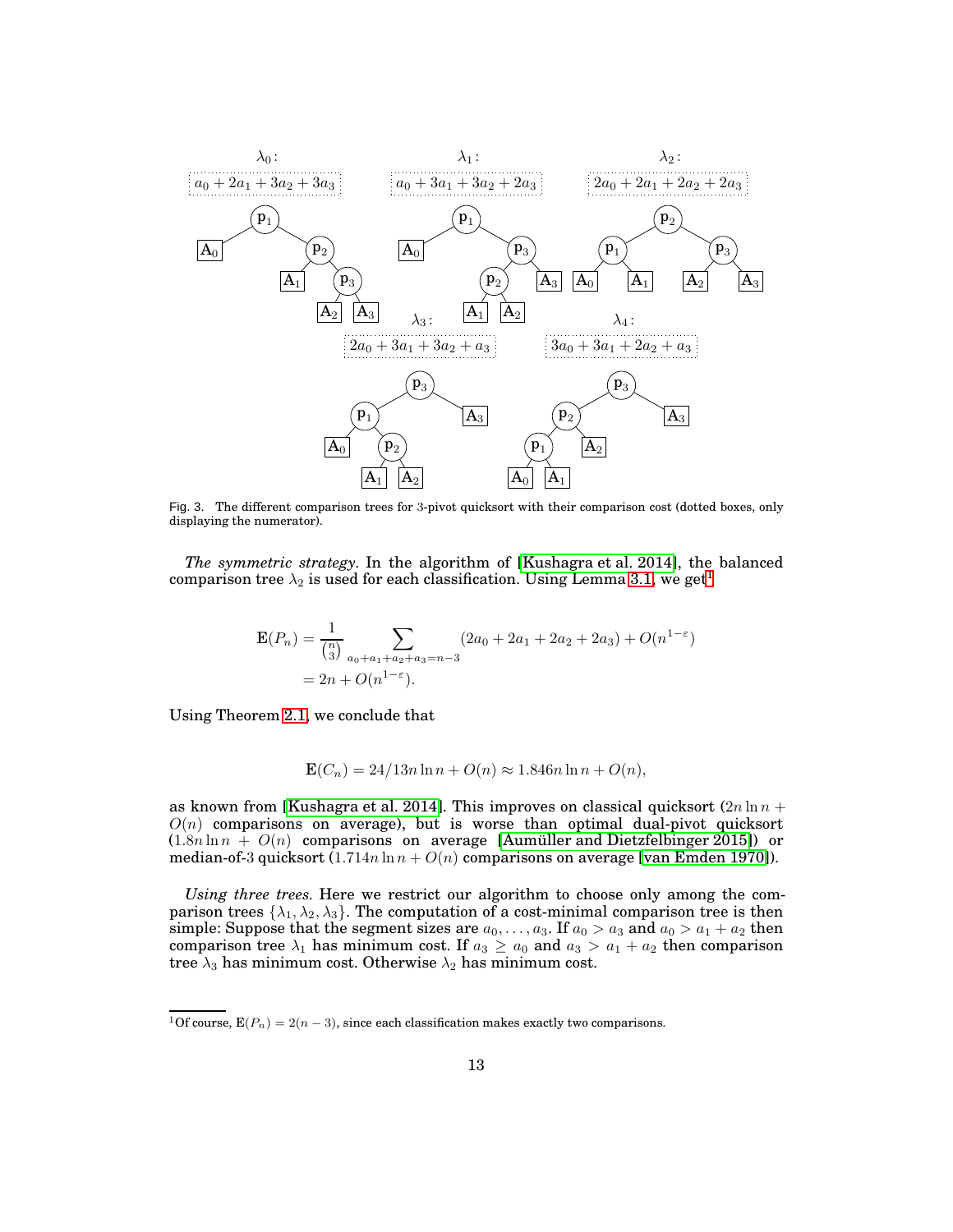Using Lemma [3.1,](#page-10-2) the average partition cost with respect to this set of comparison trees can be calculated (using Maple $^{\circledR}$ ) as follows:

$$
\mathbf{E}(P_n) = \frac{1}{\binom{n}{3}} \sum_{a_0 + a_1 + a_2 + a_3 = n-3} \min\left\{\frac{a_0 + 3a_1 + 3a_2 + 2a_3, 2a_0 + 2a_1 + 2a_2 + 2a_3}{2a_0 + 3a_1 + 3a_2 + 1a_3}\right\} + O(n^{1-\varepsilon})
$$
  
=  $\frac{17}{9}n + O(n^{1-\varepsilon}).$ 

This yields the following average comparison cost:

<span id="page-13-1"></span>
$$
\mathbf{E}(C_n) = \frac{68}{39}n\ln n + O(n) \approx 1.744n\ln n + O(n).
$$

*Using all trees.* Now we let our strategies choose among all five trees. Using Lemma [3.1](#page-10-2) and the average cost for all trees from Figure [3,](#page-12-0) we calculate (using  $\mathrm{Maple}^\circledR)$ 

$$
\mathbf{E}(P_n) = \frac{1}{\binom{n}{3}} \sum_{a_0 + a_1 + a_2 + a_3 = n - 3} \min\left\{\frac{a_0 + 2a_1 + 3a_2 + 3a_3, a_0 + 3a_1 + 3a_2 + 2a_3}{3a_0 + 2a_1 + 2a_2 + 2a_3, 2a_0 + 3a_1 + 3a_2 + a_3}\right\} + O(n^{1 - \varepsilon}) \tag{9}
$$
\n
$$
= \frac{133}{72}n + O(n^{1 - \varepsilon}).
$$

This yields the following average comparison cost:

$$
\mathbf{E}(C_n) = \frac{133}{78}n\ln n + O(n) \approx 1.705n\ln n + O(n),
$$

which is—as will be explained in the next section—the lowest possible average comparison count one can achieve by picking three pivots directly from the input. So, using three pivots gives a slightly lower average comparison count than quicksort using the median of three elements as the pivot.

# <span id="page-13-0"></span>**5. (ASYMPTOTICALLY) OPTIMAL CLASSIFICATION STRATEGIES**

In this section we will discuss four different strategies, which will all achieve the minimal average comparison count (up to lower order terms). Two of these four strategies will be optimal but unrealistic, since they assume that after the pivots are fixed the algorithm knows the sizes of the  $k + 1$  different groups. The strategies work as follows: One strategy maintains the group sizes of the unclassified part of the input and chooses the comparison tree with minimum cost with respect to these group sizes. This will turn out to be the optimal classification strategy for  $\bar{k}$ -pivot quicksort. To turn this strategy into an actual algorithm, we will use the group sizes of the already classified part of the input as a basis for choosing the comparison tree for the next classification. The second unrealistic strategy works like the algorithms for 3-pivot quicksort. It will use the comparison tree with minimum cost with respect to the group sizes of the input in each classification. To get an actual algorithm, we estimate these group sizes in a small sampling step. Note that these strategies are the obvious generalization of the optimal strategies for dual-pivot quicksort from [\[Aumüller and Dietzfelbinger 2015\]](#page-44-7).

Since all these strategies need to compute cost-minimal comparison trees, this section starts with a short discussion of algorithms for this problem. Then we discuss the four different strategies.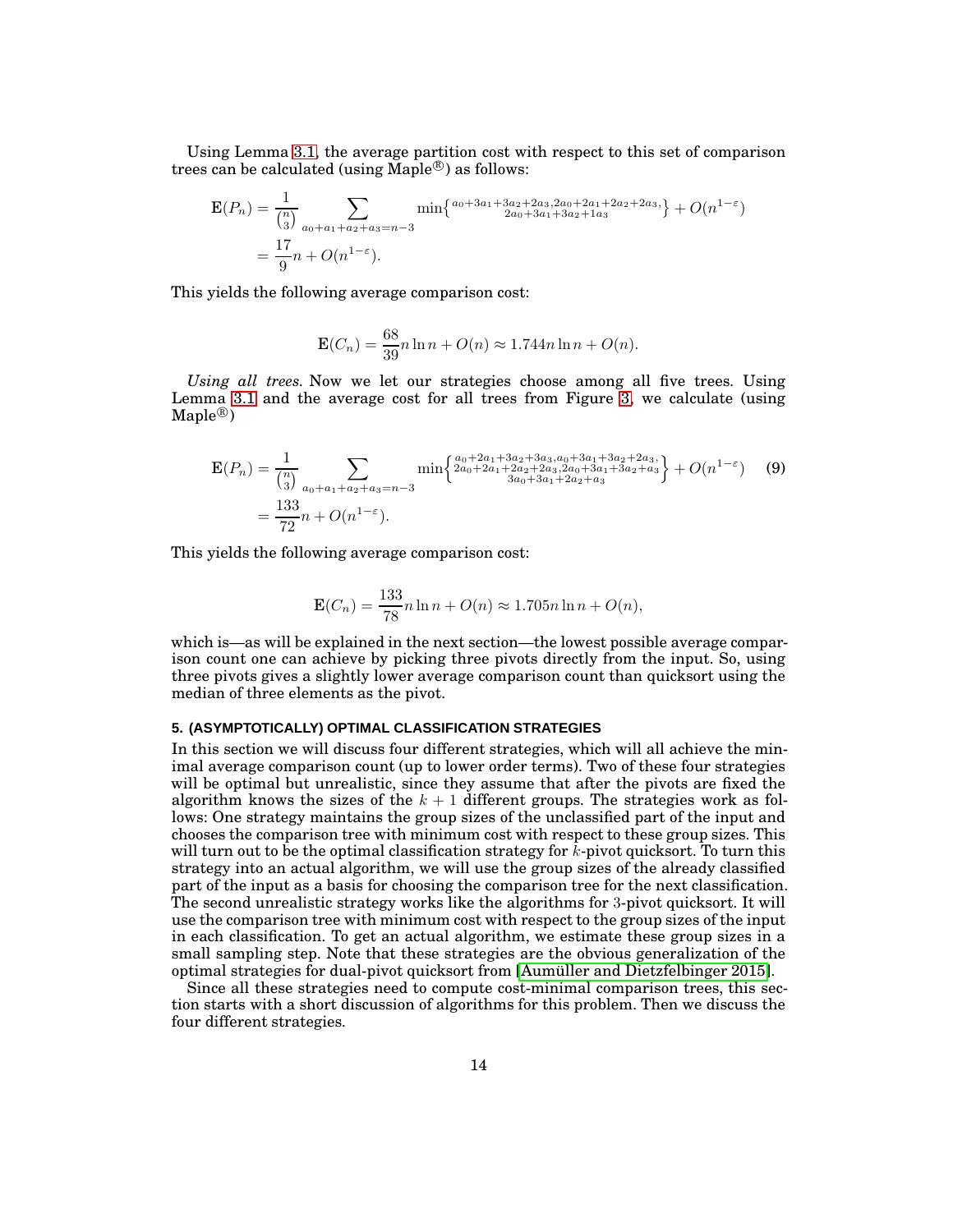### **5.1. Choosing an Optimal Comparison Tree**

For optimal k-pivot quicksort algorithms it is of course necessary to devise an algorithm that can compute an optimal comparison tree for partition sizes  $a_0, \ldots, a_k$ , i.e., a comparison tree that minimizes [\(5\)](#page-9-2). It is well known that the number of binary search trees with  $k$  inner nodes equals the  $k$ -th Catalan number, which is approximately  $4^k/((k+1)\sqrt{\pi k})$ . Choosing an optimal comparison tree is a standard application of dynamic programming, and is known from textbooks as "choosing an optimum binary search tree", see, e.g., [\[Knuth 1973\]](#page-44-15). The algorithm runs in time and space  $O(k^2)$ . In our case where the cost is only associated with the leaves, we wish to find an optimal *alphabetic* binary tree. This can be solved in time  $O(k \log k)$  using either the algorithm of [Hu and Tucker \[1971\]](#page-44-16) or that of [Garsia and Wachs \[1977\]](#page-44-17).

#### **5.2. The Optimal Classification Strategy and its Algorithmic Variant**

Here, we consider the following strategy<sup>[2](#page-14-0)</sup>  $\mathcal{O}_k$ : *Given*  $a_0, \ldots, a_k$ *, the comparison tree*  $\lambda(v)$ *is one that minimizes*  $cost^{\lambda}(a_0 - a_0^v, \ldots, a_k - a_k^v)$  *over all comparison trees*  $\lambda$ .

While being unrealistic, since the exact partition sizes  $a_0, \ldots, a_k$  are in general unknown to the algorithm, strategy  $\mathcal{O}_k$  is the optimal classification strategy, i.e., it minimizes the average comparison count.

THEOREM 5.1. *Strategy*  $\mathcal{O}_k$  *is optimal for each*  $k$ .

PROOF. Strategy  $\mathcal{O}_k$  chooses for each node v in the classification tree the comparison tree that minimizes the average cost in [\(6\)](#page-9-1). So, it minimizes each term of the sum and thus minimizes the whole sum in [\(6\)](#page-9-1).  $\Box$ 

There exist other strategies whose average comparison count differs by at most  $O(n^{1-\varepsilon})$ from the average comparison count of  $\mathcal{O}_k$ . We call such strategies *asymptotically optimal*.

Strategy  $C_k$  is an algorithmic variant of  $\mathcal{O}_k$ . It works as follows: *The comparison tree*  $\lambda(v)$  is one that minimizes  $cost^{\lambda}(a^v_0, \ldots, a^v_k)$  over all comparison trees  $\lambda.$ 

THEOREM 5.2. *Strategy*  $C_k$  *is asymptotically optimal for each k.* 

PROOF. Since the average comparison count is independent of the actual order in which elements are classified, assume that strategy  $\mathcal{O}_k$  classifies elements in the order  $e_{k+1}, \ldots, e_n$ , while strategy  $\mathcal{C}_k$  classifies them in reversed order, i.e.,  $e_n, \ldots, e_{k+1}$ . Then the comparison tree that is used by  $\mathcal{C}_k$  for element  $e_i$  is the one that  $\mathcal{O}_k$  is using for element  $e_{i+1}$  because both strategies use the group sizes in  $(e_{i+1}, \ldots, e_n)$ . Let  $P_i$  and  $P'_{i}$  denote the number of comparisons for the classification of the element  $e_{k+i}$  using strategy  $\mathcal{O}_k$  and  $\mathcal{C}_k$ , respectively.

Fix some integer  $i \in \{1, \ldots, n-k\}$ . Suppose that the input has group sizes  $a_0, \ldots, a_k$ . Assume that the sequence  $(e_{k+1},...,e_i)$  contains  $a'_h$  elements of group  $A_h$  for  $h \in$  $\{0,\ldots,k\}$ , where  $|a'_h - i \cdot a_h/(n-k)| \leq n^{2/3}$  for each  $h \in \{0,\ldots,k\}$ . Let  $\lambda$  be a comparison tree with minimal cost w.r.t.  $(a_0 - a'_0, \ldots, a_k - a'_k)$ . For a random input having group sizes from above we calculate:

<span id="page-14-0"></span> $^2\rm{For}$  all strategies we say which comparison tree is used in a given node of the classification tree. Recall that the classification order is arbitrary.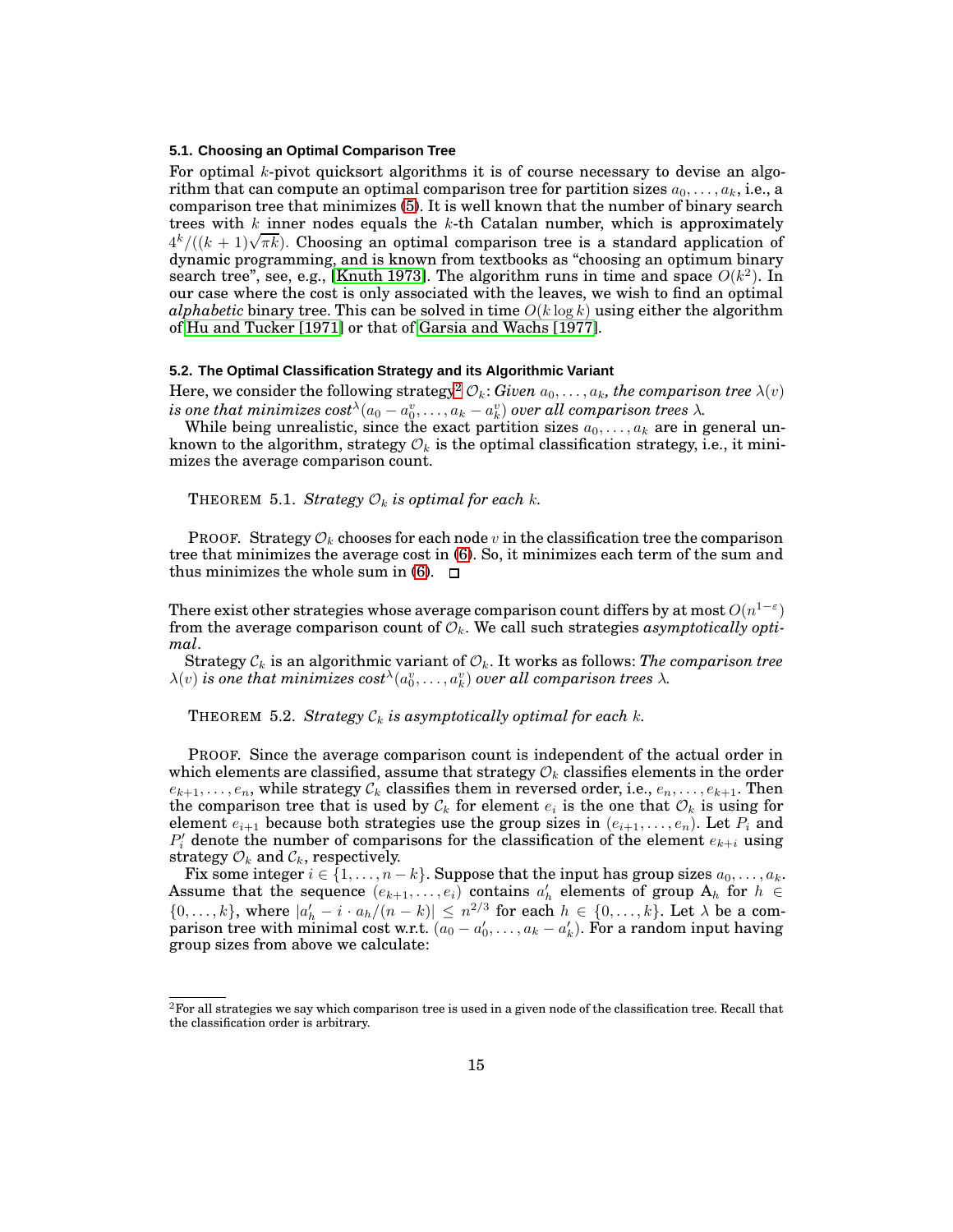$$
\begin{split}\n\left| \mathbf{E}(P_{i+1}) - \mathbf{E}(P_i') \right| &= \left| c_{\text{avg}}^{\lambda}(a_0 - a_0', \dots, a_k - a_k') - c_{\text{avg}}^{\lambda}(a_0', \dots, a_k') \right| \\
&= \left| \frac{\sum_{h=0}^{k} \text{depth}_{\lambda}(\mathbf{A}_h) \cdot (a_h - a_h')}{n - k - i} - \frac{\sum_{h=0}^{k} \text{depth}_{\lambda}(\mathbf{A}_h) \cdot a_h'}{i} \right| \\
&\leq \sum_{h=0}^{k} \text{depth}_{\lambda}(\mathbf{A}_h) \left| \frac{a_h - a_h'}{n - k - i} - \frac{a_h'}{i} \right| \\
&\leq \sum_{h=0}^{k} \text{depth}_{\lambda}(\mathbf{A}_h) \left( \left| \frac{a_h - \frac{i \cdot a_h}{n - k}}{n - k - i} - \frac{i \cdot a_h}{i} \right| + \frac{n^{2/3}}{n - k - i} + \frac{n^{2/3}}{i} \right) \\
&= \sum_{h=0}^{k} \text{depth}_{\lambda}(\mathbf{A}_h) \left( \frac{n^{2/3}}{n - k - i} + \frac{n^{2/3}}{i} \right) \leq \frac{k^2 \cdot n^{2/3}}{n - k - i} + \frac{k^2 \cdot n^{2/3}}{i}.\n\end{split}
$$

Assume that the concentration argument of Lemma [2.2](#page-8-1) holds. Then the difference between the average comparison count for element  $e_{i+1}$  (for  $\mathcal{O}_k$ ) and  $e_i$  (for  $\mathcal{C}_k$ ) is at most

$$
\frac{k^2 \cdot n^{2/3}}{n-k-i} + \frac{k^2 \cdot n^{2/3}}{i}.
$$

The difference of the average comparison count over all elements  $e_i, \ldots, e_j, i \geq n^{3/4}, j \leq j$  $n-n^{3/4}$ , is then at most  $O(n^{11/12})$ . For elements that reside outside of this range, the difference in the average comparison count is at most  $2n^{3/4} \cdot k$ . Furthermore, error terms for cases where the concentration argument does not hold can be neglected because they occur with exponentially low probability. So, the total difference of the average comparison count between strategy  $\mathcal{O}_k$  and strategy  $\mathcal{C}_k$  is at most  $O(n^{11/12})$ .

This shows that the optimal strategy  $\mathcal{O}_k$  can be approximated by an actual algorithm that makes an error of up to  $O(n^{11/12})$ , which sums up to an error term of  $O(n)$  over the whole recursion by Theorem [2.1.](#page-7-0) In the case of dual-pivot quicksort, the difference between  $\mathcal{O}_2$  and  $\mathcal{C}_2$  is  $O(\log n)$ , which also sums up to a difference of  $O(n)$  over the whole recursion [\[Aumüller and Dietzfelbinger 2015\]](#page-44-7). It remains an open question to prove tighter bounds than  $O(n^{11/12})$  in the general case.

# **5.3. A Fixed Strategy and its Algorithmic Variant**

Now we turn to strategy  $\mathcal{N}_k$ : *Given*  $a_0, \ldots, a_k$ *, the comparison tree*  $\lambda(v)$  *used at node v* is one that minimizes  $cost^{\lambda}(a_0, \ldots, a_k)$  over all comparison trees  $\lambda$ .

<span id="page-15-0"></span>Strategy  $\mathcal{N}_k$  uses a fixed comparison tree for all classifications for given partition sizes, but it has to know these sizes in advance.

THEOREM 5.3. *Strategy*  $N_k$  *is asymptotically optimal for each k.* 

PROOF. According to Lemma [3.1](#page-10-2) the average comparison count is determined up to lower order terms by the parameters  $f^{\lambda}_{p_1,...,p_k}$ , for each  $\lambda \in \Lambda_k$ . For each  $p_1,...,p_k$ , strategy  $\mathcal{N}_k$  chooses the comparison tree which minimizes the average cost. By Lemma [3.1,](#page-10-2) this is optimal up to an  $O(n^{1-\epsilon})$  term.

We will now describe how to implement strategy  $\mathcal{N}_k$  by using sampling. Strategy  $\mathcal{SP}_k$  works as follows: Let  $\lambda_0 \in \Lambda_k$  be an arbitrary comparison tree. After the pivots are chosen, inspect the first  $n^{3/4}$  elements and classify them using  $\lambda_0$ . Let  $a'_0, \ldots, a'_k$  denote the number of elements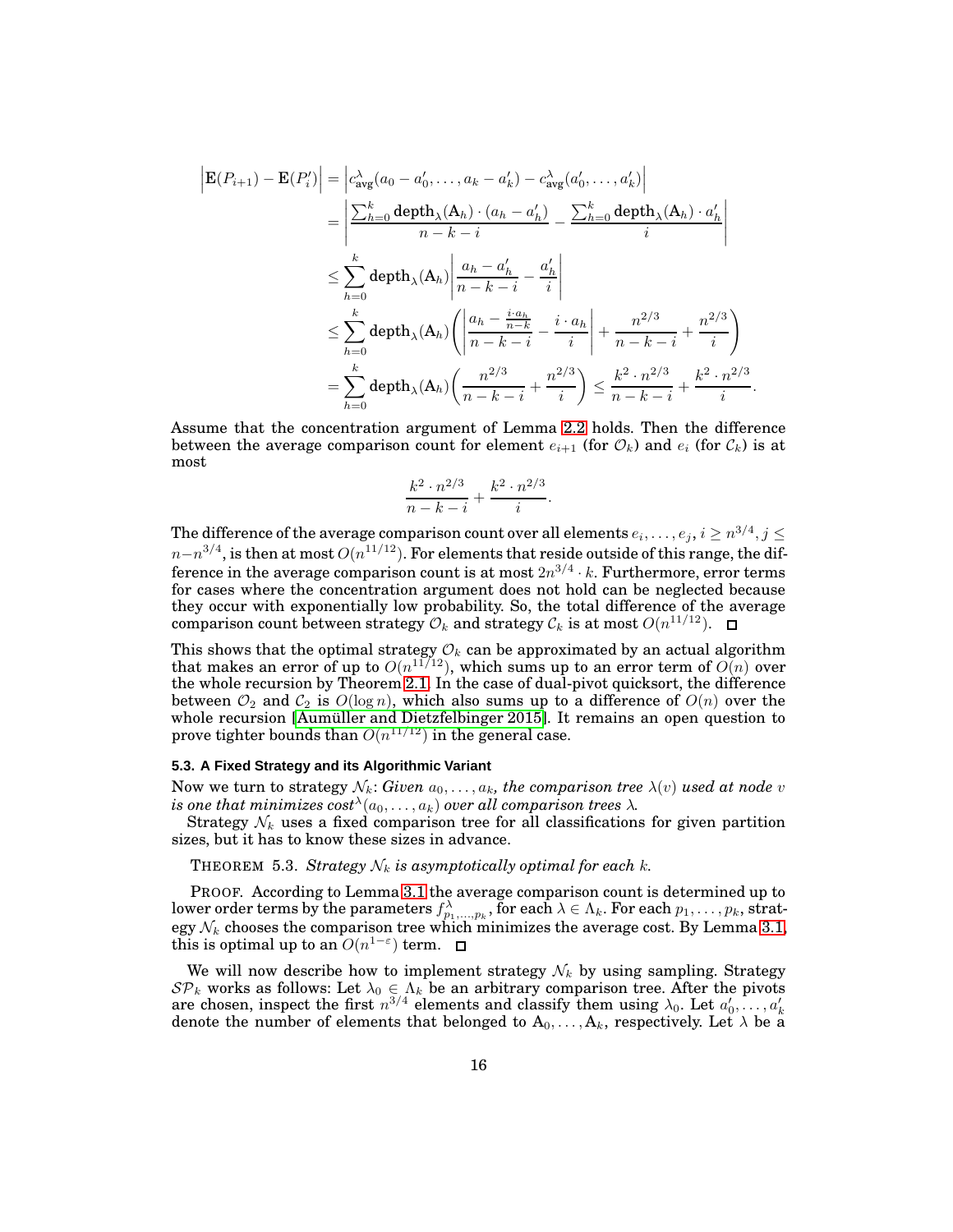comparison tree with minimal cost for  $a'_0, \ldots, a'_k$ . Then classify each of the remaining elements by using  $\lambda$ .

THEOREM 5.4. *Strategy*  $\mathcal{SP}_k$  *is asymptotically optimal for each k.* 

PROOF. Fix the k pivots  $p_1, \ldots, p_k$  and thus  $a_0, \ldots, a_k$ . According to Lemma [3.1,](#page-10-2) the average comparison count  $\mathbf{E}(P^{\mathcal{SP}_{k}}_{n} \mid p_1, \dots, p_k)$  can be calculated as follows:

$$
\mathbf{E}(P_n^{\mathcal{SP}_k} \mid p_1,\ldots,p_k) = \sum_{\lambda \in \Lambda_k} f_{p_1,\ldots,p_k}^{\lambda} \cdot c_{\text{avg}}^{\lambda}(a_0,\ldots,a_k) + O(n^{1-\varepsilon}).
$$

Let  $\lambda^*$  be a comparison tree with minimal cost w.r.t.  $a_0, \ldots, a_k$ . Let  $a'_0, \ldots, a'_k$  be the partition sizes after inspecting  $n^{3/4}$  elements. Let  $\lambda$  be a comparison tree with minimal  $\text{cost w.r.t. } a'_0, \ldots, a'_k$ . We call  $\lambda \text{ good if}$ 

<span id="page-16-1"></span><span id="page-16-0"></span>
$$
c_{\text{avg}}^{\lambda}(a_0, \dots, a_k) - c_{\text{avg}}^{\lambda^*}(a_0, \dots, a_k) \le \frac{2k}{n^{1/12}}, \text{ or equivalently}
$$

$$
\text{cost}^{\lambda}(a_0, \dots, a_k) - \text{cost}^{\lambda^*}(a_0, \dots, a_k) \le 2kn^{11/12}, \tag{10}
$$

otherwise we call  $\lambda$  *bad*. We define good, and bad<sub> $\lambda$ </sub> as the events that the sample yields a good and bad comparison tree, respectively.

We calculate:

$$
\mathbf{E}(P_n^{\mathcal{SP}_k} \mid p_1, \dots, p_k) = \sum_{\substack{\lambda \in \Lambda_k \\ \lambda \text{ good}}} f_{p_1, \dots, p_k}^{\lambda} \cdot c_{\text{avg}}^{\lambda}(a_0, \dots, a_k) +
$$
\n
$$
\sum_{\substack{\lambda \in \Lambda_k \\ \lambda \text{ bad}}} f_{p_1, \dots, p_k}^{\lambda} \cdot c_{\text{avg}}^{\lambda}(a_0, \dots, a_k) + O(n^{1-\varepsilon})
$$
\n
$$
\leq n \cdot c_{\text{avg}}^{\lambda^*}(a_0, \dots, a_k) + \sum_{\substack{\lambda \in \Lambda_k \\ \lambda \text{ bad}}} f_{p_1, \dots, p_k}^{\lambda} \cdot c_{\text{avg}}^{\lambda}(a_0, \dots, a_k) + O(n^{1-\varepsilon})
$$
\n
$$
\leq n \cdot c_{\text{avg}}^{\lambda^*}(a_0, \dots, a_k) + k \cdot \sum_{\substack{\lambda \in \Lambda_k \\ \lambda \text{ bad}}} f_{p_1, \dots, p_k}^{\lambda} + O(n^{1-\varepsilon}). \tag{11}
$$

Now we derive an upper bound for the second summand of [\(11\)](#page-16-0). After the first  $n^{3/4}$ classifications the algorithm will either use a good comparison tree or a bad comparison tree for the remaining classifications. The probability  $Pr(\text{bad}_{\lambda} | p_1, \ldots, p_k)$  is the ratio of nodes on each level from  $n^{3/4}$  to  $n - k$  of the classification tree of nodes labeled with bad trees (in the sense of [\(10\)](#page-16-1)). Summing over all levels, the second summand of [\(11\)](#page-16-0) is thus at most  $k \cdot n \cdot \Pr(\text{bad}_{\lambda} \mid p_1, \ldots, p_k) + O(n^{3/4})$ , where the latter summand collects error terms for the first  $n^{3/4}$  steps.

# LEMMA 5.5. Conditioned on  $p_1, \ldots, p_k$ , good<sub> $\lambda$ </sub> occurs with very high probability.

**PROOF.** For each  $i \in \{0, \ldots, k\}$ , let  $a'_i$  be the random variable that counts the number of elements from the sample that belong to group  $A_i$ . According to Lemma [2.2,](#page-8-1) with very high probability we have that  $|a'_i - \mathbf{E}(a'_i)| \leq n^{2/3}$ , for each i with  $0 \leq i \leq k$ . By the union bound, with very high probability there is no  $a'_i$  that deviates by more than  $n^{2/3}$ from its expectation  $n^{-1/4} \cdot a_i$ . We will now show that if this happens then the event good ${}_\lambda$  occurs. We obtain the following upper bound for an arbitrary comparison tree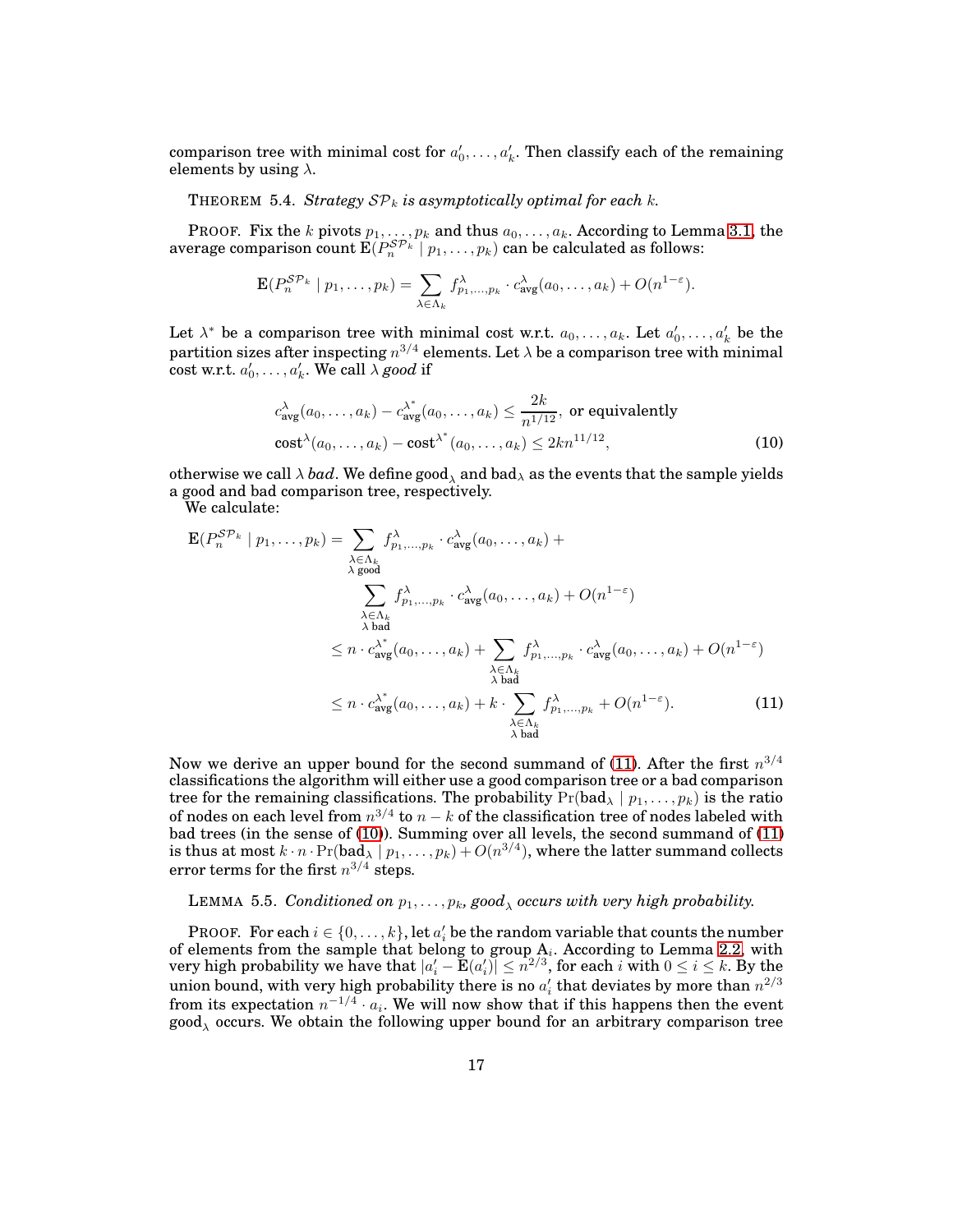$$
\lambda' \in \Lambda_k:
$$
  
\n
$$
\text{cost}^{\lambda'}(a'_0, \dots, a'_k) = \sum_{0 \le i \le k} \text{depth}_{\lambda'}(A_i) \cdot a'_i
$$
  
\n
$$
\le \sum_{0 \le i \le k} \text{depth}_{\lambda'}(A_i) \cdot n^{2/3} + n^{-1/4} \cdot \text{cost}^{\lambda'}(a_0, \dots, a_k)
$$
  
\n
$$
\le k^2 n^{2/3} + n^{-1/4} \cdot \text{cost}^{\lambda'}(a_0, \dots, a_k).
$$

Similarly, we get a corresponding lower bound. Thus, for each comparison tree  $\lambda' \in \Lambda_k$ it holds that

$$
\frac{\textnormal{cost}^{\lambda'}(a_0,\dots,a_k)}{n^{1/4}} - k^2 n^{2/3} \leq \textnormal{cost}^{\lambda'}(a'_0,\dots,a'_k) \leq \frac{\textnormal{cost}^{\lambda'}(a_0,\dots,a_k)}{n^{1/4}} + k^2 n^{2/3},
$$

and we get the following bound:

cost<sup>λ</sup>(a<sub>0</sub>,..., a<sub>k</sub>) - cost<sup>λ\*</sup>(a<sub>0</sub>,..., a<sub>k</sub>)  
\n
$$
\leq n^{1/4}(\text{cost}^{\lambda}(a'_{0},..., a'_{k}) - \text{cost}^{\lambda^{*}}(a'_{0},..., a'_{k})) + 2n^{1/4} \cdot k^{2} \cdot n^{2/3}
$$
  
\n $\leq 2k^{2} \cdot n^{11/12}.$ 

(The last inequality follows because  $\lambda$  has minimal cost w.r.t.  $a'_0, \ldots, a'_k$ .) Hence,  $\lambda$  is good. □

Thus, the average comparison count of  $\mathcal{SP}_k$  is at most a summand of  $O(n^{1-\varepsilon})$  larger than the average comparison count of  $\mathcal{N}_k$ . This implies that  $\mathcal{SP}_k$  is asymptotically optimal as well.  $\square$ 

Since the number of comparison trees in  $\Lambda_k$  is exponentially large in k, one might want to restrict the set of used comparison trees to some subset  $\Lambda'_k \subseteq \Lambda_k$ . We remark here that our strategies are optimal w.r.t. any chosen subset of comparison trees as well.

# <span id="page-17-0"></span>**6. THE OPTIMAL AVERAGE COMPARISON COUNT OF** k**-PIVOT QUICKSORT**

In this section we use the theory developed so far to discuss the optimal average comparison count of  $k$ -pivot quicksort. We compare the result to the well known medianof-k strategy of classical quicksort [\[van Emden 1970\]](#page-45-7).

By Lemma [3.1](#page-10-2) and Theorem [5.3,](#page-15-0) the minimal partitioning cost for  $k$ -pivot quicksort (up to lower order terms) is

<span id="page-17-1"></span>
$$
\frac{1}{\binom{n}{k}} \sum_{a_0 + \dots + a_k = n - k} \min \left\{ \text{cost}^{\lambda}(a_0, \dots, a_k) \mid \lambda \in \Lambda_k \right\} + O(n^{1 - \varepsilon}). \tag{12}
$$

Then applying Theorem [2.1](#page-7-0) gives the minimal average comparison count for  $k$ -pivot quicksort.

Unfortunately, we were not able to solve [\(12\)](#page-17-1) for  $k \geq 4$ . (Already the solution for  $k = 3$  as stated in Section [4](#page-11-0) required a lot of manual tweaking before using  $\text{Maple}^{\circledR}$ .) This remains an open question. We resorted to experiments. As noticed in [\[Aumüller and Dietzfelbinger 2015\]](#page-44-7), estimating the total average comparison count by sorting inputs does not allow us to estimate the leading term of the average comparison count correctly, because the  $O(n)$  term in [\(1\)](#page-4-1) has a big influence on the average comparison count for real-world input lengths. We used the following approach instead: For  $n = 50 \cdot 10^6$ , we generated 10 000 random permutations of  $\{1, \ldots, n\}$  and ran strategy  $\mathcal{O}_k$  for each input, i.e., only classified the input.<sup>[3](#page-17-2)</sup> For the average partitioning cost

<span id="page-17-2"></span> ${}^{3}$ Experiments with other input sizes gave exactly the same results.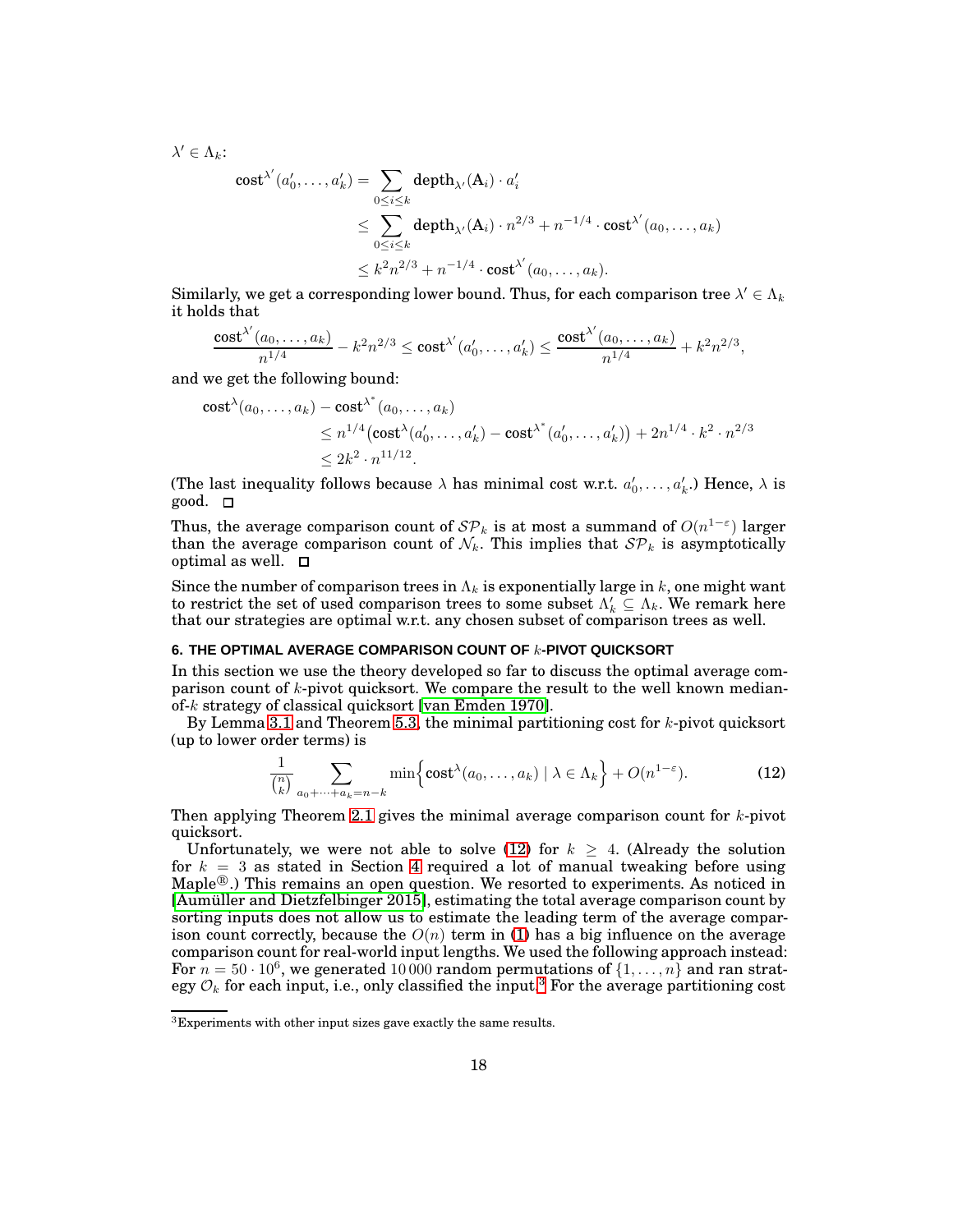measured in these experiments, we then applied [\(1\)](#page-4-1) to derive the leading factor of the total average comparison count. Table [I](#page-18-1) shows the results from these experiments for  $k \in \{2, \ldots, 9\}$ . Note that the results for  $k \in \{2, 3\}$  are almost identical to the exact theoretical results. Additionally, the table shows the theoretical results known for classical quicksort using the median-of-k strategy [\[van Emden 1970;](#page-45-7) [Hennequin 1991\]](#page-44-3). Interestingly, from Table [I](#page-18-1) we see that—based on our experimental data for k-pivot

<span id="page-18-1"></span>Table I. Optimal average comparison count for  $k$ -pivot quicksort for  $k \in \{2, \ldots, 9\}$ . Note that the values for  $k \geq 4$  are based on experiments. For odd k, we also include the average comparison count of quicksort with the median-of- $k$  strategy. (The numbers for the median-of- $k$  variant can be found in [\[van Emden 1970\]](#page-45-7) or [\[Hennequin 1991\]](#page-44-3).)

| <b>Pivot Number</b> $k$ |                | opt. $k$ -pivot median-of- $k$ |
|-------------------------|----------------|--------------------------------|
| $\overline{2}$          | $1.800n \ln n$ |                                |
| 3                       | $1.705n \ln n$ | $1.714n \ln n$                 |
| 4                       | $1.650n \ln n$ |                                |
| 5                       | $1.610n \ln n$ | $1.622n \ln n$                 |
| 6                       | $1.590n \ln n$ |                                |
| 7                       | $1.577n \ln n$ | $1.576n \ln n$                 |
| 8                       | $1.564n\ln n$  |                                |
| 9                       | $1.555n \ln n$ | $1.549n \ln n$                 |

quicksort—starting from  $k = 7$  the median-of-k strategy has a slightly lower average comparison count than the (rather complicated) optimal partitioning methods for kpivot quicksort.

### <span id="page-18-0"></span>**7. REARRANGING ELEMENTS**

With this section, we change our viewpoint on multi-pivot quicksort in two respects: we consider cost measures different than comparisons and focus on one particularly interesting algorithm for the "rearrangement problem". The goal now is to find other cost measures which show differences in multi-pivot quicksort algorithms with respect to running time in practice.

## **7.1. Which Factors are Relevant for Running Time?**

Let us first reflect on the influence of key comparisons to running time. From a running time perspective it seems unintuitive that comparisons are the crucial factor with regard to running time, especially when key comparisons are cheap, e.g., when comparing 32-bit integers. However, while a comparison is often cheap, mispredicting the destination that a branch takes, i.e., the outcome of the comparison, may incur a significant penalty in running time, because the CPU wasted work on executing instructions on the wrongly predicted branch. One famous example for the effect of branch prediction is [\[Kaligosi and Sanders 2006\]](#page-44-18) in which quicksort is made faster by choosing a skewed pivot due to pipelining effects on a certain CPU. In very recent work, [Martínez et al. \[2015\]](#page-44-8) considered differences in branch misses between classical quicksort and the YBB algorithm, but found no crucial differences. They concluded that the advantages in running time of the dual-pivot approach are not due to differences in branch prediction.

Traditionally, the *cost of moving elements around* is also considered as a cost measure of sorting algorithms. This cost is usually expressed as the number of *swap* oper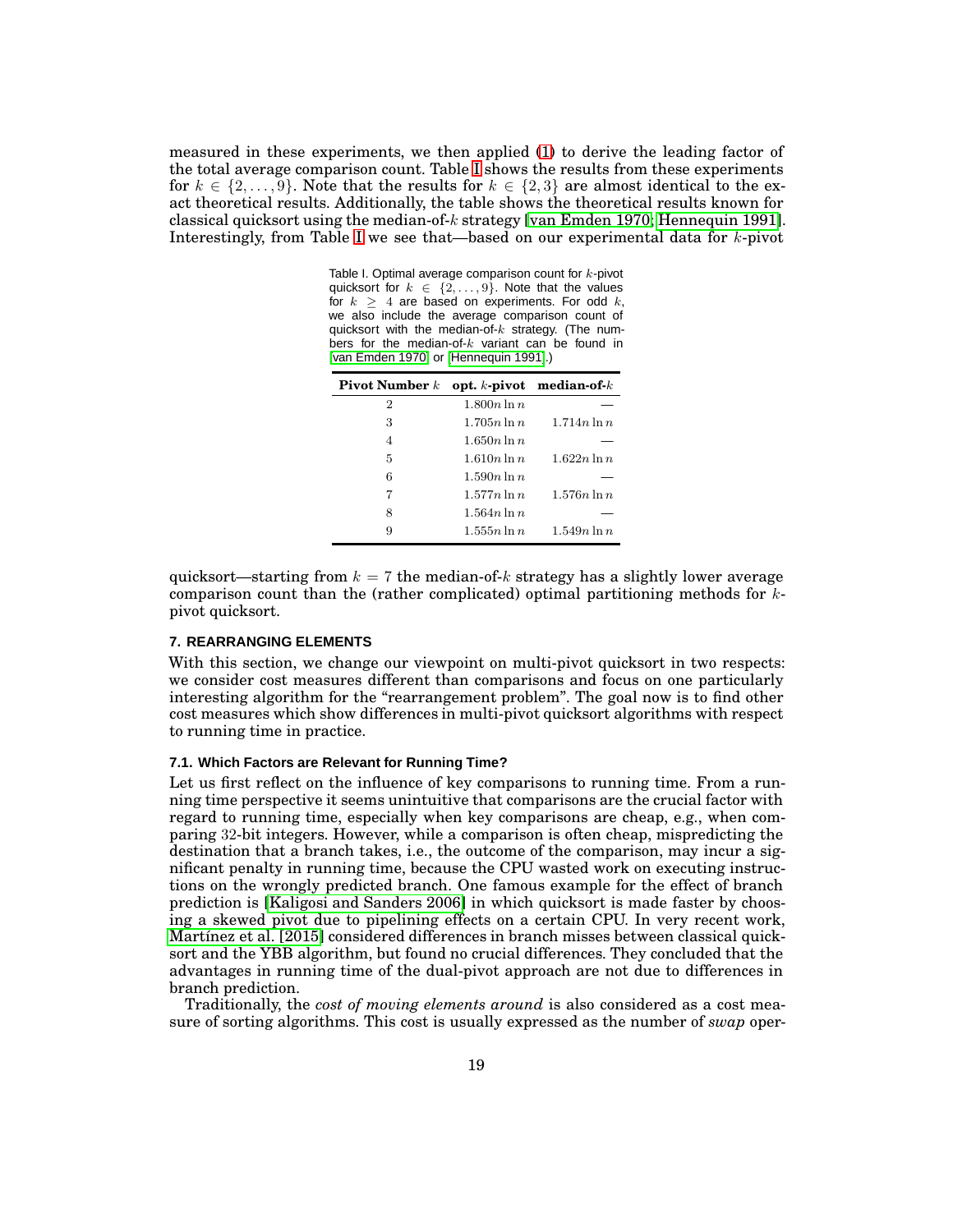ations or the number of *assignments* needed to sort the input. [\[Kushagra et al. 2014\]](#page-44-6) take a different approach and concentrate on the I/O performance of quicksort variants with respect to their *cache behavior*. The I/O performance is often a bottleneck of an algorithm because an access to main memory in modern computers can be slower than executing a few hundred simple CPU instructions. Caches speed these accesses up, but their influence seems difficult to analyze. Let us exemplify the influence of caches on running time. First, the cache structure of modern CPU's is usually hierarchical. For example, the Intel i7 that we used in our experiments has three data caches: There is a very small L1 cache (32KB of data) and a slightly larger L2 cache (256KB of data) very close to the processor. Each CPU core has its own L1 and L2 cache. They are both 8-way associative, i.e., a memory segment can be stored at eight different cache lines. Shared among cores is a rather big L3 cache that can hold 8MB of data and is 16-way associative. Caches greatly influence running time. While a lookup in main memory costs many CPU cycles ( $\approx 140$  cycles on the Intel i7 used in our experiments), a cache access is very cheap and costs about 4, 11, and 25 cycles for a hit in L1, L2, and L3 cache, respectively [\[Levinthal 2009\]](#page-44-19). Also, modern CPU's use *prefetching* to load memory segments into cache before they are accessed. Usually, there exist different prefetchers for different caches, and there exist different strategies to prefetch data, e.g., "load two adjacent cache lines", or "load memory segments based on predictions by monitoring data flow".

From a theoretical point of view, much research has been conducted to study algorithms with respect to their cache behavior, see, e.g., the survey paper of [Rahman \[2002\]](#page-45-11). (We recommend this paper as an excellent introduction to the topic of caches.)

In [\[Kushagra et al. 2014\]](#page-44-6) a fast three-pivot algorithm was described. They analyzed its cache behavior and compared it to classical quicksort and Yaroslavsiky's dual-pivot quicksort algorithm using the approach of [\[LaMarca and Ladner 1999\]](#page-44-11). Their results gave reason to believe that the improvements of multi-pivot quicksort algorithms with respect to running times result from their better cache behavior. They also reported from experiments with a seven-pivot algorithm, which ran more slowly than their three-pivot algorithm. Very recently, [\[Nebel et al. 2015\]](#page-45-5) gave a more detailed analysis of the cache behavior of the YBB algorithm also with respect to different sampling strategies. An important contribution of [\[Nebel et al. 2015\]](#page-45-5) is the distinction of a theoretical measure *scanned elements* (basically the number of times a memory cell is inspected during sorting) and the usage of this cost measures to predict cache behavior.

In this section we discuss how the considerations of [\[Kushagra et al. 2014;](#page-44-6) [Nebel et al. 2015\]](#page-45-5) generalize to the case of using more than three pivots. In connection with the running time experiments from Section [9,](#page-37-0) this allows us to make more accurate predictions than [\[Kushagra et al. 2014\]](#page-44-6) about the influence of cache behavior on running time. One result of this study will be that it is not surprising that their seven-pivot approach is slower, because it has worse cache behavior than three- or five-pivot quicksort algorithms using a specific partitioning strategy.

We will start by specifying the problem setting, and subsequently introduce a generalized partitioning algorithm for  $k$  pivots. This algorithm is the generalization of the partitioning methods used in classical quicksort, the YBB algorithm, and the threepivot quicksort algorithm of [\[Kushagra et al. 2014\]](#page-44-6). This strategy will be evaluated for different values of  $k$  with respect to different memory-related cost measures which will be introduced later. It will turn out that these theoretical cost measures allow us to give detailed recommendations under which circumstances a multi-pivot quicksort approach has advantages over classical quicksort.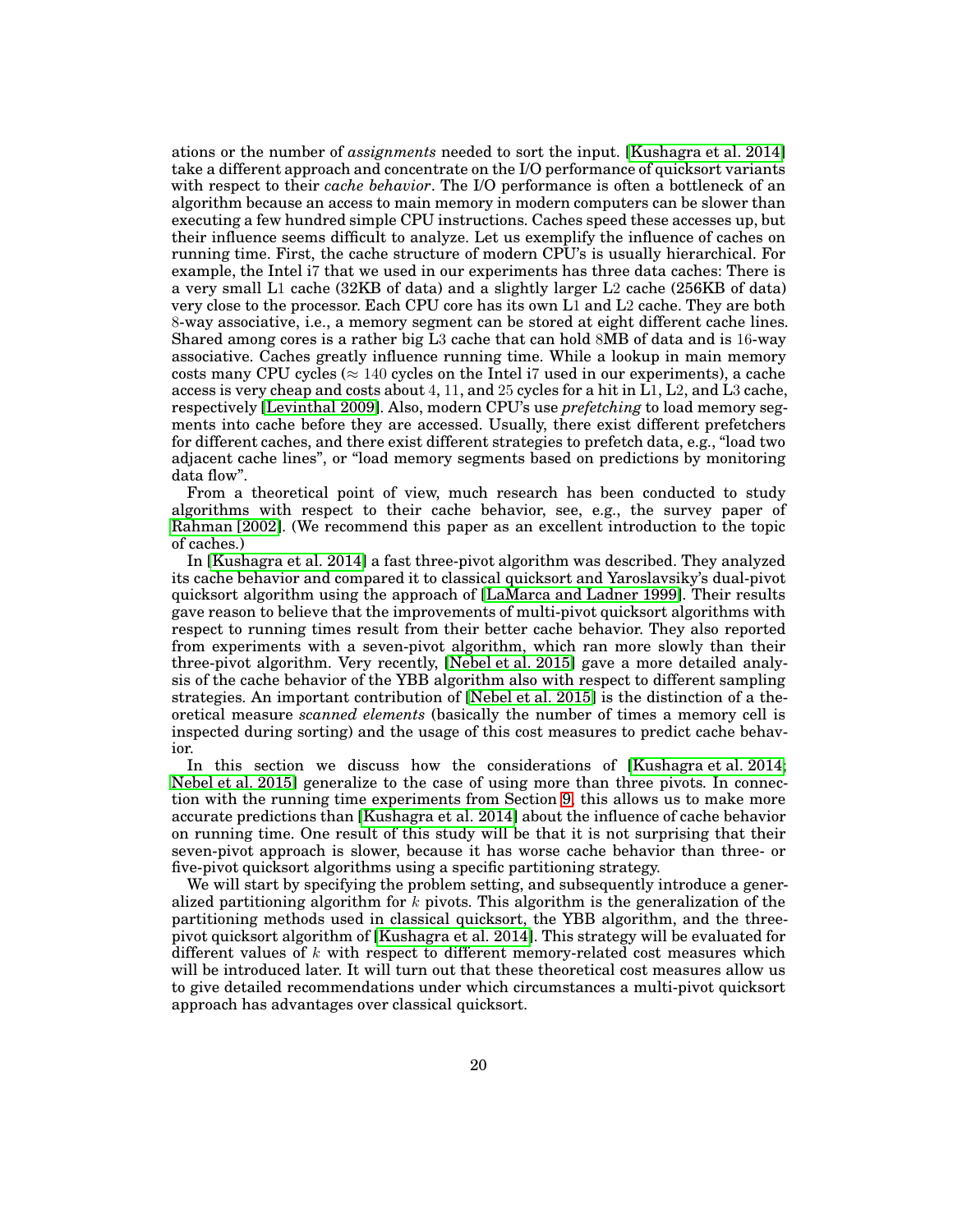We remark that the same analysis can be done for other partitioning algorithms. In his PhD thesis [\[Aumüller 2015\]](#page-44-20), Aumüller considers two variants of the super scalar sample sort algorithm of [\[Sanders and Winkel 2004\]](#page-45-3) according to the same cost measures that are studied here. We give a short overview of the results at the end of this section.

### **7.2. The Rearrangement Problem**

With regard to counting key comparisons we defined the classification problem to abstract from the situation that a multi-pivot quicksort algorithm has to move elements around to produce the partition. Here, we assume that for each element its groups is known and we are only interested in moving elements around to produce the partition. This motivates us to consider the *rearrangement problem for* k *pivots*: Given a sequence of length  $n-k$  with entries having labels from the set  $\{A_0, \ldots, A_k\}$  of group names, the task is to rearrange the entries with respect to their labels into ascending order, where  $A_i < A_{i+1}$  for  $i \in \{0, \ldots, k-1\}$ . Note that any classification strategy can be used to find out element groups. We assume that the input resides in an array  $A[1..n]$  where the k first cells hold the pivots.<sup>[4](#page-20-0)</sup> For  $k = 2$ , this problem is known under the name *Dutch national flag problem*, proposed by Dijkstra [\[Dijkstra 1976\]](#page-44-21). For  $k > 2$ , the problem was considered in the paper of [McIlroy et al. \[1993\]](#page-45-12), who devised an algorithm called "American flag sort" to solve the rearrangement problem for  $k > 2$ . We will discuss the applicability of these algorithms at the end of this section. Our goal is to analyze algorithms for this problem with respect to different cost measures, e.g., the number of array cells that are inspected during rearranging the input, or the number of times the algorithm writes to array cells in the process. We start by introducing an algorithm for the rearrangement problem that generalizes the algorithmic ideas behind rearranging elements in classical quicksort, the YBB algorithm [\[Nebel et al. 2015\]](#page-45-5), and the threepivot algorithm of [\[Kushagra et al. 2014\]](#page-44-6).

#### **7.3. The Algorithm**

To capture the cost of rearranging the elements, in the analysis of sorting algorithms one traditionally uses the "swap"-operation, which exchanges two elements. The cost of rearranging is then the number of swap operations performed during the sorting process. In the case that one uses two or more pivots, we we will see that it is beneficial to generalize this operation. We define the operation rotate $(i_1, \ldots, i_\ell)$  as follows:

 $tmp \leftarrow A[i_1]; A[i_1] \leftarrow A[i_2]; A[i_2] \leftarrow A[i_3]; \dots; A[i_{\ell-1}] \leftarrow A[i_{\ell}]; A[i_{\ell}] \leftarrow tmp.$ 

The operation rotate performs a cyclic shift of the elements by one position. A swap( $A[i_1], A[i_2]$ ) is a rotate( $i_1, i_2$ ). A rotate( $i_1, \ldots, i_\ell$ ) operation makes exactly  $\ell + 1$ assignments and inspects and writes into  $\ell$  array cells.

For each  $k \geq 1$  we consider an algorithm  $\textit{Exchange}_k$ . Pseudocode of this algorithm is given in Algorithm [1.](#page-21-0) The basic idea is similar to classical quicksort: Two pointers<sup>[5](#page-20-1)</sup> scan the array. One pointer scans the array from left to right; another pointer scans the array from right to left, exchanging misplaced elements on the way. Formally, the algorithm uses two pointers i and j. At the beginning, i points to the element in  $A[k+1]$ and j points to the element in  $A[n]$ . We set  $m = \lceil \frac{k+1}{2} \rceil$ . The algorithm makes sure that all elements to the left of pointer  $\mathtt{i}$  belong to groups  $\mathrm{A}_0,\ldots,\mathrm{A}_{m-1}$  (and are arranged in this order), i.e.,  $m$  is the number of groups left of pointer i. Also, all elements to the

<span id="page-20-0"></span> $4$  We shall disregard the pivots in the description of the problem. In a final step the  $k$  pivots have to be moved into the correct positions between group segments. This is possible by moving not more than  $k^2$  elements around using k rotate operations, as introduced below.

<span id="page-20-1"></span> $5$ Note that our pointers are actually variables that hold an array index.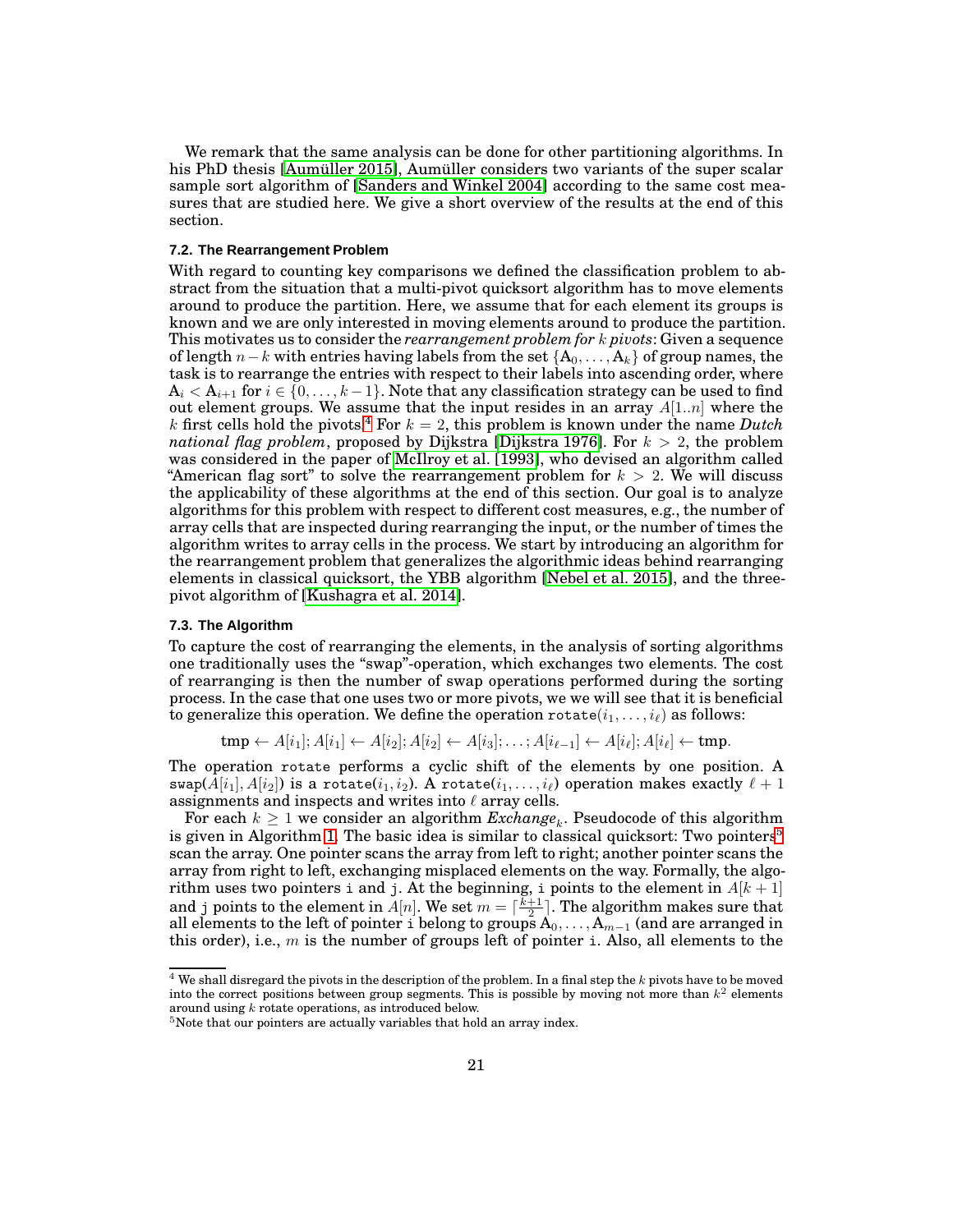<span id="page-21-0"></span>**Algorithm 1** Move elements by rotations to produce a partition

**procedure**  $\text{Exchange}_k(A[1..n])$ 1:  $i \leftarrow k + 1; j \leftarrow n;$ 2:  $m \leftarrow \lceil \frac{k+1}{2} \rceil;$ 3:  $b_1, \ldots, b_{m-1} \leftarrow i;$ 4: bm, . . . , bk−<sup>1</sup> ← j;  $>$  p and q hold the group indices of the elements indexed by i and j. 6: **while** i < j **do** 7: **while**  $A[i]$  belongs to group  $A_p$  with  $p < m$  do 8: **if**  $p < m - 1$  **then**<br>9: **rotate(i,b**<sub>m-1</sub>, 9:  $\text{rotate}(i,b_{m-1},\ldots,b_{p+1});$ <br>10:  $b_{n+1}$ ++;...; $b_{m-1}$ ++;  $b_{p+1}$ ++;  $\dots$ ;  $b_{m-1}$ ++; 11: i++; 12: **while**  $A[j]$  belongs to group  $A_q$  with  $q \ge m$  **do**<br>13: **if**  $q > m + 1$  **then** 13: **if**  $q \ge m+1$  **then**<br>14: **rotate**(i,b<sub>m, i</sub>,  $rotate(j, b_m, \ldots, b_{q-1});$ 15:  $b_{n-1}$ --; . . . ;  $b_m$ --; 16:  $j--;$ 17: **if**  $i < j$  **then** 18: rotate $(i, b_{m-1}, \ldots, b_{q+1}, j, b_m, \ldots, b_{p-1});$ <br>19:  $i + b_{p+1} + \cdots + b_{m-1} + \cdots$  $i$ ++;  $b_{q+1}$ ++; . . . ;  $b_{m-1}$ ++; 20:  $j=-; b_{m}-; \ldots; b_{p-1}-;$ 

right of pointer j belong to groups  $A_m, \ldots, A_k$ , arranged in this order. To do so, Algo-rithm [1](#page-21-0) uses  $k-1$  additional "border pointers"  $b_1, \ldots, b_{k-1}$ . For  $i < m$ , the algorithm makes sure that at each point in time, pointer  $b_i$  points to the leftmost element to the left of pointer i which belongs to group  $A_{i'}$ , where  $i' \geq i$ . Analogously, for  $j \geq m$ , the algorithm makes sure that pointer  $b_j$  points to the rightmost element to the right of pointer j which belongs to group  $A_{j'}$  with  $j' \leq j$ , see Figure [4.](#page-22-0) As long as pointers i and j have not crossed yet, the algorithm increments pointer i until i points to an element that belongs to a group  $A_p$  with  $p \geq m$ . For each element x along the way that belongs to a group  $A_{p'}$  with  $p' < m - 1$ , it moves x to the place to which  $b_{p'+1}$  points, using a rotate operation to make space to accommodate the element, see Figure [5](#page-22-1) and Lines 7– 11 in Algorithm [1.](#page-21-0) Pointers  $b_{p'+1}, \ldots, b_{m-1}$  are incremented afterwards. Similarly, the algorithm decrements pointer j until it points to an element that belongs to a group  $A_q$  with  $q < m$ , moving elements from  $A_{m+1}, \ldots, A_k$  along the way in a similar fashion, see Figure [6](#page-22-2) and Line 12-16 in Algorithm [1.](#page-21-0) If now  $i < j$ , a single rotate operation suffices to move the elements referenced by i and j to a (temporarily) correct position, see Figure [7](#page-22-3) and Line 17–20 in Algorithm [1.](#page-21-0) Note that any classification strategy can be used in an "online fashion" to find out element groups in Algorithm [1.](#page-21-0)

Figure [4](#page-22-0) shows the idea of the algorithm for  $k = 6$ ; Figures [5](#page-22-1)[–7](#page-22-3) show the different rotations being made by Algorithm [1](#page-21-0) in lines 9, 14, and 18.

### **7.4. Cost Measures and Assumptions of the Analysis**

In the following we consider three cost measures as cost for rearranging the input using Algorithm [1.](#page-21-0) The first two cost measures aim to describe the memory behavior of Algorithm [1.](#page-21-0) The first measure counts how often each array cell is accessed during rearranging the input, which in practice gives a good approximation on the time the CPU has to wait for memory, even when the data is in cache. We will show later that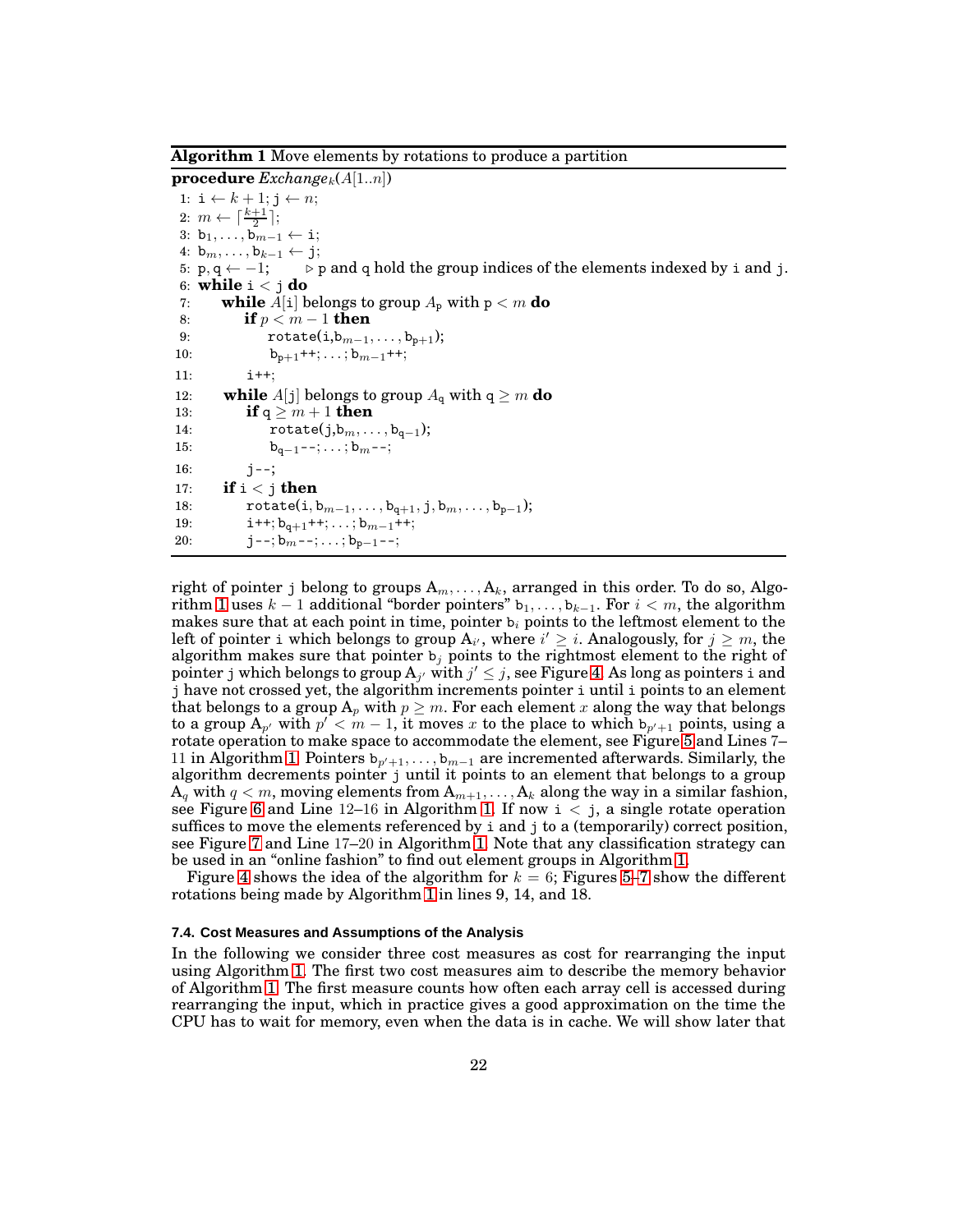| $A_0$ | $A_1 \mid A_2 \mid$ |                | $A_3$ | $\frac{1}{2}$ | റ | $A_4 \parallel A_5$ | $A_6$ |
|-------|---------------------|----------------|-------|---------------|---|---------------------|-------|
|       |                     | $\mathsf{D}_2$ |       |               |   |                     |       |

<span id="page-22-0"></span>Fig. 4. General memory layout of Algorithm [1](#page-21-0) for  $k = 6$ . Two pointers i and j are used to scan the array from left to right and right to left, respectively. Pointers  $b_1, \ldots, b_{k-1}$  are used to point to the start (resp. end) of segments.

| $A_1$ | $A_2$          | $A_3$ |  | $\ddot{\phantom{a}}$ | $A_4$ | $A_5$ | $A_6$ |  |
|-------|----------------|-------|--|----------------------|-------|-------|-------|--|
|       |                |       |  |                      |       |       |       |  |
|       | $\mathsf{D}_2$ |       |  |                      |       |       |       |  |

Fig. 5. The rotate operation in Line 9 of Algorithm [1.](#page-21-0) An element that belongs to group  $A_1$  is moved into its respective segment. Pointers  $i, b_2, b_3$  are increased by 1 afterwards.

<span id="page-22-1"></span>

| 41 |    | A <sub>2</sub> | A?      | 145 | $A_6$<br>∸<br>$A_4$<br>$\Delta E$<br>7 Lh |
|----|----|----------------|---------|-----|-------------------------------------------|
|    | ັບ | $\mathsf{D}_2$ | D.<br>υ |     | ັບ                                        |

Fig. 6. The rotate operation in Line 14 of Algorithm [1.](#page-21-0) An element that belongs to group  $A_6$  is moved into its respective segment. Pointers  $j, b_4, b_5$  are decreased by 1 afterwards.

<span id="page-22-2"></span>

<span id="page-22-3"></span>Fig. 7. Example for the rotate operation in Line 18 of Algorithm [1.](#page-21-0) The element found at i is moved into its specific segment. Subsequently, the element found at j is moved into its specific segment.

this theoretical cost measures allows us to describe practical cost measures like the average number of cache misses accurately. The second cost measure counts how often the algorithm writes into an array cell. The last cost measure is more classical and counts how many assignments the algorithm makes. It will be interesting to see that while these cost measures appear to be similar, only the first one will correctly reflect advantages of a multi-pivot quicksort approach in empirical running time. The first cost measure was also considered for the YBB algorithm in [Nebel et al. \[2015\]](#page-45-5).

*Scanned Elements.* Assume that a pointer 1 is initialized with value  $l_s$ . Let  $l_e$  be the value in 1 after the algorithm finished rearranging the input. Then we define  $cost(1) =$  $|l_s-l_e|$ , i.e., the number of array cells inspected by pointer 1. (Note that a cell is accessed only once per pointer, all pointers move by increments or decrements of 1, and  $A[l_e]$  is not inspected.) Let the variable Pse be the *number of scanned elements* of Algorithm [1.](#page-21-0) It is the sum of the costs of pointers i, j, b<sub>1</sub>, . . . , b<sub>k−1</sub>. From an empirical point of view this cost measure gives a lower bound on the number of clock cycles the CPU spends waiting for memory. It can also be used to predict the cache behavior of Algorithm [1.](#page-21-0) We will see that it gives good estimates for the cache misses in L1 cache which we observed in our experiments. This has also been observed for the YBB algorithm in [\[Nebel et al. 2015\]](#page-45-5).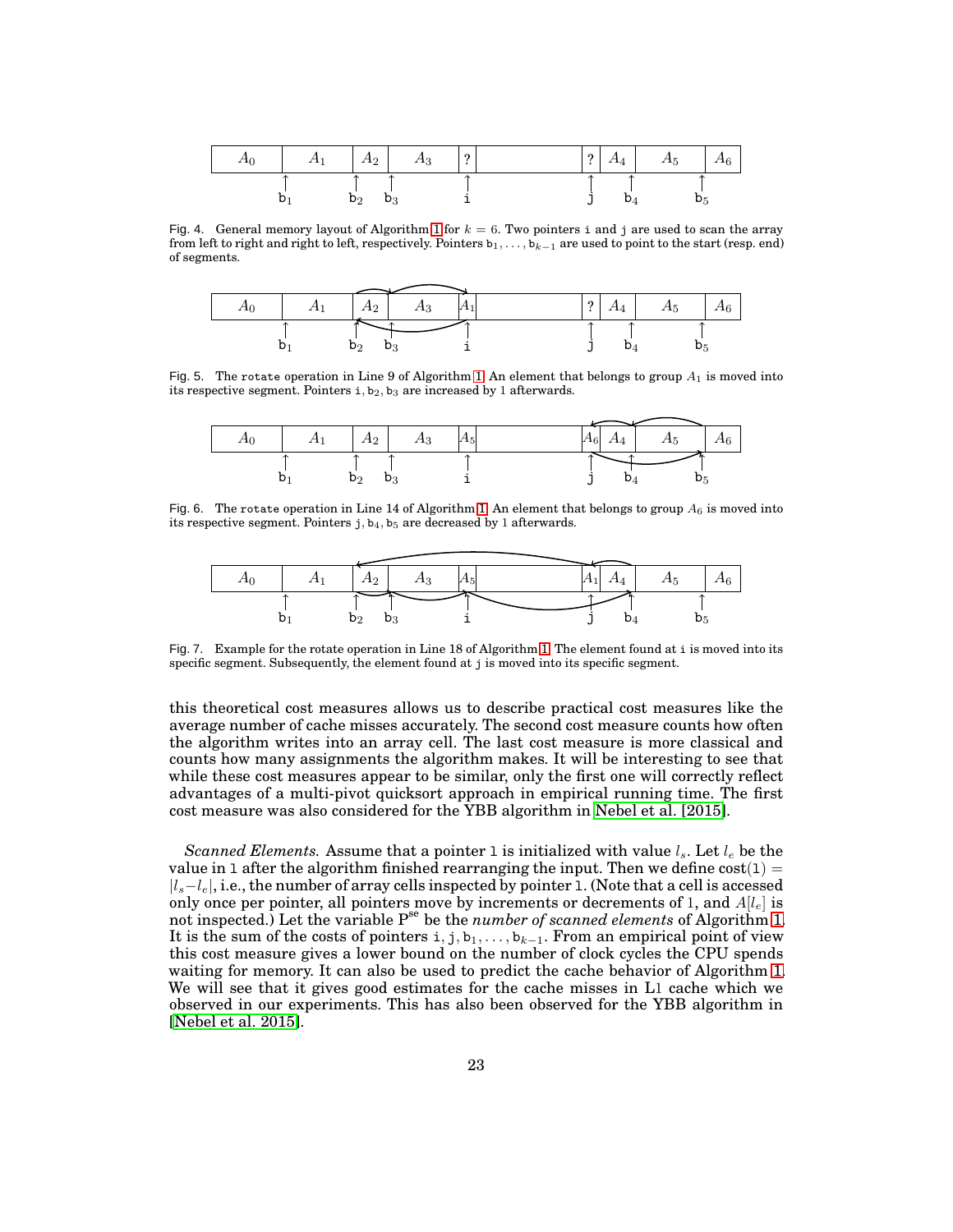*Write Accesses.* Each rotate operation of  $\ell$  elements of Algorithm [1](#page-21-0) writes into exactly  $\ell$  array cells. When we assign a value to an array, we call the access to this array cell a *write access*. Let the variable Pwa be the *number of write accesses* to array cells (over all rotate operations).

*Assignments.* Each rotate operation of  $\ell$  elements of Algorithm [1](#page-21-0) makes exactly  $\ell + 1$ assignments. Let the variable P<sup>as</sup> be the *number of assignments* over all rotate operations. Since each swap operation consists of three assignments, this is the most classical cost measure with respect to the three cost measures introduced above for the analysis of quicksort.

*Setup of the Analysis.* In the following we want to obtain the leading term for the average number of scanned elements, write accesses, and assignments, both for partitioning and over the whole sorting process. The input is again assumed to be a random permutation of the set  $\{1, \ldots, n\}$  which resides in an array  $A[1..n]$ . Fix an integer  $k \geq 1$ . The first  $k$  elements are chosen as pivots. Then we can think of the input consisting of  $n-k$  elements having labels from  $A_0, \ldots, A_k$ , and our goal is to rearrange the input. (In terms of multi-pivot quicksort, our goal is to obtain a partition of the input, as depicted in Figure [1](#page-1-0) on Page [2.](#page-1-0) However, here determining to which of the groups  $A_0, \ldots, A_k$  element  $A[i]$  belongs is for free.) We are interested in the cost of the rearrangement process and the total sorting cost in the cost measures introduced above.

*From Partitioning Cost to Sorting Cost.* Let  $P_n$  denote the partitioning cost that the algorithm incurs in the first partitioning/rearrangement step. Let the random variable  $C_n$  count the sorting cost (over the whole recursion) of sorting an input of length n in the respective cost measure. As before, we get the recurrence:

$$
\mathbf{E}(C_n) = \mathbf{E}(P_n) + \frac{1}{\binom{n}{k}} \sum_{a_0 + \dots + a_k = n-k} (\mathbf{E}(C_{a_0}) + \dots + \mathbf{E}(C_{a_k})).
$$

Again, this recurrence has the form of [\(2\)](#page-7-1), so we may apply [\(3\)](#page-7-0) for linear partitioning cost. Thus, from now on we focus on a single partitioning step.

### **7.5. Analysis**

Our goal in this section is to prove the following theorem. A discussion of this result will be given in the next section.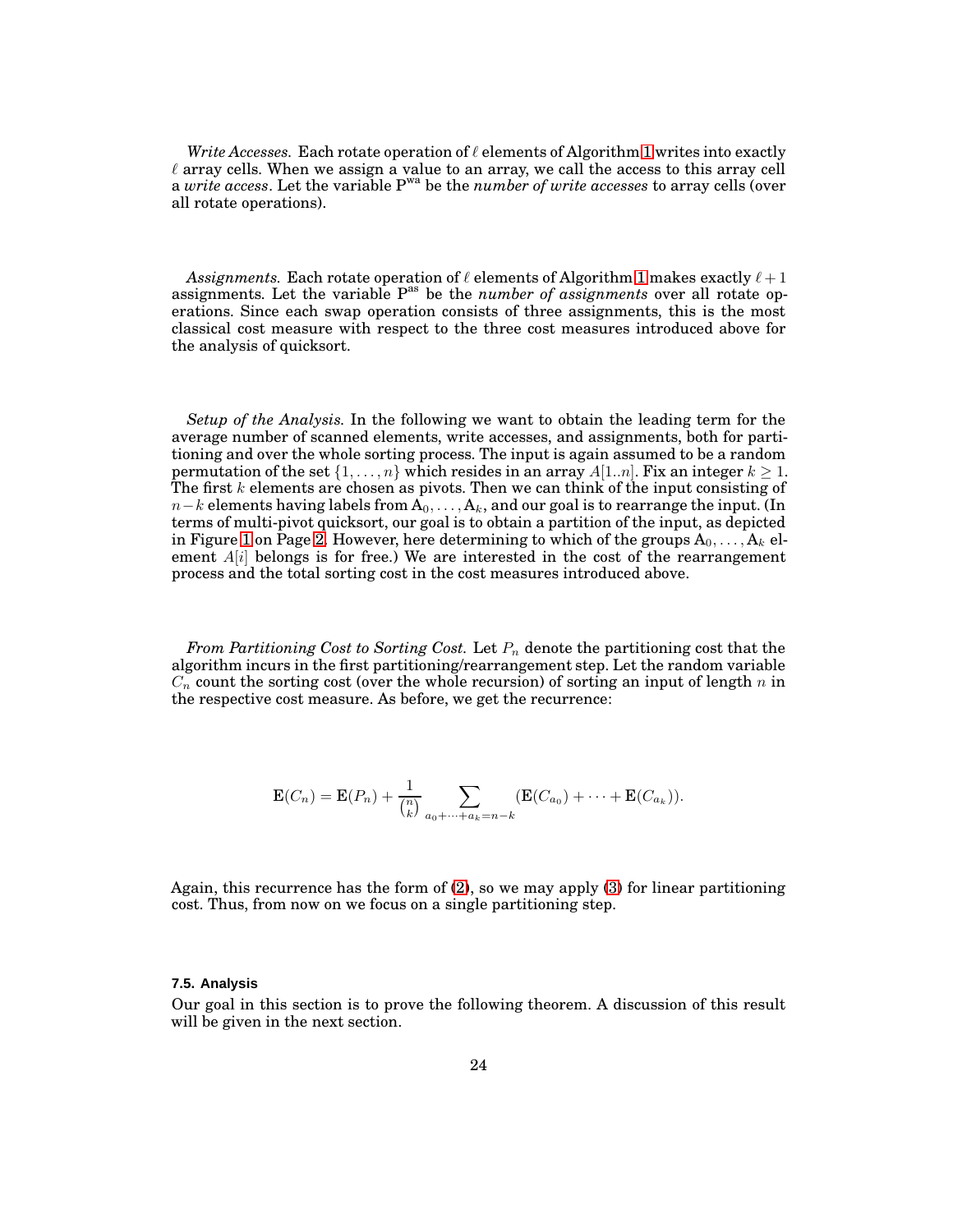THEOREM 7.1. Let  $k \geq 1$  be the number of pivots and  $m = \lceil \frac{k+1}{2} \rceil$ . Then for Algo*rithm [1,](#page-21-0) we have that*

<span id="page-24-0"></span>
$$
\mathbf{E}(\mathbf{P}_{n}^{\mathbf{se}}) = \begin{cases} \frac{m+1}{2} \cdot n + O(1), & \text{for odd } k, \\ \frac{m^{2}}{2m-1} \cdot n + O(1), & \text{for even } k, \end{cases}
$$
(13)

$$
\mathbf{E}(\mathbf{P}_{n}^{\text{wa}}) = \begin{cases} \frac{2m^{3} + 3m^{2} - m - 2}{2m(2m + 1)} \cdot n + O(1), & \text{for odd } k, \\ \frac{2m^{3} - 2m - 1}{2m(2m - 1)} \cdot n + O(1), & \text{for even } k, \end{cases}
$$
(14)

<span id="page-24-1"></span>
$$
\mathbf{E}(\mathbf{P}_{n}^{\text{as}}) = \begin{cases} \frac{2m^{3} + 6m^{2} - m - 4}{2m(2m + 1)} \cdot n + O(1), & \text{for odd } k, \\ \frac{2m^{3} + 3m^{2} - 5m - 2}{2m(2m - 1)} \cdot n + O(1), & \text{for even } k, \end{cases}
$$
(15)

From this theorem, we get the leading term of the total sorting cost in the respective cost measure by applying [\(3\)](#page-7-0).

*Scanned Elements.* We will first study how many elements are scanned by the pointers used in Algorithm [1](#page-21-0) when sorting an input.

Let the pivots and thus  $a_0, \ldots, a_k$  be fixed. The pointers i and j together scan the whole array, and thus inspect  $n-k$  array cells. When Algorithm [1](#page-21-0) terminates,  $b_1$  points to  $A[k + a_0 + 1]$ , having visited exactly  $a_0$  array cells. An analogous statement can be made for the pointers  $b_2, \ldots, b_{k-1}$ . On average, we have  $(n-k)/(k+1)$  elements of each group  $A_0, \ldots, A_k$ , so  $b_1$  and  $b_{k-1}$  each visit  $(n-k)/(k+1)$  array cells on average,  $b_2$  and  $b_{k-2}$  each visit  $2(n-k)/(k+1)$  array cells, and so on.

For the average number of scanned elements in a partitioning step we consequently get

$$
\mathbf{E}(\mathbf{P}_{n}^{\text{se}}) = \begin{cases} 2 \cdot \sum_{i=1}^{\lceil k/2 \rceil} \frac{i \cdot (n-k)}{k+1}, & \text{for odd } k, \\ 2 \cdot \sum_{i=1}^{k/2} \frac{i \cdot (n-k)}{k+1} + \frac{k/2+1}{k+1} \cdot (n-k), & \text{for even } k, \end{cases} \tag{16}
$$

and a simple calculation shows

<span id="page-24-2"></span>
$$
\mathbf{E}(\mathbf{P}_{n}^{\text{se}}) = \begin{cases} \frac{m+1}{2} \cdot (n-k), & \text{for odd } k, \\ \frac{m^{2}}{2m-1} \cdot (n-k), & \text{for even } k. \end{cases}
$$
(17)

*Write Accesses.* We now focus on the average number of write accesses. First we observe that a rotate operation involving  $\ell$  elements in Algorithm [1](#page-21-0) makes exactly  $\ell$ element scans and  $\ell$  write accesses. So, the only difference between element scans and write accesses is that whenever pointer i finds an  $A_{m-1}$ -element in Line 7 or pointer j finds an  $A_m$ -element in Line 12, the element is scanned but no write access takes place.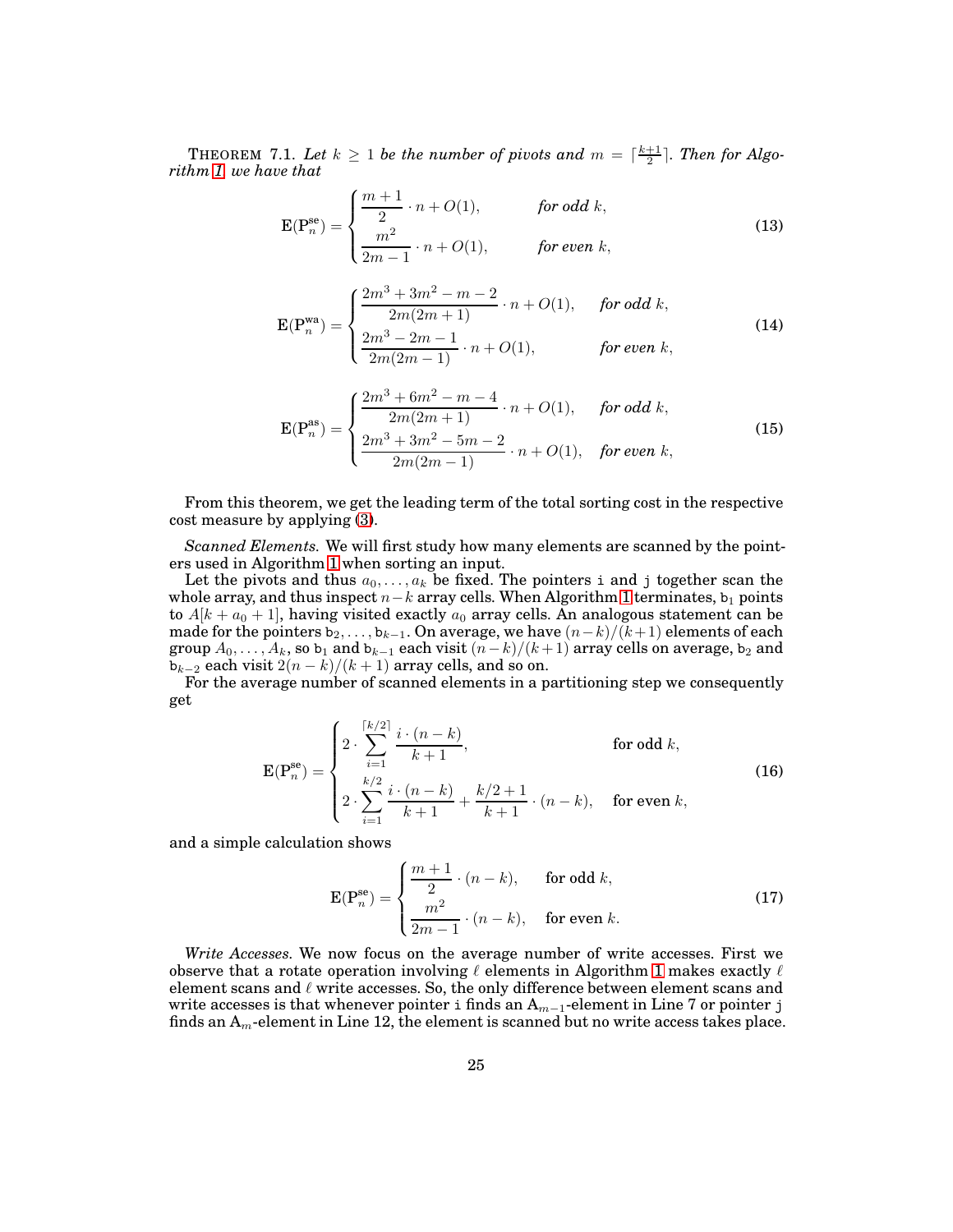Let  $C_{\textbf{i},m-1}$  be the random variable that counts the number of  $\textsf{A}_{m-1}$ -elements found in Line 7, and let  $C_{\textbf{j},m}$  be the random variable that counts the number of  $\mathbf{A}_m$ -elements found in Line 12 of Algorithm [1.](#page-21-0)

Thus, we know that

<span id="page-25-2"></span>
$$
E(P_n^{wa}) = E(P_n^{se}) - E(C_{i,m-1}) - E(C_{j,m}).
$$
\n(18)

<span id="page-25-1"></span>LEMMA 7.2. Let  $k$  be the number of pivots and let  $m = \lceil \frac{k+1}{2} \rceil$ . Then

$$
\mathbf{E}(C_{\mathbf{i},m-1})+\mathbf{E}(C_{\mathbf{j},m})=\begin{cases}\frac{m+1}{m(2m+1)}\cdot n+O(1),&\text{for $k$ odd,}\\ \frac{2m+1}{2m(2m-1)}\cdot n+O(1),&\text{for $k$ even.}\end{cases}
$$

PROOF. We start by obtaining bounds on  $E(C_{i,m-1})$  and  $E(C_{i,m})$  when k is even. The calculations for the case when  $k$  is odd are simpler because of symmetry. In the calculations, we will consider the two events that the groups  $A_0, \ldots, A_{m-1}$  have L elements in total, for  $0 \le L \le n - k$ , and that group  $A_{m-1}$  has K elements, for  $0 \le K \le L$ . If the group sizes are as above, then the expected number of  $A_{m-1}$  elements scanned by pointer i is  $L \cdot K/(n-k)$ . We first observe that

<span id="page-25-0"></span>
$$
\mathbf{E}(C_{1,m-1}) = \sum_{L=0}^{n} \sum_{K=0}^{L} \Pr(a_0 + \dots + a_{m-1} = L \wedge a_{m-1} = K) \cdot L \cdot \frac{K}{n-k}
$$
  
\n
$$
\stackrel{(*)}{=} \frac{1}{n \cdot m} \sum_{L=0}^{n} \Pr(a_0 + \dots + a_{m-1} = L) \cdot L^2 + O(1)
$$
  
\n
$$
= \frac{1}{n \cdot m} \sum_{L=1}^{n} \frac{\binom{L-1}{m-1} \binom{n-L}{m-2}}{\binom{n}{2(m-1)}} \cdot L^2 + O(1), \tag{19}
$$

where (\*) follows by noticing that  $\sum_{K=0}^{L} Pr(a_{m-1} = K \mid a_0 + \cdots + a_{m-1} = L) \cdot K$ is the expected size of the group  $A_{m-1}$  given that the first m groups have exactly L elements, which is  $L/m$ . We calculate the sum of binomial coefficients as in [\(19\)](#page-25-0) for a more general situation:

CLAIM 7.3. Let  $\ell_1$  and  $\ell_2$  be arbitrary integers. Then we have

(i) 
$$
\sum_{L=1}^{n} \frac{\binom{L-1}{\ell_1} \binom{n-L}{\ell_2}}{\binom{n}{\ell_1 + \ell_2 + 1}} \cdot L^2 = \frac{(\ell_1 + 1)(\ell_1 + 2) \cdot (n+2)(n+1)}{(\ell_1 + \ell_2 + 2)(\ell_1 + \ell_2 + 3)} - \frac{(\ell_1 + 1) \cdot (n+1)}{(\ell_1 + \ell_2 + 2)}.
$$
\n(ii) 
$$
\sum_{L=1}^{n} \frac{\binom{L-1}{\ell_1} \binom{n-L}{\ell_2}}{\binom{n}{\ell_1 + \ell_2 + 1}} \cdot (n-L)^2 = \frac{(\ell_2 + 1)(\ell_2 + 2) \cdot (n+2)(n+1)}{(\ell_1 + \ell_2 + 2)(\ell_1 + \ell_2 + 3)} - \frac{3(\ell_2 + 1) \cdot (n+1)}{\ell_1 + \ell_2 + 2} + 1.
$$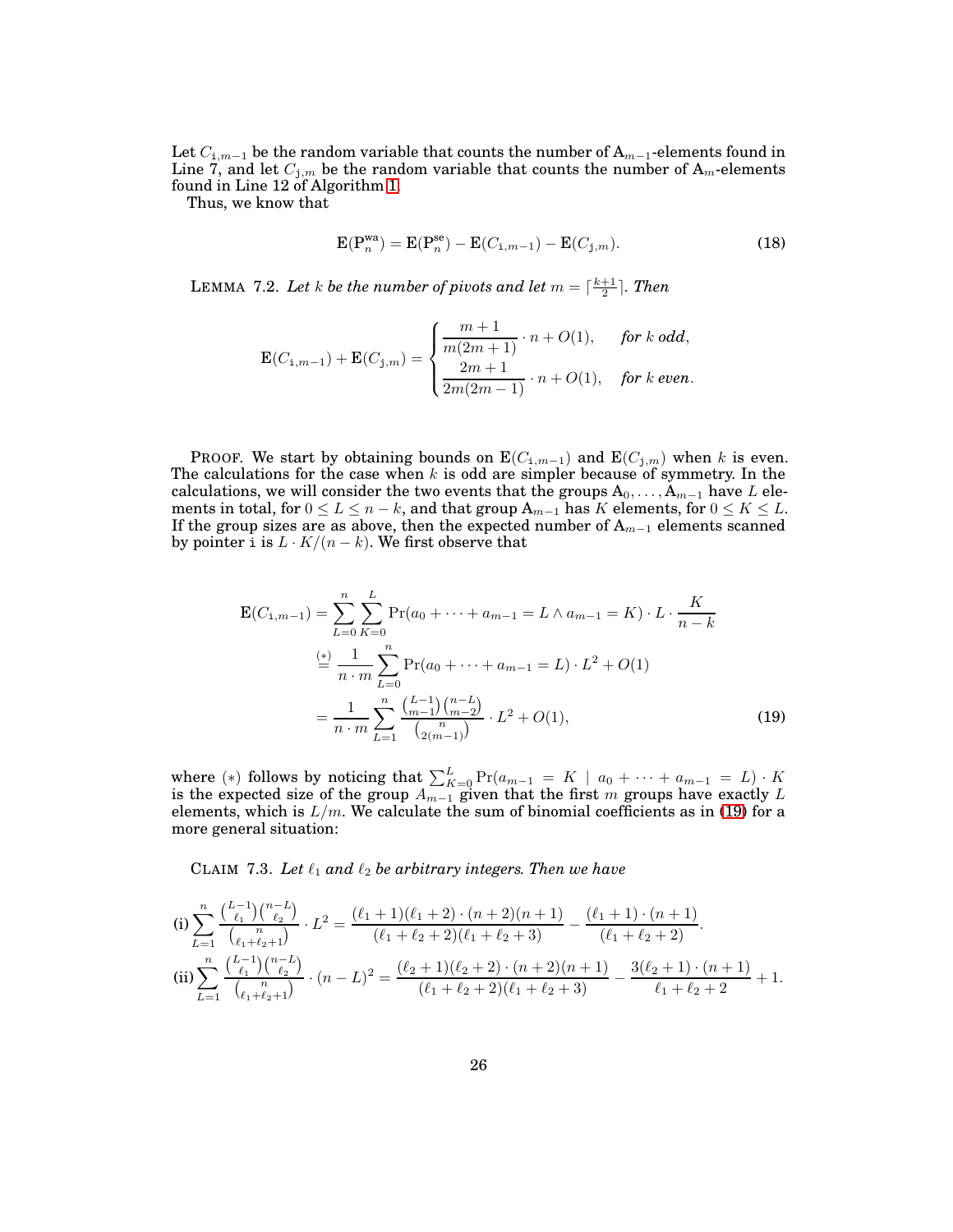**PROOF.** We denote by  $n^{\underline{k}}$  the k-th falling factorial of n, i.e.,  $n(n-1)\cdots(n-k+1)$ . Using known identities for sums of binomial coefficients, we may calculate

$$
\sum_{L=1}^{n} \frac{\binom{L-1}{\ell_1} \binom{n-L}{\ell_2}}{\binom{n}{\ell_1+\ell_2+1}} \cdot L^2
$$
\n
$$
= \frac{1}{\binom{n}{\ell_1+\ell_2+1}} \sum_{L=1}^{n} \left( (\ell_1+1)(\ell_1+2) \binom{L+1}{\ell_1} \binom{n-L}{\ell_2} - L \binom{L-1}{\ell_1} \binom{n-L}{\ell_2} \right)
$$
\n
$$
= \frac{1}{\binom{n}{\ell_1+\ell_2+1}} \sum_{L=1}^{n} \left( (\ell_1+1)(\ell_1+2) \binom{L+1}{\ell_1+2} \binom{n-L}{\ell_2} - (\ell_1+1) \binom{L}{\ell_1+1} \binom{n-L}{\ell_2} \right)
$$
\n
$$
\stackrel{(*)}{=} \frac{1}{\binom{n}{\ell_1+\ell_2+1}} \left( (\ell_1+1)(\ell_1+2) \binom{n+2}{\ell_1+\ell_2+3} - (\ell_1+1) \binom{n+1}{\ell_1+\ell_2+2} \right)
$$
\n
$$
= \frac{(\ell_1+1)(\ell_1+2)(n+2)\frac{\ell_1+\ell_2+3}{\ell_1+\ell_2+1}}{\binom{\ell_1+\ell_2+3}!\cdot n\frac{\ell_1+\ell_2+1}{\ell_1+\ell_2+2}} - \frac{(\ell_1+1)(n+1)\frac{\ell_1+\ell_2+2}{\ell_1+\ell_2+2}(\ell_1+\ell_2+1)!}{(\ell_1+\ell_2+2)!\cdot n\frac{\ell_1+\ell_2+1}{\ell_1+\ell_2+2}}
$$
\n
$$
= \frac{(\ell_1+1)(\ell_1+2)(n+2)(n+1)}{(\ell_1+\ell_2+2)(\ell_1+\ell_2+3)} - \frac{(\ell_1+1)(n+1)}{(\ell_1+\ell_2+2)},
$$

where  $(*)$  follows by using the identity [\[Graham et al. 1994,](#page-44-22)  $(5.26)$ ]. The calculations for (ii) are analogous by using an index transformation  $K = n - L$ .  $\Box$ 

Using the claim, we continue from [\(19\)](#page-25-0) as follows:

$$
\mathbf{E}(C_{1,m-1}) = \frac{m(m+1) \cdot (n+1)(n+2)}{nm \cdot (2m-1)2m} + O(1) = \frac{m+1}{2m(2m-1)}n + O(1).
$$
 (20)

By similar arguments, we obtain

<span id="page-26-0"></span>
$$
\mathbf{E}(C_{\mathbf{j},m}) = \frac{1}{n \cdot (m-1)} \sum_{L=0}^{n} \frac{\binom{L}{m-1} \binom{n-L}{m-2}}{\binom{n}{2(m-1)}} \cdot (n-L)^2 + O(1)
$$

$$
= \frac{(m-1)m}{2nm(m-1)(2m-1)} n^2 + O(1) = \frac{1}{2(2m-1)} n + O(1). \tag{21}
$$

Thus, in the asymmetric case it holds that  $\text{E}(C_{\textbf{i},m-1}) + \text{E}(C_{\textbf{j},m}) = \frac{2m+1}{2m(2m-1)}n + O(1).$ 

Applying Lemma [7.2](#page-25-1) to [\(13\)](#page-24-0) and [\(18\)](#page-25-2) and simplifying gives us the value from Theorem [7.1.](#page-24-1)

*Assignments.* To count the total number of assignments, we first observe that each rotate operation that involves  $\ell$  elements makes  $\ell$  write accesses and  $\ell+1$  assignments. Thus, the total number of assignment is the sum of the number of write accesses and the number of rotate operations. So we observe

<span id="page-26-2"></span>
$$
E(P_n^{as}) = E(P_n^{wa}) + E(\text{#rotate operations}).\tag{22}
$$

<span id="page-26-1"></span>LEMMA 7.4. Let  $k$  be the number of pivots and  $m = \lceil \frac{k+1}{2} \rceil$ . Then it holds that

$$
\text{E}(\text{\#rotate operations}) = \begin{cases} \frac{3m^2 - 2}{2m(2m+1)}, & \text{for odd } k, \\ \frac{3m^2 - 3m - 1}{2m(2m-1)}, & \text{for even } k. \end{cases}
$$

PROOF. The number of rotate operations is counted as follows. For each non- $\mathrm{A}_{m-1}$ element that is scanned by pointer i, a rotate operation is invoked (Line 9 and Line 18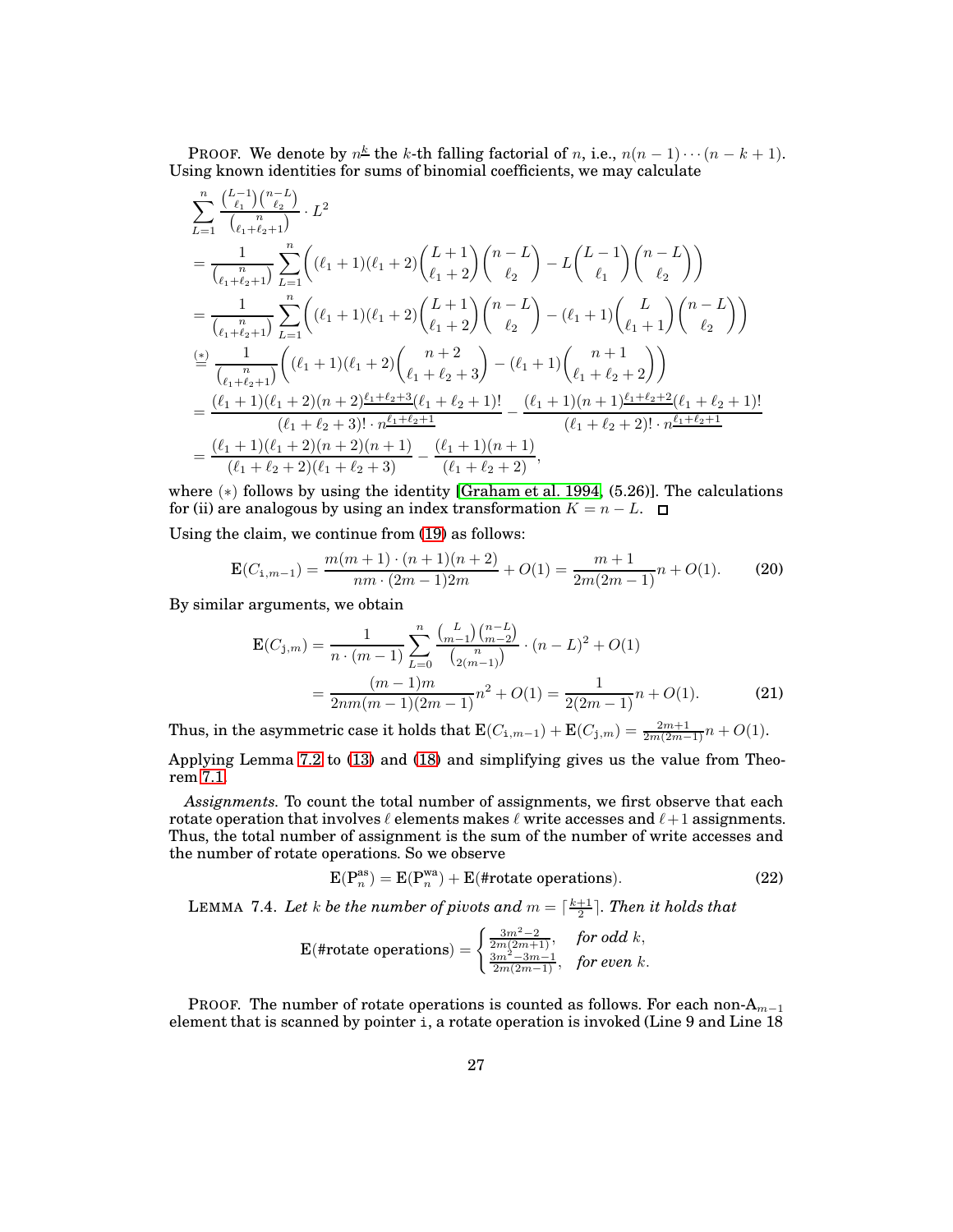

<span id="page-27-0"></span>Fig. 8. Average number of scanned elements, write accesses, and assignments for sorting an input of length n using Algorithm [1.](#page-21-0)

in Algorithm [1\)](#page-21-0). In addition, each  $A_{m'}$  element with  $m' > m$  scanned by pointer j invokes a rotate operation (Line 14 in Algorithm [1\)](#page-21-0). So, the number of rotate operations is the sum of these two quantities. Again, we focus on the case that  $k$  is even. Let  $C_{i,\leq m-1}$  be the number of  $A_{m'}$  elements with  $m' < m-1$  scanned by pointer i. Define  $C_{i,>m-1}$  and  $C_{j,>m}$  analogously. By symmetry (cf. [\(19\)](#page-25-0)) we have that

$$
\mathbf{E}(C_{\mathtt{i},
$$

see [\(20\)](#page-26-0). Furthermore, since we expect that pointer i scans  $\frac{m}{2m-1}(n-k)$  elements, we know that

$$
\mathbf{E}(C_{\mathtt{i},>m-1}) = \frac{m}{2m-1}(n-k) - m \cdot \mathbf{E}(C_{\mathtt{i},m-1}) = \left(\frac{m}{2m-1} - \frac{m+1}{2(2m-1)}\right)n + O(1).
$$

Finally, again by symmetry we obtain

$$
\mathbf{E}(C_{\mathbf{j},>m}) = (m-2) \cdot \mathbf{E}(C_{\mathbf{j},m}) = \frac{m-2}{2(2m-1)}n + O(1).
$$

For even k the result now follows by adding these three values. For odd  $k$ , we only have to adjust that we expect that pointer i scans  $(n - k)/2$  elements, and that there are  $m-1$  groups  $A_{m+1}, \ldots, A_k$  when calculating  $\mathbf{E}(C_{j,>m})$ . □

Applying Lemma [7.4](#page-26-1) to [\(22\)](#page-26-2) and simplifying gives the value from Theorem [7.1.](#page-24-1)

### **7.6. Discussion and Empirical Validation**

Using the formulae developed in the previous subsection we calculated the average number of scanned elements, write accesses, and assignments in partitioning and in sorting for  $k \in \{1, \ldots, 9\}$  using Theorem [7.1](#page-24-1) and [\(3\)](#page-7-0). Figure [8](#page-27-0) gives a graphical overview of these calculations. Next, we will discuss our findings.

Interestingly, Algorithm [1](#page-21-0) improves over classical quicksort when using more than one pivot with regard to scanned elements. A 3-pivot quicksort algorithm, using this partitioning algorithm, has lower cost  $(1.385n \ln n)$  than classical  $(2n \ln n)$  and dualpivot quicksort  $(1.6n \ln n)$ . Moreover, the average number of scanned elements is minimized by the 5-pivot partitioning algorithm  $(1.379n \ln n$  scanned elements on average). However, the difference to the 3-pivot algorithm is small. Using more than five pivots increases the average number of scanned elements. With respect to write accesses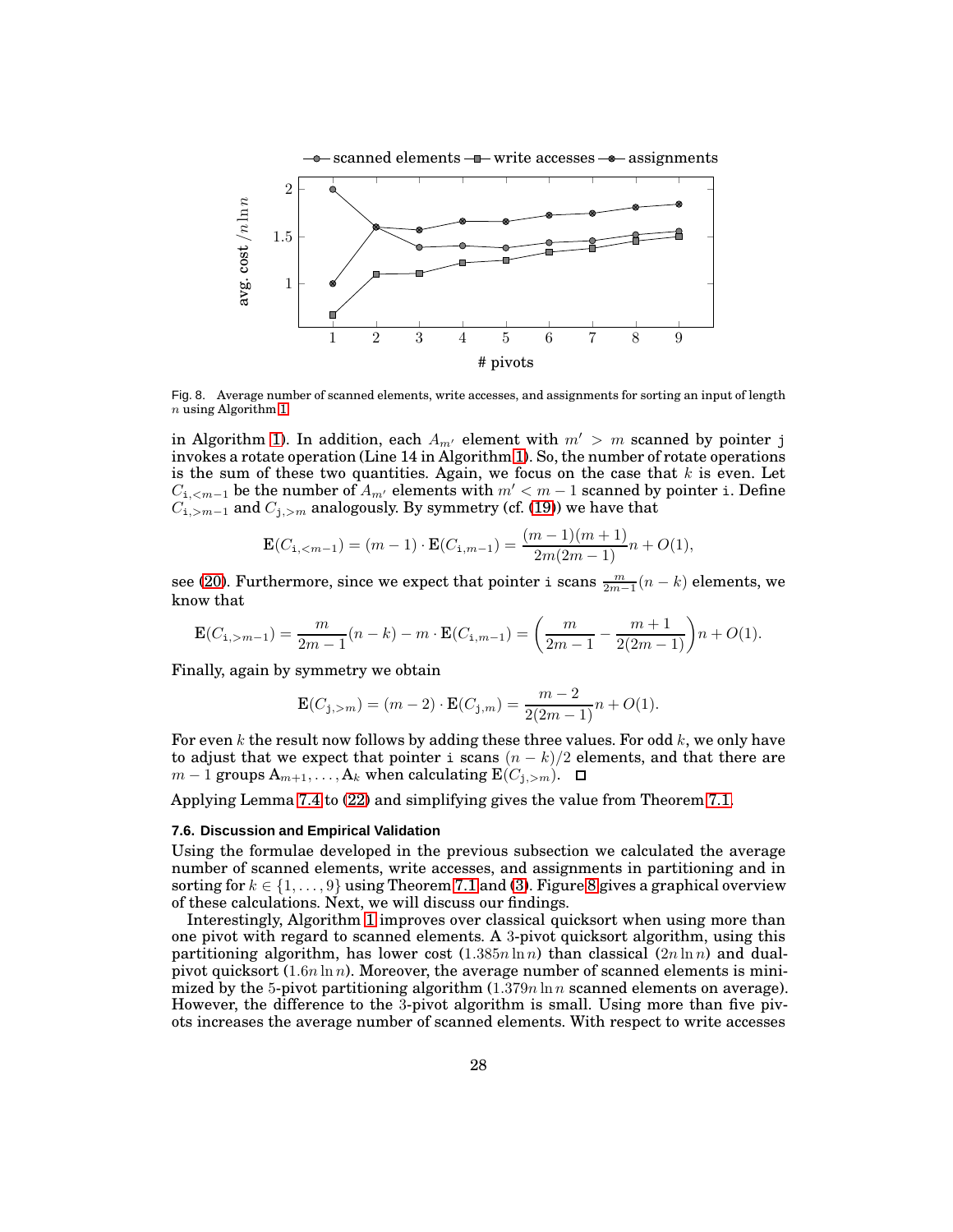and assignments, we see a different picture. In both cost measures, the average sorting cost increases considerably when moving from classical quicksort to quicksort variants with at least two pivots. For a growing number of pivots, it slowly increases further. In conclusion, Algorithm [1](#page-21-0) benefits from using more than one pivot only with respect to scanned elements, but not with respect to the average number of write accesses and assignments.

In [\[Aumüller 2015,](#page-44-20) Chapter 7] two very different partitioning algorithms are considered. They are based on the super scalar sample sort algorithm of [\[Sanders and Winkel 2004\]](#page-45-3), which is an implementation of samplesort [\[Frazer and McKellar 1970\]](#page-44-4). These algorithms classify the elements in a first pass and use these classifications to move the elements efficiently around in a second pass. While these approaches lead to higher cost for a small number of pivots, they theoretically outperform the generalized partitioning algorithm considered here for, e.g., 127 pivots.

*Running Time Implications.* We now ask what the considerations made so far mean for empirical running time. Since each memory access, even if it can be served from L1 cache, is much more expensive than other operations like simple subtraction, addition, or assignments on or between registers, the results for the cost measure "scanned elements" show that for different multi-pivot quicksort algorithms we must expect big differences in the time the CPU has to wait for memory.<sup>[6](#page-28-0)</sup> If in addition writing an element back into cache/memory is more expensive than reading from the cache (as it could happen with the "write-through" cache strategy), then the calculations show that we should not expect advantages of multi-pivot quicksort algorithms over classical quicksort in terms of memory behavior. However, cache architectures in modern CPUs apply the "write-back" strategy which does not add a penalty to running time for writing into memory.

As is well known from classical quicksort and dual-pivot quicksort, the influence of lower order terms cannot be neglected for real-world values of  $n$ . Next, we will validate our findings for practical values of  $n$ .

*Empirical Validation.* We implemented Algorithm [1](#page-21-0) and ran it for different input lengths and pivot numbers. In the experiments, we sorted inputs of size  $2^i$  with  $9 \leq$  $i \leq 27$ . Each data point is the average over 600 trials. For measuring cache misses we used the "performance application programming interface" (PAPI), which is available at http://icl.cs.utk.edu/papi/.

Intuitively, fewer scanned elements should yield better cache behavior when memory accesses are done "scan-like" as in the algorithms considered here. The argument used in [\[LaMarca and Ladner 1999\]](#page-44-11) and [\[Kushagra et al. 2014\]](#page-44-6) is as follows: When each of the  $m$  cache memory blocks holds exactly  $B$  keys, then a scan of  $n^\prime$  array cells (that have never been accessed before) incurs  $\lceil n'/B \rceil$  cache misses. Now we check whether the assertion that partitioning an input of  $n$  elements using Algorithm [1](#page-21-0) incurs  $\lceil \text{E}(\text{P}_n^{\text{se}})/B \rceil$ cache misses is justifiable. (Recall that  $E(P_n^{\text{se}})$  is the average number of scanned elements during partitioning.) In the experiment, we partitioned 600 inputs consisting of  $n = 2^{27}$  items using Algorithm [1,](#page-21-0) for 1, 2, 5, and 9 pivots. The measurements with respect to L1 cache misses are shown in Table [II.](#page-29-0) In our setup, each L1 cache line contains 8 elements. So, by [\(13\)](#page-24-0) Algorithm [1](#page-21-0) should theoretically incur  $0.125n$ ,  $0.166n$ ,

<span id="page-28-0"></span><sup>6</sup>As an example, the Intel i7 used in our experiments needs at least 4 clock cycles to read from memory if the data is in L1 cache and its physical address is known. If the data is in L2 cache but not in L1 cache, there is an additional penalty of 6 clock cycles. On the other hand, three (data-independent) MOV operations between registers on the same core take only 1 clock cycle. See [\[Fog 2014\]](#page-44-23) for more details.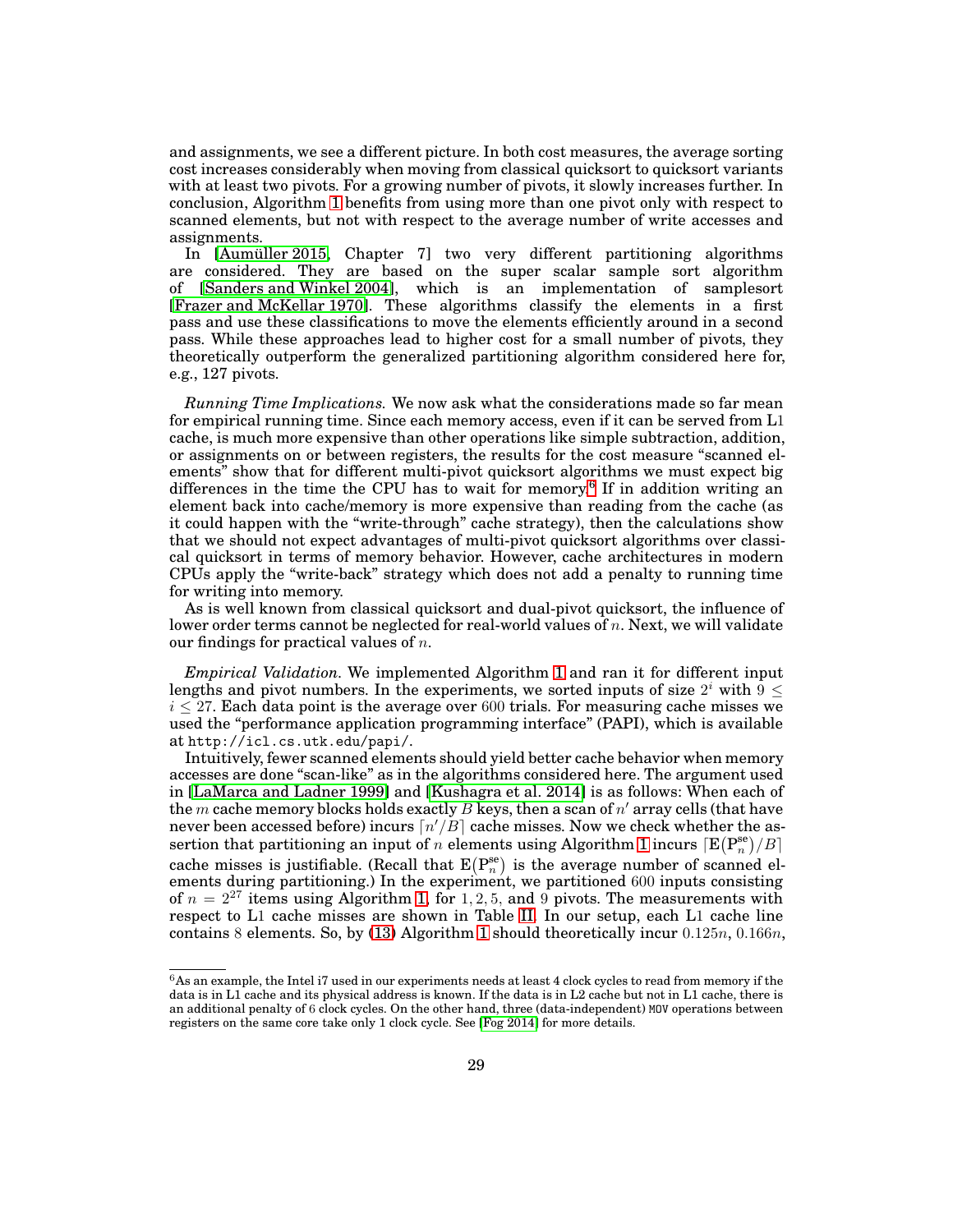<span id="page-29-0"></span>Table II. Cache misses incurred by Algorithm [1](#page-21-0) ("Exchange $_k$ ") in a single partitioning step. All values are averaged over 600 trials.

|                      |       |       | $\bf{Algorithm}$ Exchange Exchange Exchange Exchanges |       |
|----------------------|-------|-------|-------------------------------------------------------|-------|
| avg. L1 misses / $n$ | 0.125 | 0.163 | 0.25                                                  | 0.378 |

<span id="page-29-1"></span>Table III. Average number of L1/L2 cache misses compared to the average number of scanned elements for sorting inputs of size  $n = 2^{27}$ . Cache misses are scaled by  $n \ln n$  and are averaged over 600 trials. In parentheses, we show the ratio to the best algorithmic vari-ant of Algorithm [1](#page-21-0) w.r.t. memory/cache behavior ( $k = 5$ ), calculated from the non-truncated experimental data.

| Algorithm             | $E(C_{n}^{\text{se}})$ | L1 Cache Misses L2 Cache Misses                                                                      |
|-----------------------|------------------------|------------------------------------------------------------------------------------------------------|
| $Exchange_1$          |                        | 2.000n ln n (+ 45.0%) 0.140n ln n (+ 48.9%) 0.0241n ln n (+ 263.1%)                                  |
| Exchange <sub>2</sub> |                        | $1.600n\ln n$ (+ 16.0%) $0.110n\ln n$ (+ 16.9%) $0.0124n\ln n$ (+ 86.8%)                             |
|                       |                        | Exchange <sub>3</sub> $1.385n \ln n (+ 0.4\%) 0.096n \ln n (+ 1.3\%) 0.0080n \ln n (+ 19.8\%)$       |
|                       |                        | Exchange <sub>5</sub> 1.379n $\ln n$ ( - ) 0.095n $\ln n$ ( - ) 0.0067n $\ln n$ ( - )                |
| Exchange <sub>7</sub> |                        | $1.455n\ln n$ (+ 5.5%) $0.100n\ln n$ (+ 5.3%) $0.0067n\ln n$ (+ 0.7%)                                |
|                       |                        | Exchange <sub>9</sub> $1.555n \ln n (+ 12.8\%)$ $0.106n \ln n (+ 12.2\%)$ $0.0075n \ln n (+ 12.9\%)$ |

0.25n, and 0.375n L1 cache misses for  $k \in \{1, 2, 5, 9\}$ , respectively. The results from Table [II](#page-29-0) show that the empirical measurements are very close to these values.

Table [III](#page-29-1) shows the exact measurements regarding L1 and L2 cache misses for sorting 600 random inputs consisting of  $n = 2^{27}$  elements using Algorithm [1](#page-21-0) and relates them to each other.<sup>[7](#page-29-2)</sup> The figures indicate that the relation with respect to the measured number of L1 cache misses of the different algorithms reflect their relation with respect to the average number of scanned elements *very well*. However, while the average number of cache misses correctly reflects the relative relations, the measured values (scaled by  $n \ln n$ ) are lower than we would expect by simply dividing  $E(C_n^s)$  by the block size  $B$ . We give the following heuristic argument that adjusts the theoretical formulas to this effect. First, it is no surprise that the values are too high since the recursion to compute the sorting cost changes if true cache misses are counted. Once the whole input is contained in the L1 cache, no cache misses are involved. So, the actual cost in terms of cache misses for sorting these inputs is 0. Let the average number of scanned elements during partitioning be  $an + O(1)$ . Then we adjust our estimate on the average number of L1 cache misses by subtracting  $a/(B(\mathcal{H}_{k+1}-1))n \ln M$  from our estimate  $\mathbf{E}(\mathbf{C}_n^{\text{se}})/B$ , for a constant M that depends on the actual machine.<sup>[8](#page-29-3)</sup> Numerical computations for the measured number of L1 cache misses showed that setting  $M = 3751$ , which is very close to the number of cache lines in the L1 cache of the machine used measuring cache misses, gives results very close to the measured number of L1 cache misses. We remark that this approach does not give good estimates for L2 cache misses.

<span id="page-29-2"></span> $7\text{We omit our measurements for L3 cache misses.}$  In contrast to our measurements for L1 and L2 cache misses, the measurements on this level of the hierarchy were very different in each run. We believe this is due to L3 caches being shared among cores.

<span id="page-29-3"></span><sup>8</sup> It is well known for classical quicksort and dual-pivot quicksort [\[Wild et al. 2015\]](#page-45-8) that changing the recurrence to charge cost  $P_{n'} = 0$  for sorting inputs of length n', for  $n' \leq M$ , influences only the linear term in the average sorting cost. For example, [Wild et al. \[2015\]](#page-45-8) showed that for the dual-pivot quicksort recurrence the solution for average partitioning cost  $an + O(n^{1-\epsilon})$  is  $(6/5)an \ln(n/(M+2)) + O(n)$ . We did not check the exact influence of stopping the recursion for the multipivot recursion at these input sizes, but assume that it behaves similarly.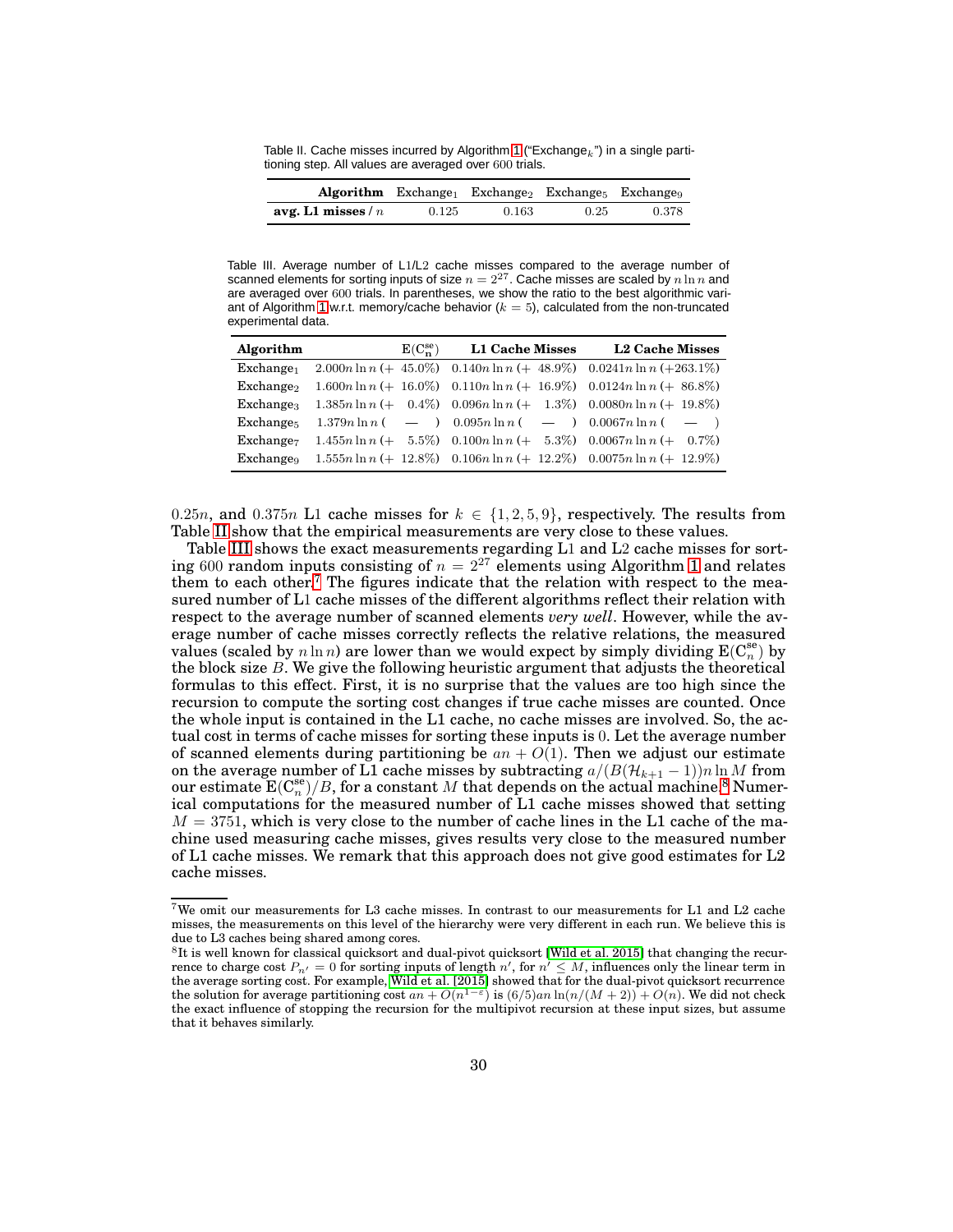

<span id="page-30-1"></span>Fig. 9. The average number of assignments for sorting a random input consisting of  $n$  elements using Algorithm [1](#page-21-0) ("Exchange<sub>k</sub>") for certain values of k. Each data point is the average over 600 trials.

In summary, scanned elements appear to be a suitable cost measure to predict the L1 cache behavior of Algorithm [1.](#page-21-0) However, this is not true with regard to L2 cache behavior of these algorithms, as shown in Table [III.](#page-29-1)

Figure [9](#page-30-1) shows the measurements we got with regard to the average number of assignments. We see that the measurements agree with our theoretical study (*cf.* Fig. [8\)](#page-27-0). In particular, lower order terms seem to have low influence on the sorting cost.

*Conclusion.* In this section we analyzed an algorithm (Algorithm [1\)](#page-21-0) for the rearrangement problem with respect to three different cost measures. We found that the cost measure "scanned elements" is very useful for estimating the number of cache misses. With respect to the number of scanned elements, Algorithm [1](#page-21-0) is particularly good with three to five pivots. For the cost measures "write accesses" and "assignments" we found that the cost increases with an increasing number of pivots.

### <span id="page-30-0"></span>**8. PIVOT SAMPLING IN MULTI-PIVOT QUICKSORT**

In this section we study possible benefits of sampling pivots with respect to comparisons and to scanned elements. By "pivot sampling" we mean that we take a sample of elements from the input, sort these elements, and then pick certain elements of this sorted sequence as pivots. One particularly popular strategy for classical quicksort, known as *median-of-three*, is to choose as pivot the median of a sample of three elements [\[van Emden 1970\]](#page-45-7). From a theoretical point of view it is well known that choosing the median in a sample of  $\Theta(\sqrt{n})$  elements in classical quicksort is optimal with respect to minimizing the average comparison count [\[Martínez and Roura 2001\]](#page-44-1). Using this sample size, quicksort achieves the (asymptotically) best possible average comparison count of  $(1/\ln 2)n \ln n = 1.4426..n \ln n + O(n)$  comparisons on average. For the YBB algorithm, Nebel, Wild, and Martínez [\[2015\]](#page-45-5) studied the influence of pivot sampling in detail. In particular, they considered the setting where one can choose pivots of a given rank for free. (Of course this only gives a lower bound on the sorting cost.) In this model they proved that no matter how well the pivots are chosen, the YBB algorithm makes at least  $1.49..n \ln n + O(n)$  comparisons on average. Aumüller and Dietzfelbinger [\[2015\]](#page-44-7) demonstrated that this is not an inherent limitation of the dual-pivot quicksort approach.

Here we study two different sampling scenarios for multi-pivot quicksort. First we develop formulae to calculate the average number of comparisons and the average number of scanned elements for Algorithm [1](#page-21-0) when pivots are chosen from a small sam-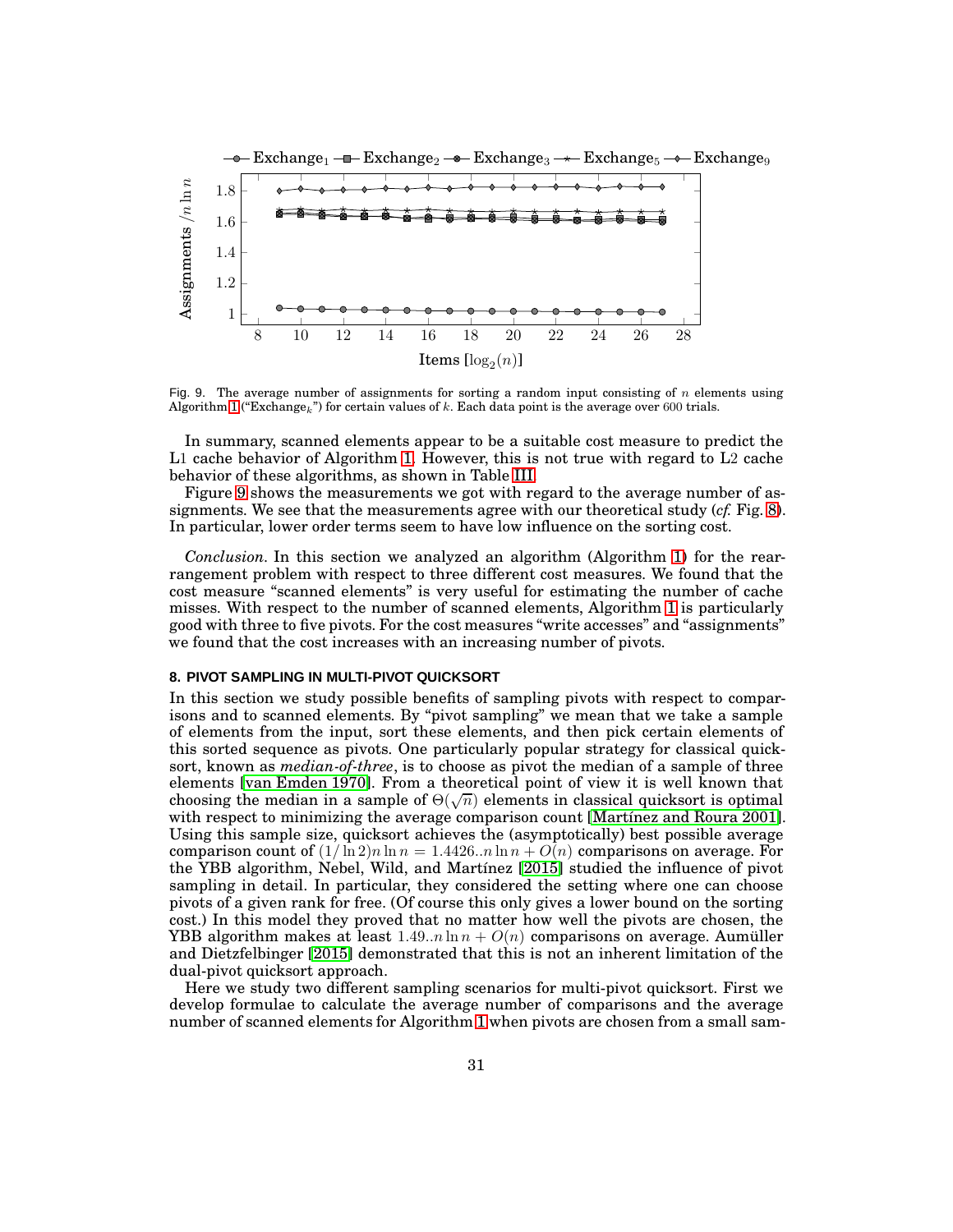

<span id="page-31-0"></span>Fig. 10. The extremal tree for seven pivots.

ple. Example calculations demonstrate that the cost in both measures can be decreased by choosing pivots from a small (fixed-sized) sample. Interestingly, with respect to scanned elements the best pivot choices do not balance subproblem sizes but tend to make the middle groups, i.e., groups  $A_p$  with p close to  $\lceil \frac{k+1}{2} \rceil$ , larger. Then we consider the different setting in which we can choose pivots of a given rank for free. For this setting we wish to find out which pivot choices minimize the respective cost. Our first result shows that if we choose an arbitrary comparison tree and use it in every classification, it is possible to choose pivots in such a way that on average we need at most 1.4426..n  $\ln n + O(n)$  comparisons to sort the input, which is optimal. In a second result we identify a particular pivot choice that minimizes the average number of scanned elements. In contrast to the results of the previous section we show that with these pivot choices, the average number of scanned elements decreases with a growing number of pivots. (Recall that when choosing pivots directly from the input, the five-pivot quicksort algorithm based on Algorithm [1](#page-21-0) has minimal cost.) From these calculations we also learn which comparison tree (among the exponentially many available) has lowest cost when considering as cost measure the sum of the number of comparisons and the number of scanned elements. In contrast to intuition, the balanced comparison tree, in which all leaves are as even in depth as possible, has non-optimal cost. The best choice under this cost measure is to use the comparison tree which uses as root pivot  $p_m$  with  $m = \lceil \frac{k+1}{2} \rceil$ . In its left subtree, the node labeled with pivot  $p_i$  is the left child of the node labeled with pivot  $p_{i+1}$  for  $1 \leq i \leq m-1$ . (So, the inner nodes in its left subtree are a path  $(p_{m-1},...,p_1)$ .) Analogously, in its right subtree, the node labeled with pivot  $p_{i+1}$  is the right child of the node labeled with pivot  $p_i$  for  $m \le i \le k - 1$ . For given  $k \geq 1$ , we call this tree the *extremal tree for*  $k$  *pivots*. In Figure [10](#page-31-0) we see an example for the extremal tree for seven pivots.

*General Structure of a Multi-Pivot Quicksort Algorithm Using Sampling.* We generalize a multi-pivot quicksort algorithm in the following way. (This description is analogous to those in [\[Hennequin 1991\]](#page-44-3) for multi-pivot quicksort and [\[Nebel et al. 2015\]](#page-45-5) for dual-pivot quicksort.) For a given number  $k \geq 1$  of pivots, we fix a vector  $t =$  $(t_0,\ldots,t_k) \in \mathbb{N}^{k+1}$ . Let  $\kappa := \kappa(\mathbf{t}) = k + \sum_{0 \leq i \leq k} t_i$  be the number of samples.<sup>[9](#page-31-1)</sup>) Assume that an input of *n* elements residing in an array  $A[1..n]$  is to be sorted. If  $n \leq \kappa$ , sort A directly. Otherwise, sort the first  $\kappa$  elements and then set  $p_i = A[i + \sum_{j < i} t_j]$ , for  $1 \leq i \leq k$ . Next, partition the input  $A[\kappa + 1..n]$  with respect to the pivots  $p_1, \ldots, p_k$ . Subsequently, by a constant number of rotations, move the elements residing in  $A[1..\kappa]$ to correct final locations. Finally, sort the  $k + 1$  subproblems recursively.

<span id="page-31-1"></span><sup>&</sup>lt;sup>9</sup> The notation differs from [\[Hennequin 1991\]](#page-44-3) and [\[Nebel et al.](#page-45-5) 2015] in the following way: This paper focuses on a "pivot number"-centric approach, where the main parameter is k, the number of pivots. The other papers focus on the parameter s, the number of element groups. In particular, it holds  $s = k + 1$ . The sample size  $\kappa$  is denoted k in these papers.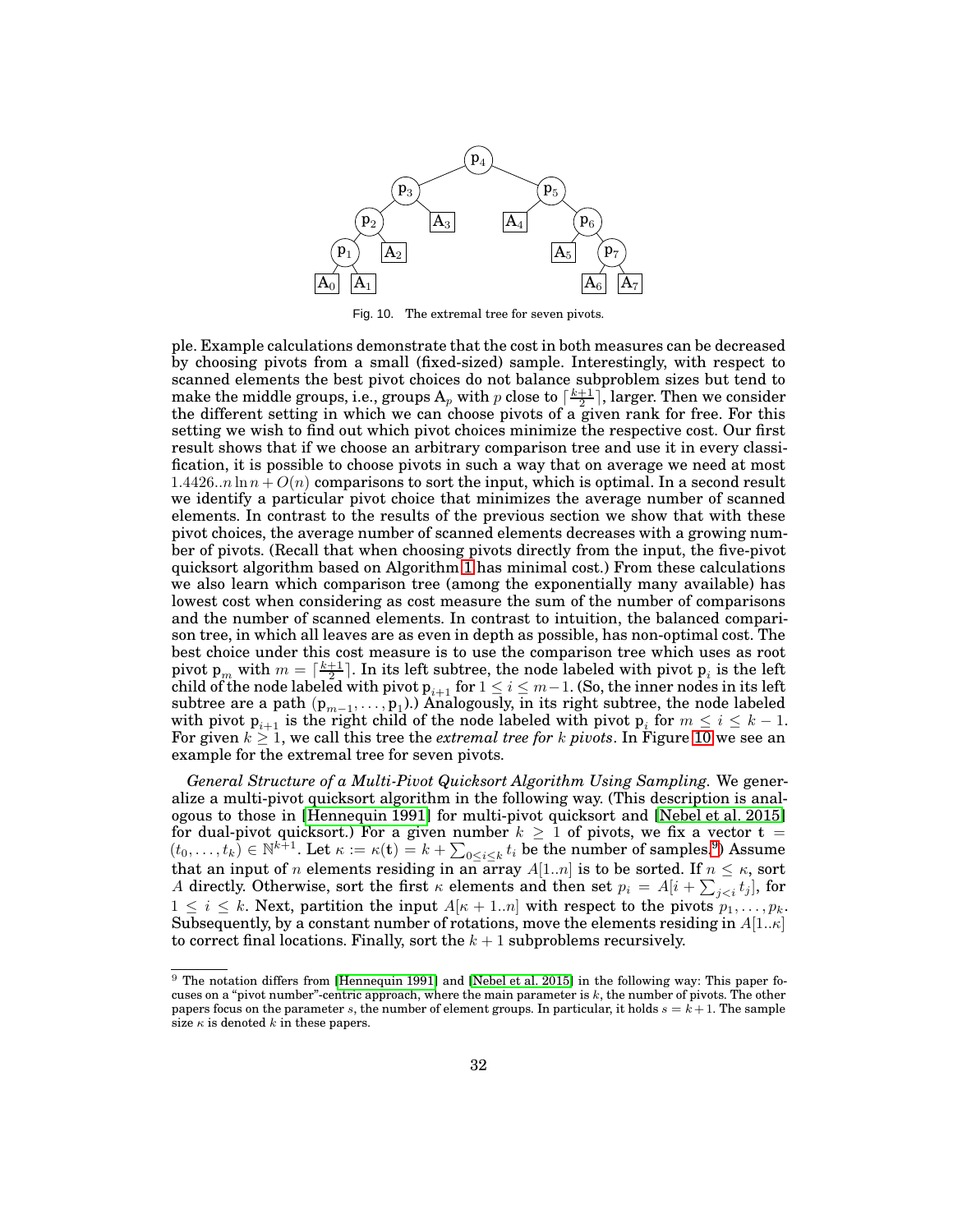The sampling technique described above does not preserve randomness in subproblems, because some elements have already been sorted during the pivot sampling step. For the analysis, we ignore that the unused samples have been seen and get only an estimate on the sorting cost. A detailed analysis of this situation for dual-pivot quicksort is given in [\[Nebel et al. 2015\]](#page-45-5); the same methods that were proposed in their paper for a tighter analysis can be used in the multi-pivot quicksort case, too.

*The Generalized Multi-Pivot Quicksort Recurrence.* For a given sequence  $t =$  $(t_0,\ldots,t_k)\in\mathbb{N}^{k+1}$  we define  $H(\mathbf{t})$  by

$$
H(\mathbf{t}) = \sum_{i=0}^{k} \frac{t_i + 1}{\kappa + 1} (H_{\kappa + 1} - H_{t_i + 1}).
$$
\n(23)

Let  $\mathrm{P}_n$  denote the random variable which counts the cost of a single partitioning step, and let  $\mathrm C_n$  denote the cost over the whole sorting procedure. In general, we get the recurrence

$$
\mathbf{E}(\mathbf{C}_n) = \mathbf{E}(\mathbf{P}_n) + \sum_{a_0 + \dots + a_k = n-k} (\mathbf{E}(\mathbf{C}_{a_0}) + \dots + \mathbf{E}(\mathbf{C}_{a_k})) \cdot \Pr(\langle a_0, \dots, a_k \rangle), \tag{24}
$$

where  $\langle a_0, \ldots, a_k \rangle$  is the event that the group sizes are exactly  $a_0, \ldots, a_k$ . The probability of this event for a given vector t is

<span id="page-32-3"></span><span id="page-32-0"></span>
$$
\frac{\binom{a_0}{t_0}\cdots\binom{a_k}{t_k}}{\binom{n}{\kappa}}.
$$

For the following discussion, we re-use the result of Hennequin [\[1991,](#page-44-3) Proposition III.9] which says that for fixed k and t and average partitioning cost  $E(P_n) = a \cdot n + O(1)$ recurrence [\(24\)](#page-32-0) has the solution

$$
\mathbf{E}(C_n) = \frac{a}{H(\mathbf{t})} n \ln n + O(n). \tag{25}
$$

*The Average Comparison Count Using a Fixed Comparison Tree.* Fix a vector  $t \in$  $\mathbb{N}^{k+1}$ . First, observe that for each  $i \in \{0, \ldots, k\}$  the expected number of elements belonging to group  $\mathrm{A}_i$  is  $\frac{t_i+1}{\kappa+1} (n-\kappa).$  If the  $n-\kappa$  remaining input elements are classified using a fixed comparison tree  $\lambda$ , the average comparison count for partitioning (cf. [\(5\)](#page-9-2)) is

<span id="page-32-2"></span><span id="page-32-1"></span>
$$
(n - \kappa) \cdot \sum_{i=0}^{k} \operatorname{depth}_{\lambda}(A_i) \cdot \frac{t_i + 1}{\kappa + 1}.
$$
 (26)

*The Average Number of Scanned Elements of Algorithm [1.](#page-21-0)* Fix a vector  $\mathbf{t} \in \mathbb{N}^{k+1}$  and let  $m = \lceil \frac{k+1}{2} \rceil$ . Arguments analogous to the ones presented in the previous section, see [\(16\)](#page-24-2), show that the average number of scanned elements of Algorithm [1](#page-21-0) is

$$
\begin{cases} n \cdot \sum_{i=1}^{m} i \cdot \left( \frac{t_{m-i} + t_{k-m+i} + 2}{\kappa + 1} \right) + O(1), & \text{for } k \text{ odd}, \\ n \cdot (m+1) \cdot \frac{t_0 + 1}{\kappa + 1} + n \cdot \sum_{i=1}^{m} i \cdot \left( \frac{t_{m+1-i} + t_{k-m+i} + 2}{\kappa + 1} \right) + O(1), & \text{for } k \text{ even}. \end{cases} \tag{27}
$$

Next, we will use these formulae to give some example calculations for small sample sizes.

*Optimal Pivot Choices for Small Sample Sizes.* Table [IV](#page-34-0) contains the lowest possible cost for a given number of pivots and a given number of sample elements. We consider three different cost measures: the average number of comparisons, the average number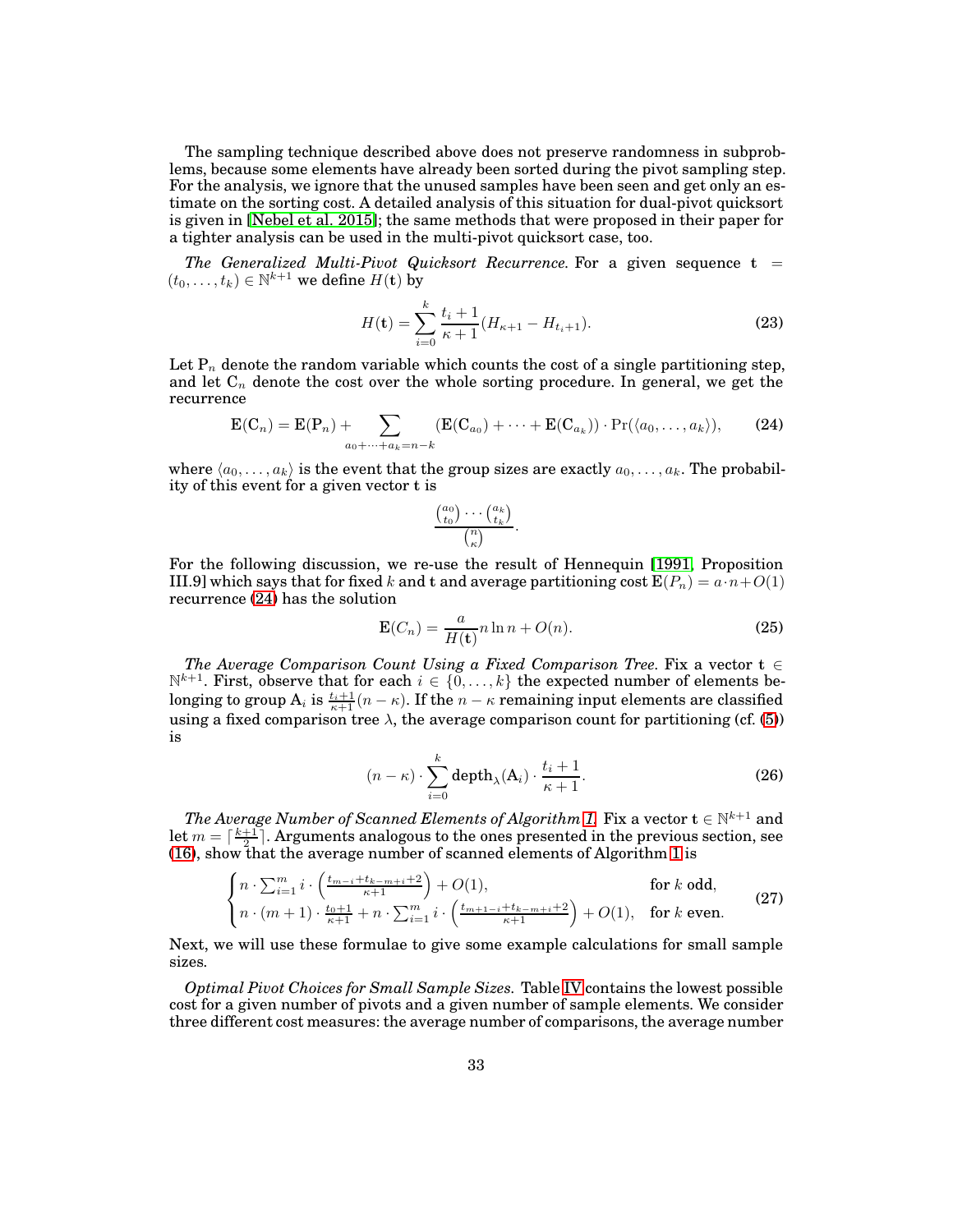of scanned elements, and the sum of these two costs. Additionally, Table [IV](#page-34-0) contains the t-vector and the comparison tree that achieves this value. (Of course, each comparison tree yields the same number of scanned elements. Consequently, no comparison tree is given for the best t-vector w.r.t. scanned elements.)

Looking at Table [IV,](#page-34-0) we make the following observations. Increasing the sample size for a fixed number of pivots decreases the average cost significantly, at least asymptotically. Interestingly, to minimize the average number of comparisons, the best comparison tree is not always one that minimizes the depth of the tree, e.g., see the best comparison tree for 5 pivots and 6 additional samples. However, for most situations the tree with minimal cost has minimal depth. To minimize the number of scanned elements, the groups in the middle should be made larger. The extremal tree provides the best possible *total cost*, summing up comparisons and scanned elements. Compared to the sampling choices that minimize the number of scanned elements, the sampled elements are slightly less concentrated around the middle element groups. This is first evidence that the extremal tree might be the best possible comparison tree for a given number of pivots with respect to the total cost.

With regard to the question of the best choice of  $k$ , Table [IV](#page-34-0) shows that it is not possible to give a definite answer. All of the considered pivot numbers and additional sampling elements make it possible to decrease the total average sorting cost to around  $2.6n \ln n$  using only a small sample.

Next, we will study the behavior of these cost measures when choosing the pivots is for free.

*Optimal Pivot Choices.* We now consider the following setting. We assume that for a random input of n elements<sup>[10](#page-33-0)</sup> we can choose (for free) k pivots w.r.t. a vector  $\tau = (\tau_0, \ldots, \tau_k)$  such that the input contains exactly  $\tau_i n$  elements from group  $\mathbf{A}_i$ , for  $i \in \{0, \ldots, k\}$ . By definition, we have  $\sum_{0 \le i \le k} \tau_i = 1$ . This setting was studied in [\[Martínez and Roura 2001;](#page-44-1) [Nebel et al. 2015\]](#page-45-5) as well.

We make the following preliminary observations. In our setting, the average number of comparisons *per element* (see [\(26\)](#page-32-1)) becomes

<span id="page-33-3"></span>
$$
c_{\tau} := \sum_{i=0}^{k} \operatorname{depth}_{t}(A_{i}) \cdot \tau_{i}, \qquad (28)
$$

and the average number of scanned elements per element (see [\(27\)](#page-32-2)) is

$$
a_{\tau} := \begin{cases} \sum_{i=1}^{m-1} i \cdot (\tau_{m-i-1} + \tau_{k-m+i+1}), & \text{for } k \text{ odd}, \\ m \cdot \tau_0 + \sum_{i=1}^{m-1} i \cdot (\tau_{m-i} + \tau_{k-m+i+1}), & \text{for } k \text{ even}. \end{cases}
$$
(29)

Furthermore, using that the  $\kappa$ th harmonic number  $H_{\kappa}$  is approximately ln  $\kappa$ , we get that  $H(\tau)$  from [\(23\)](#page-32-3) converges to the entropy of  $\tau$ , which is

<span id="page-33-2"></span><span id="page-33-1"></span>
$$
\mathcal{H}(\tau) := -\sum_{i=0}^k \tau_i \ln \tau_i.
$$

In the following we want to obtain optimal choices for the vector  $\tau$  to minimize the three values

$$
\frac{c_{\tau}}{\mathcal{H}(\tau)}, \qquad \frac{a_{\tau}}{\mathcal{H}(\tau)}, \qquad \frac{c_{\tau} + a_{\tau}}{\mathcal{H}(\tau)}, \tag{30}
$$

<span id="page-33-0"></span> $10$ We disregard the k pivots in the following discussion.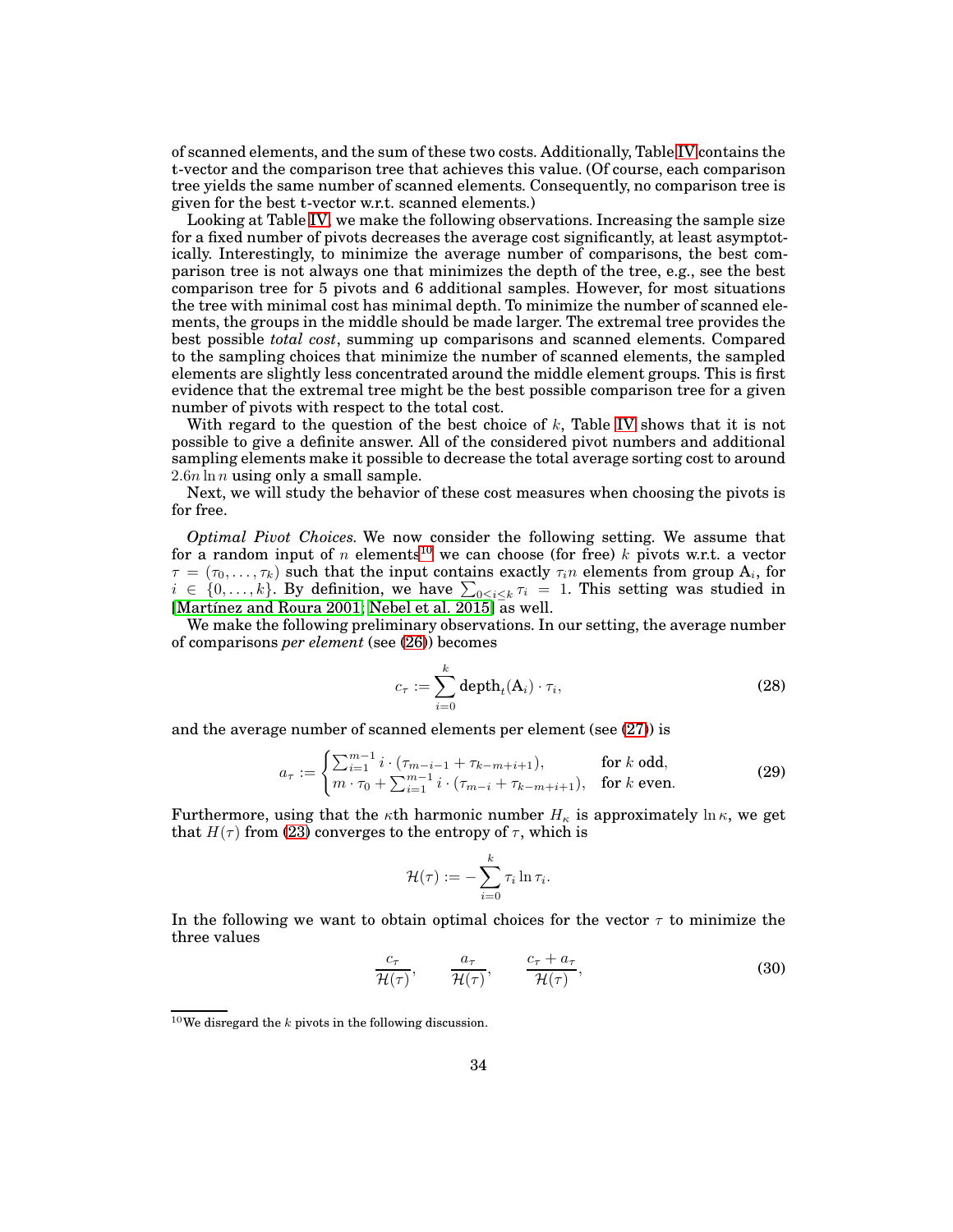<span id="page-34-0"></span>

| Table IV. Best sampling and comparison tree choices for a given number $k$ of pivots and a given sample size (in        |
|-------------------------------------------------------------------------------------------------------------------------|
| addition to pivots). A comparison tree is presented as the output of the preorder traversal of its inner nodes, e.g.,   |
| the extremal tree in Fig. 10 is described $[4, 3, 2, 1, 5, 6, 7]$ . Since the number of scanned elements is independent |
| of the used comparison tree, no comparison tree is given for this cost measure.                                         |

| $\kappa$ | <b>Add. Samples</b> | Cost measure           | Best candidate (cost, t, tree)                                                    |
|----------|---------------------|------------------------|-----------------------------------------------------------------------------------|
|          |                     | comparisons            | $1.846n \ln n, (0, 0, 0, 0), [2, 1, 3]$                                           |
| 3        | $\boldsymbol{0}$    | scanned elements       | $1.385n \ln n, (0,0,0,0), -$                                                      |
|          |                     | cmp + scanned elements | $3.231n \ln n, (0,0,0,0), [2,1,3]$                                                |
|          |                     | comparisons            | $1.642n \ln n, (1, 1, 1, 1), [2, 1, 3]$                                           |
|          | $\overline{4}$      | scanned elements       | $1.144n \ln n, (0, 2, 2, 0), -$                                                   |
|          |                     | cmp + scanned elements | $2.874n \ln n, (1, 1, 1, 1), [2, 1, 3]$                                           |
|          |                     | comparisons            | $1.575n \ln n, (2, 2, 2, 2), [2, 1, 3]$                                           |
|          | 8                   | scanned elements       | $1.098n \ln n, (1, 3, 3, 1), -$                                                   |
|          |                     | cmp + scanned elements | $2.745n \ln n, (1, 3, 3, 1), [2, 1, 3]$                                           |
|          |                     | comparisons            | $1.522n \ln n, (4, 4, 4, 4), [2, 1, 3]$                                           |
|          | 16                  | scanned elements       | $1.055n \ln n, (2, 6, 6, 2), -$                                                   |
|          |                     | cmp + scanned elements | $2.627n \ln n, (3, 5, 5, 3), [2, 1, 3]$                                           |
|          |                     | comparisons            | $1.839n \ln n, (0, 0, 0, 0, 0, 0), [3, 2, 1, 4, 5]$                               |
| 5        | $\boldsymbol{0}$    | scanned elements       | $1.379n \ln n, (0, 0, 0, 0, 0, 0), -$                                             |
|          |                     | cmp + scanned elements | $3.218n \ln n, (0, 0, 0, 0, 0, 0), [3, 2, 1, 4, 5]$                               |
|          |                     | comparisons            | $1.635n \ln n, (0, 0, 0, 2, 2, 2), [4, 3, 1, 2, 5]$                               |
|          | 6                   | scanned elements       | $1.097n \ln n$ , $(0, 1, 2, 2, 1, 0)$ , —                                         |
|          |                     | cmp + scanned elements | $2.741n \ln n, (0, 1, 2, 2, 1, 0), [3, 2, 1, 4, 5]$                               |
|          |                     | comparisons            | $1.567n \ln n, (1, 1, 4, 4, 1, 1), [3, 2, 1, 4, 5]$                               |
|          | 12                  | scanned elements       | $1.019n \ln n, (0, 1, 5, 5, 1, 0), -$                                             |
|          |                     | cmp + scanned elements | $2.635n \ln n, (1, 1, 4, 4, 1, 1), [3, 2, 1, 4, 5]$                               |
|          |                     | comparisons            | $1.746n \ln n, (0, 0, 0, 0, 0, 0, 0, 0), [4, 2, 1, 3, 6, 5, 7]$                   |
| 7        | $\boldsymbol{0}$    | scanned elements       | $1.455n \ln n, (0, 0, 0, 0, 0, 0, 0, 0)$ , —                                      |
|          |                     | cmp + scanned elements | $3.201n \ln n, (0, 0, 0, 0, 0, 0, 0, 0), [4, 2, 1, 3, 6, 5, 7]$                   |
|          |                     | comparisons            | $1.595n \ln n, (1, 1, 1, 1, 1, 1, 1, 1), [4, 2, 1, 3, 6, 5, 7]$                   |
|          | 8                   | scanned elements       | $1.094n \ln n, (0, 0, 1, 3, 3, 1, 0, 0), -$                                       |
|          |                     | cmp + scanned elements | $2.698n \ln n, (0, 0, 1, 3, 3, 1, 0, 0), [4, 3, 2, 1, 5, 6, 7]$                   |
|          |                     | comparisons            | $1.544n \ln n$ , $(2, 2, 2, 2, 2, 2, 2, 2)$ , $[4, 2, 1, 3, 6, 5, 7]$             |
|          | 16                  | scanned elements       | $1.017n \ln n$ , $(0, 0, 2, 6, 6, 2, 0, 0)$ , —                                   |
|          |                     | cmp + scanned elements | $2.594n \ln n, (0, 0, 2, 6, 6, 2, 0, 0), [4, 3, 2, 1, 5, 6, 7]$                   |
|          |                     | comparisons            | $1.763n \ln n, (0, 0, 0, 0, 0, 0, 0, 0, 0, 0, 0), [5, 3, 2, 1, 4, 7, 6, 8, 9]$    |
| 9        | $\mathbf{0}$        | scanned elements       | $1.555n \ln n, (0, 0, 0, 0, 0, 0, 0, 0, 0, 0)$ , —                                |
|          |                     | cmp + scanned elements | $3.318n \ln n, (0, 0, 0, 0, 0, 0, 0, 0, 0, 0, 0), [5, 3, 2, 1, 4, 7, 6, 8, 9]$    |
|          |                     | comparisons            | $1.602n\ln n,$ $(0,0,1,2,2,2,2,1,0,0),$ $[5,3,2,1,4,7,6,8,9]$                     |
|          | 10                  | scanned elements       | $1.131n \ln n, (0, 0, 0, 1, 4, 4, 1, 0, 0, 0), -$                                 |
|          |                     | cmp + scanned elements | $2.748n \ln n$ , $(0, 0, 0, 1, 4, 4, 1, 0, 0, 0)$ , $[5, 4, 3, 2, 1, 6, 7, 8, 9]$ |
|          |                     | comparisons            | $1.543n \ln n, (1, 1, 2, 3, 3, 3, 3, 2, 1, 1), [5, 3, 2, 1, 4, 7, 6, 8, 9]$       |
|          | 20                  | scanned elements       | $1.040n \ln n, (0, 0, 0, 2, 8, 8, 2, 0, 0, 0)$ , —                                |
|          |                     | cmp + scanned elements | $2.601n \ln n$ , $(0, 0, 1, 2, 7, 7, 2, 1, 0, 0)$ , $[5, 4, 3, 2, 1, 6, 7, 8, 9]$ |
|          |                     |                        |                                                                                   |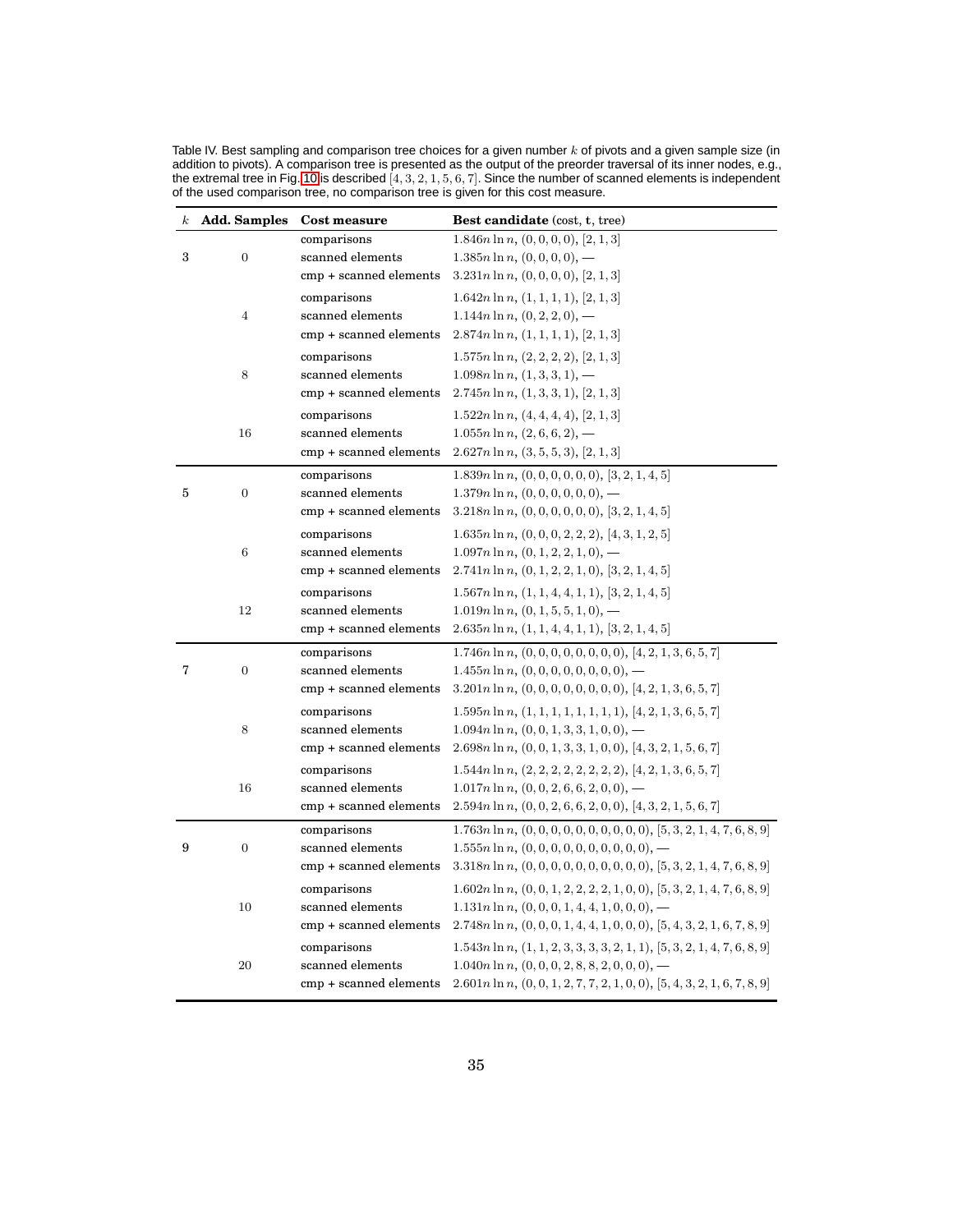i.e., that minimize the factor in the  $n \ln n$  term of the sorting cost in the respective cost measure.

We start by giving a general solution to the problem of minimizing functions  $f$  over the simplex  $S_{k+1} = \{(\tau_0, \ldots, \tau_k) \in \mathcal{R}^{k+1} \mid \tau_0, \ldots, \tau_k \geq 0, \sum_i \tau_i = 1\}$ , where f is the quotient of some linear function in  $\tau_0, \ldots, \tau_k$  and the entropy of  $\tau_0, \ldots, \tau_k$ , as in [\(30\)](#page-33-1).

<span id="page-35-0"></span>**LEMMA** 8.1. Let  $\alpha_0, \ldots, \alpha_k > 0$  be arbitrary constants. For  $\tau = (\tau_0, \ldots, \tau_k) \in S_{k+1}$ *define*

$$
f(\tau) = \frac{\alpha_0 \tau_0 + \dots + \alpha_k \tau_k}{\mathcal{H}(\tau)}.
$$

*Let* x *be the unique solution in* (0, 1) *of the equation*

$$
1 = x^{\alpha_0} + x^{\alpha_1} + \cdots + x^{\alpha_k}.
$$

*Then*  $\tau = (x^{\alpha_0}, x^{\alpha_1}, \dots, x^{\alpha_k})$  *minimizes*  $f(\tau)$  *over*  $S_{k+1}$ *, i.e.,*  $f(\tau) \leq f(\sigma)$  *for all*  $\sigma \in S_{k+1}$ *. The minimum value is*  $-1/\ln x$ *.* 

PROOF. Gibb's inequality says that for arbitrary nonnegative  $q_0, \ldots, q_k$  with  $\sum_i q_i \leq$ 1 and arbitrary nonnegative  $p_0, \ldots, p_k$  with  $\sum_i p_i = 1$  the following holds:

$$
\mathcal{H}(p_0,\ldots,p_k) \leq \sum_{i=0}^k p_i \ln\bigg(\frac{1}{q_i}\bigg).
$$

Now consider  $x \in (0,1)$  such that  $\sum_i x^{\alpha_i} = 1$  and set  $\tau_i = x^{\alpha_i}$ . By Gibb's inequality, for arbitrary  $(\sigma_0, \ldots, \sigma_k) \in S_{k+1}$  we have

$$
\mathcal{H}(\sigma_0,\ldots,\sigma_k) \leq \sum_{i=0}^k \sigma_i \ln\left(\frac{1}{x^{\alpha_i}}\right) = \sum_{i=0}^k \sigma_i \alpha_i \ln\left(\frac{1}{x}\right),
$$

hence

$$
f(\sigma_0,\ldots,\sigma_k)=\frac{\sum_{i=0}^k \sigma_i\alpha_i}{\mathcal{H}(\sigma_0,\ldots,\sigma_k)}\geq \frac{1}{\ln\left(\frac{1}{x}\right)}.
$$

Finally, observe that

$$
f(\tau_0,\ldots,\tau_k)=\frac{\sum_{i=0}^k\tau_i\alpha_i}{\mathcal{H}(\tau_0,\ldots,\tau_k)}=\frac{\sum_{i=0}^k\alpha_ix^{\alpha_i}}{-\sum_{i=0}^kx^{\alpha_i}\ln(x^{\alpha_i})}=\frac{1}{\ln\left(\frac{1}{x}\right)}.
$$

We first consider optimal choices for the sampling vector  $\tau$  in order to minimize the average number of comparisons. The following theorem says that each comparison tree makes it possible to achieve the minimum possible sorting cost for comparison-based sorting algorithms in the considered setting.

THEOREM 8.2. Let  $k \geq 1$  be fixed. Let  $\lambda \in \Lambda^k$  be an arbitrary comparison tree. Then *there exists* τ *such that the average comparison count using comparison tree* λ *in each classification is*  $(1/\ln 2)n \ln n + O(n) = 1.4426..n \ln n + O(n)$ .

**PROOF.** For each  $i \in \{0, \ldots, k\}$ , set  $\tau_i = 2^{-\text{depth}_{\lambda}(A_i)}$ . First, observe that  $\sum \tau_i = 1$ . (This is true since every inner node in  $\lambda$  has exactly two children.) Starting from [\(26\)](#page-32-1), we may calculate:

$$
\sum_{i=0}^k \operatorname{depth}_{\lambda}(A_i) \cdot \tau_i = \sum_{i=0}^k -\log(\tau_i) \cdot \tau_i = -\frac{1}{\ln 2} \sum_{i=0}^k \tau_i \cdot \ln(\tau_i).
$$

This shows the theorem.  $\square$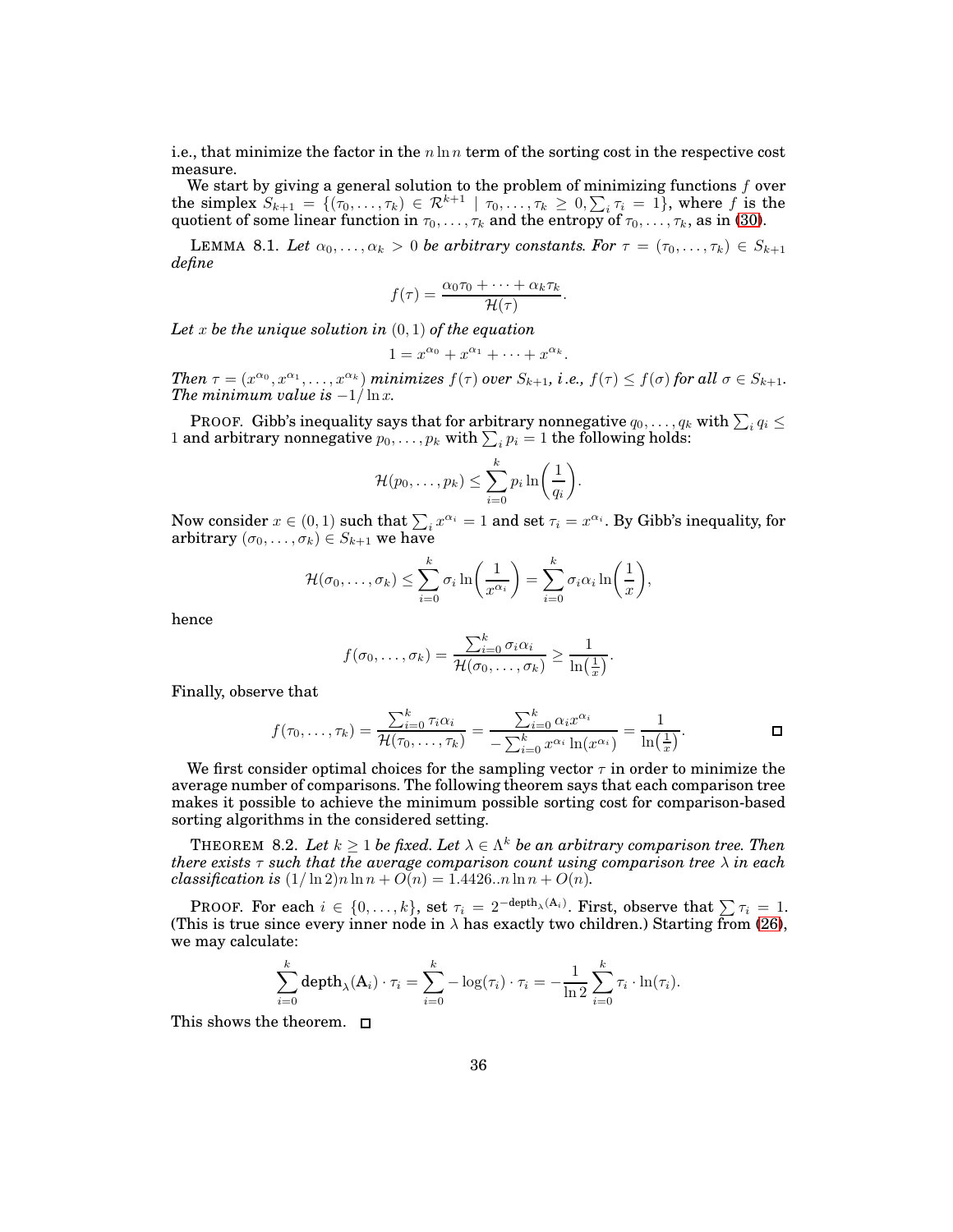We now consider the average number of scanned elements of Algorithm [1.](#page-21-0) The following theorem says that pivots should be chosen in such a way that (in the limit for  $k \to \infty$ ) 2/3 of the input are only scanned once (by the pointers i and j), 2/9 should be scanned twice, and so on.

**THEOREM** 8.3. Let  $k \geq 1$  be fixed. Let  $m = \lceil \frac{k+1}{2} \rceil$ . Let  $\tau$  be chosen according to the *following two cases:*

(*1*) *If* k *is odd, let* x *be the unique value in* (0, 1) *such that*

$$
1 = 2(x + x2 + \dots + xm).
$$

<span id="page-36-0"></span>Let  $\tau = (x^m, x^{m-1}, \dots, x, x, \dots, x^m)$ .

(*2*) *If* k *is even, let* x *be the unique value in* (0, 1) *such that*

$$
1 = 2(x + x^{2} + \dots + x^{m-1}) + x^{m}.
$$

Let  $\tau = (x^m, x^{m-1}, \dots, x, x, \dots, x^{m-1}).$ 

*Then the average number of scanned elements using Algorithm [1](#page-21-0) with*  $\tau$  *is minimal over all choices of vectors*  $\tau'$ *. For*  $k \to \infty$ *, this minimum is*  $(1/\ln 3)n \ln n \approx 0.91n \ln n$ *scanned elements.*

PROOF. Setting the values  $\alpha_0, \ldots, \alpha_k$  in Lemma [8.1](#page-35-0) according to Equation [\(29\)](#page-33-2) shows that the choices for  $\tau$  are optimal with respect to minimizing the average number of scanned elements. One easily checks that in the limit for  $k \to \infty$  the value x in the statement is  $1/3$ .  $\Box$ 

For example, for the YBB algorithm [Nebel et al. \[2015\]](#page-45-5) noticed that  $\tau = (q^2,q,q)$  with  $q = \sqrt{2} - 1$  is the optimal pivot choice to minimize element scans. In this case, around  $1.13n \ln n$  elements are scanned on average. The minimal average number of scanned elements using Algorithm [1](#page-21-0) for  $k \in \{3, 5, 7, 9\}$  are around  $0.995n \ln n$ ,  $0.933n \ln n$ ,  $0.917n \ln n$ , and  $0.912n \ln n$ , respectively. Hence, already for small values of k the average number of scanned elements is close to  $0.91n \ln n$ . However, from Table [IV](#page-34-0) we see that for sample sizes suitable in practice, both the average comparison count and average pointer visit count are around  $0.1n \ln n$  higher than these asymptotic values.

To summarize, we learned that (i) every fixed comparison tree yields an optimal classification strategy and (ii) one specific pivot choice has the best possible average number of scanned elements in Algorithm [1.](#page-21-0) Next, we consider as cost measure the sum of the average number of comparisons and the average number of scanned elements.

**THEOREM** 8.4. Let  $k \geq 1$  be fixed. Let  $m = \lceil \frac{k+1}{2} \rceil$ . Let  $\tau$  be chosen according to the *following two cases:*

(*1*) *If* k *is odd, let* x *be the unique value in* (0, 1) *such that*

$$
1 = 2(x^{3} + x^{5} + \dots + x^{2m-3} + x^{2m-1} + x^{2m}).
$$

Let  $\tau = (x^{2m}, x^{2m-1}, x^{2m-3}, \dots, x^3, x^3, \dots, x^{2m-3}, x^{2m-1}, x^{2m}).$ (*2*) *If* k *is even, let* x *be the unique value in* (0, 1) *such that*

$$
1 = 2(x^3 + x^5 + \dots + x^{2m-3}) + x^{2m-2} + x^{2m-1} + x^{2m}.
$$
  
Let  $\tau = (x^{2m}, x^{2m-1}, x^{2m-3}, \dots, x^3, x^3, \dots, x^{2m-3}, x^{2m-2}).$ 

*Then the average cost using Algorithm [1](#page-21-0) and classifiying all elements with the extremal comparison tree for* k *pivots using* τ *is minimal among all choices of vectors* τ ′ *. For*  $k \to \infty$  *this minimum cost is about* 2.38*n* ln *n*.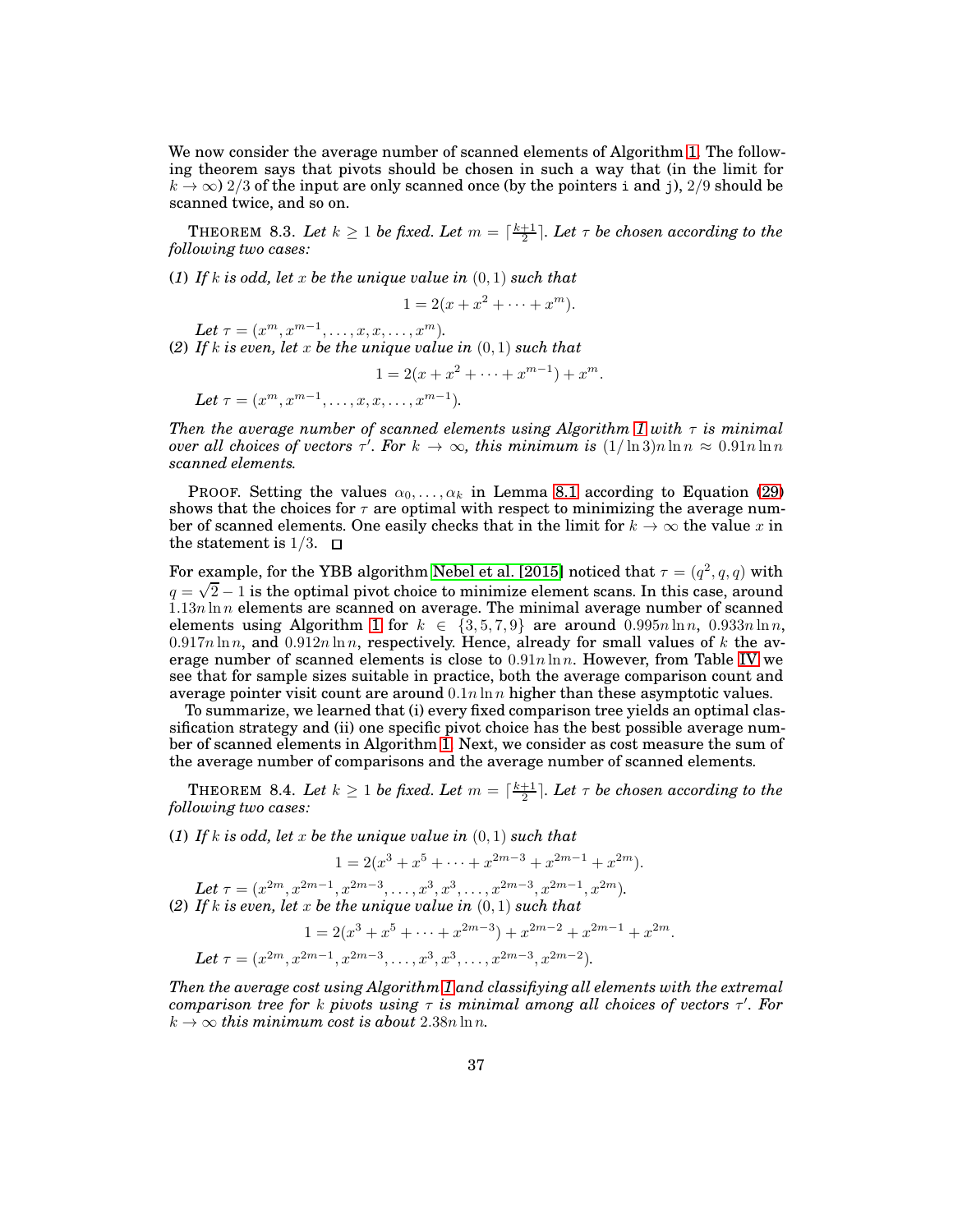**PROOF.** First, observe that for the extremal comparison tree for  $k$  pivots, [\(28\)](#page-33-3) becomes

<span id="page-37-1"></span>
$$
c_{\tau} = \begin{cases} m(\tau_0 + \tau_k) + \sum_{i=1}^{m-1} (i+1)(\tau_{m-i} + \tau_{m+i-1}), & \text{for } k \text{ odd}, \\ m(\tau_0 + \tau_1) + (m-1)\tau_k + \sum_{i=1}^{m-2} (i+1)(\tau_{m-i} + \tau_{m+i-1}), & \text{for } k \text{ even}. \end{cases}
$$
(31)

The optimality of the choice for  $\tau$  in the theorem now follows from adding [\(29\)](#page-33-2) to [\(31\)](#page-37-1), and using Lemma [8.1.](#page-35-0) For  $k \to \infty$ , the optimal x value is the unique solution in  $(0,1)$  of the equation  $2x^3 + x^2 = 1$ , which is about 0.6573. Thus, the total cost is about  $2.38n \ln n$ .  $\Box$ 

Interestingly, the minimal total cost of  $2.38n \ln n$  is only about  $0.03n \ln n$  higher than adding  $(1/\ln 2)n \ln n$  (the minimal average comparison count) and  $0.91n \ln n$  (the minimal average number of scanned elements). Using the extremal tree is much better than, e.g., using the balanced comparison tree for  $k = 2<sup>\kappa</sup> - 1$  pivots. The minimum sorting cost using this tree is  $2.489n \ln n$ , which is achieved for three pivots<sup>[11](#page-37-2)</sup>. We conjecture that the extremal tree has minimal total sorting cost, i.e., minimizes the sum of scanned elements and comparisons, but must leave this as an open problem. We checked this conjecture via exhaustive search for  $k \leq 9$  pivots.

Again, including scanned elements as cost measure yields unexpected results and design recommendations for engineering a sorting algorithm. Looking at comparisons, the balanced tree for  $2<sup>κ</sup> - 1$  pivots is the obvious comparison tree to use in a multi-pivot quicksort algorithm. Only when including scanned elements, the extremal tree shows its potential in leading to fast multi-pivot quicksort algorithms.<sup>[12](#page-37-3)</sup>

### <span id="page-37-0"></span>**9. EXPERIMENTS**

In this section, we address the question how the design recommendations of the theoretical findings in this paper work out in practice. We stress that we tested our algorithms strictly in the theoretical setting of random permutations as studied throughout this paper. So, our algorithms are far away from "library-ready" implementations that work nicely on different input distributions, especially in the presence of equal keys.

*Objectives of the Experiments.* The key theoretical findings of the paper suggest the following questions about running times of multi-pivot quicksort algorithms.

- Q1 *Can comparison-optimal multi-pivot quicksort compete in running time?* While the (asymptotically) comparison-optimal multi-pivot quicksort algorithms from Section [5](#page-13-0) minimize the average comparison count, they add a time overhead to obtain the optimal comparison tree in each classification step. In this light it seems that they cannot compete with simpler algorithms that use a fixed tree.
- Q2 *How do running times of multi-pivot quicksort algorithms compare?* We have noticed in Section [7](#page-18-0) that using 3 to 5 pivots in Algorithm [1](#page-21-0) yields the best memory behavior. We study how this is reflected in running times.
- Q3 *Is the extremal comparison tree faster than the balanced comparison tree?* In Section [8](#page-30-0) we showed that multi-pivot quicksort algorithms using extremal classification trees have lower cost in a certain cost model than balanced comparison trees. We investigate whether this corresponds to a difference in running times or not.

 $^{11}\mathrm{For}$  three pivots, the extremal tree and the balanced tree are identical.

<span id="page-37-3"></span><span id="page-37-2"></span> $12$ It is interesting to note that papers dealing with multi-pivot quicksort such as [\[Hennequin 1991;](#page-44-3) [Kushagra et al. 2014;](#page-44-6) [Iliopoulos 2014\]](#page-44-13) do not consider the full design space for partitioning strategies, but rather always assume the "most-balanced" tree is best.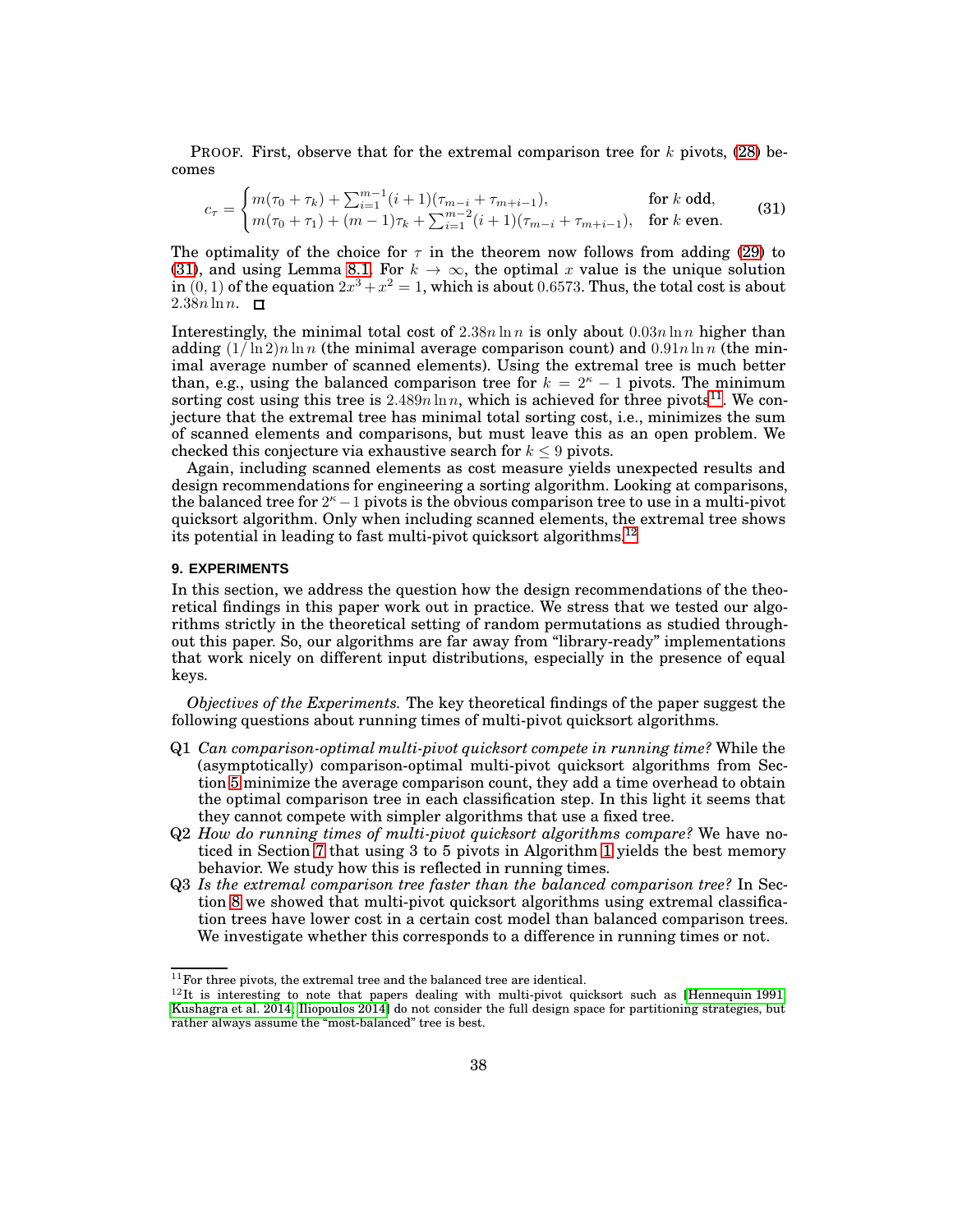Q4 *Is pivot sampling beneficial for running time?* For a fixed sample vector  $\tau$ , choosing the pivots in a skewed way as proposed in Theorem [8.3](#page-36-0) has lower cost than using equidistant pivots (Section [8\)](#page-30-0), and greatly improves over the case where pivots are chosen directly from the input. We examine whether such sampling choices yield noticable differences with regard to running time.

*Experimental Setup.* We sort random permutations of the set  $\{1, \ldots, n\}$ . We implemented all algorithms in C++ and used *clang* in version 3.5 for compiling with the optimization flag *-O3*. Our experiments were carried out on an Intel i7-2600 at 3.4 GHz with 16 GB Ram running Ubuntu 14.10 with kernel version 3.16.0.

We restricted our experiments to sorting random permutations of the integers  $\{1, \ldots, n\}$ . We tested inputs of size  $2^i$ ,  $21 \le i \le 27$ . For each input size, we ran each algorithm on the same 600 random permutations. All figures in the following are the average over these 600 trials. We say that a running time improvement is *significant* if it was observed in at least 95% of the trials.

To deal with Questions 2 and 4, we wrote a script to generate multi-pivot quicksort algorithms with a fixed pivot choice based on Algorithm [1.](#page-21-0) (We remark that manually writing the algorithm code is error-prone and tedious. For example, the source code for the 9-pivot algorithm uses 376 lines of code and needs nine different rotate operations.) In these algorithms, subarrays of size at most 500 were sorted using our implementation of the fast three-pivot quicksort algorithm of [\[Kushagra et al. 2014\]](#page-44-6) as described in [\[Aumüller and Dietzfelbinger 2015\]](#page-44-7). The source code of all algorithms and the code generator is available at [http://eiche.theoinf.tu-ilmenau.de/quicksort-experiments/.](http://eiche.theoinf.tu-ilmenau.de/quicksort-experiments/)

At the end of this section, we compare the results to the standard introsort sorting method from C++'s standard library and the super scalar sample sort ("SSSS") algorithm of [Sanders and Winkel \[2004\]](#page-45-3).

#### **9.1. Experimental Evaluation Regarding Questions 1–4**

*Question 1: Can comparison-optimal multi-pivot quicksort compete in running time?* We implemented the comparison-optimal algorithm  $\mathcal{O}_k$  and the (asymptotically) optimal sample strategy  $\mathcal{SP}_k$  for two and three pivots such that the optimal comparison tree was chosen directly by comparing group sizes. For example, in the three-pivot algorithm the optimal comparison tree out of the five possible comparison trees is chosen by selecting the tree that has the smallest cost term in [\(9\)](#page-13-1). In addition, we implemented  $k$ -pivot variants that choose the optimal comparison tree algorithmically. We computed the tree using Knuth's dynamic programming approach [\[Knuth 1973\]](#page-44-15). (We did not implement the algorithm of Garsia and Wachs.) The time measurements of our experiments with comparison-optimal multi-pivot quicksort algorithms are shown in Figure [11.](#page-39-0) We used the implementation of the three-pivot algorithm  $K$  from [\[Kushagra et al. 2014\]](#page-44-6) as described in [\[Aumüller and Dietzfelbinger 2015\]](#page-44-7) as the baseline to which to compare the algorithms. This three-pivot algorithm was the fastest algorithm, being around 5% faster on average than its closest competitor  $\mathcal{SP}_2$ . We see that the sampling variant  $\mathcal{SP}_k$  is faster than the comparison-optimal variant  $\mathcal{O}_k$  (by about 7% both for two and three pivots). The two-pivot sampling algorithm is about 9.2% faster than its three-pivot variant. The generic sampling variants that choose the tree algorithmically are far slower than these algorithms. The generic three-pivot sampling implementation  $\mathcal{GSP}_3$  is about 2.2 times slower than its direct counterpart  $\mathcal{SP}_3$ . On average, the generic seven-pivot sampling implementation  $\mathcal{GSP}_7$  is only about 3% slower than  $\mathcal{GSP}_3$ . We omit the running time for the generic comparison-optimal algorithms. For three pivots, it was about 5 times as slow on average than its sampling variant  $\mathcal{GSP}_3$ . We conclude that comparison-optimal multi-pivot quicksort cannot com-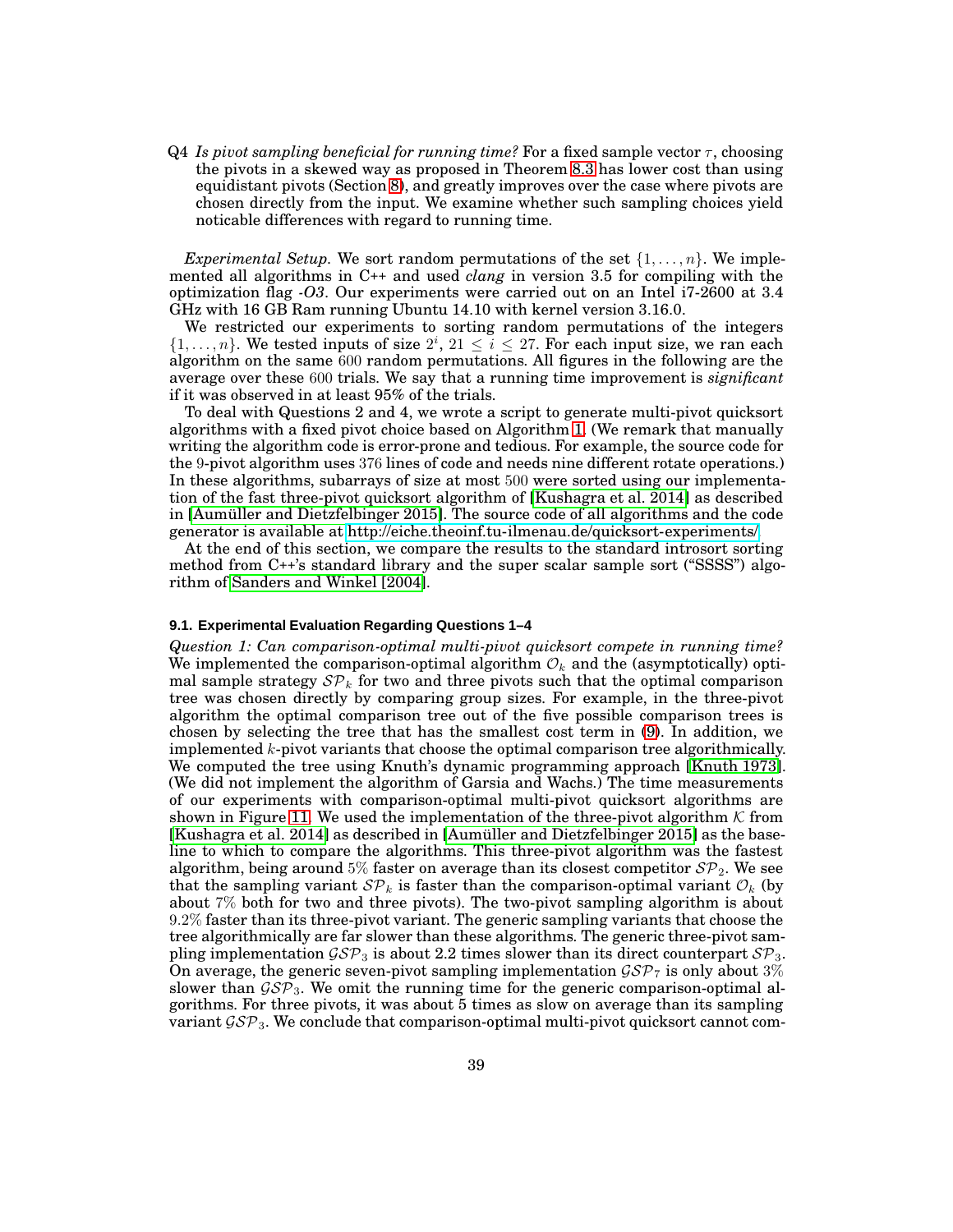

<span id="page-39-0"></span>Fig. 11. Running time experiments for sorting inputs of size  $2^i$  for  $21 \le i \le 27$ . The algorithms shown are three- ( $\mathcal{GSP}_3$ ) and seven-pivot ( $\mathcal{GSP}_7$ ) algorithms that compute the optimal comparison tree and use the sampling approach, two- and three-pivot variants of the optimal algorithm  $\mathcal{O}_k$  and its sampling variant  $\mathcal{SP}_k$ that choose the optimal comparison tree directly, and the three-pivot algorithm  $K$  of [\[Kushagra et al. 2014\]](#page-44-6) as described in [\[Aumüller and Dietzfelbinger 2015\]](#page-44-7). Each data point is the average over 600 trials. Times are scaled by  $n \ln n$ .

pete in running time when sorting random permutations of integers, especially when the comparison tree is chosen algorithmically.

*Question 2: How do running times of multi-pivot quicksort algorithms compare?* The time measurements of our experiments based on  $k$ -pivot quicksort algorithms generated automatically from Algorithm [1](#page-21-0) are shown in Figure [12.](#page-40-0) With respect to average running time, we see that the variants using four and five pivots are fastest. On average the 5-pivot algorithm is about  $1\%$  slower than the 4-pivot algorithm. However, there is no significant difference in running time between these two variants. On average, the 3-pivot and 2-pivot algorithm are 3.5% and 3.7% slower than the 4-pivot quicksort algorithm. The 6- and 7-pivot algorithms are about 5.0% slower. It follows the 8-pivot algorithm (6.5% slower), the 9-pivot algorithm (8.5% slower), classical quicksort  $(11.0\%$  slower), and the 15-pivot algorithm  $(15.5\%$  slower). If we only consider significant differences in running time, these figures must be decreased by about  $1-2\%$ . These results are in line with our study of scanned elements in Section [7,](#page-18-0) see in particular the second column of Table [III.](#page-29-1) This shows that the cost measure "scanned elements" describes observed running time differences very well. For a larger number of pivots, additional work, e.g., finding and sorting the pivots, seems to have a noticeable influence on running time. For example, according to the average number of scanned elements the 15-pivot quicksort should not be slower than classical quicksort.

*Question 3: Is the extremal comparison tree faster than the balanced comparison tree?* We report on an experiment regarding that compared a 7-pivot algorithm using the extremal comparison tree and a 7-pivot algorithm using the balanced comparison tree. For inputs of size  $n = 2^{27}$ , the 7-pivot quicksort algorithm with the extremal tree was at least 2% faster than the 7-pivot algorithm with the balanced tree in 95% of the runs. The difference in running time is thus not large, but statistically significant.

*Question 4: Is pivot sampling beneficial for running time?* Before reporting on the results of our experiments, we want to stress that comparing the overhead incurred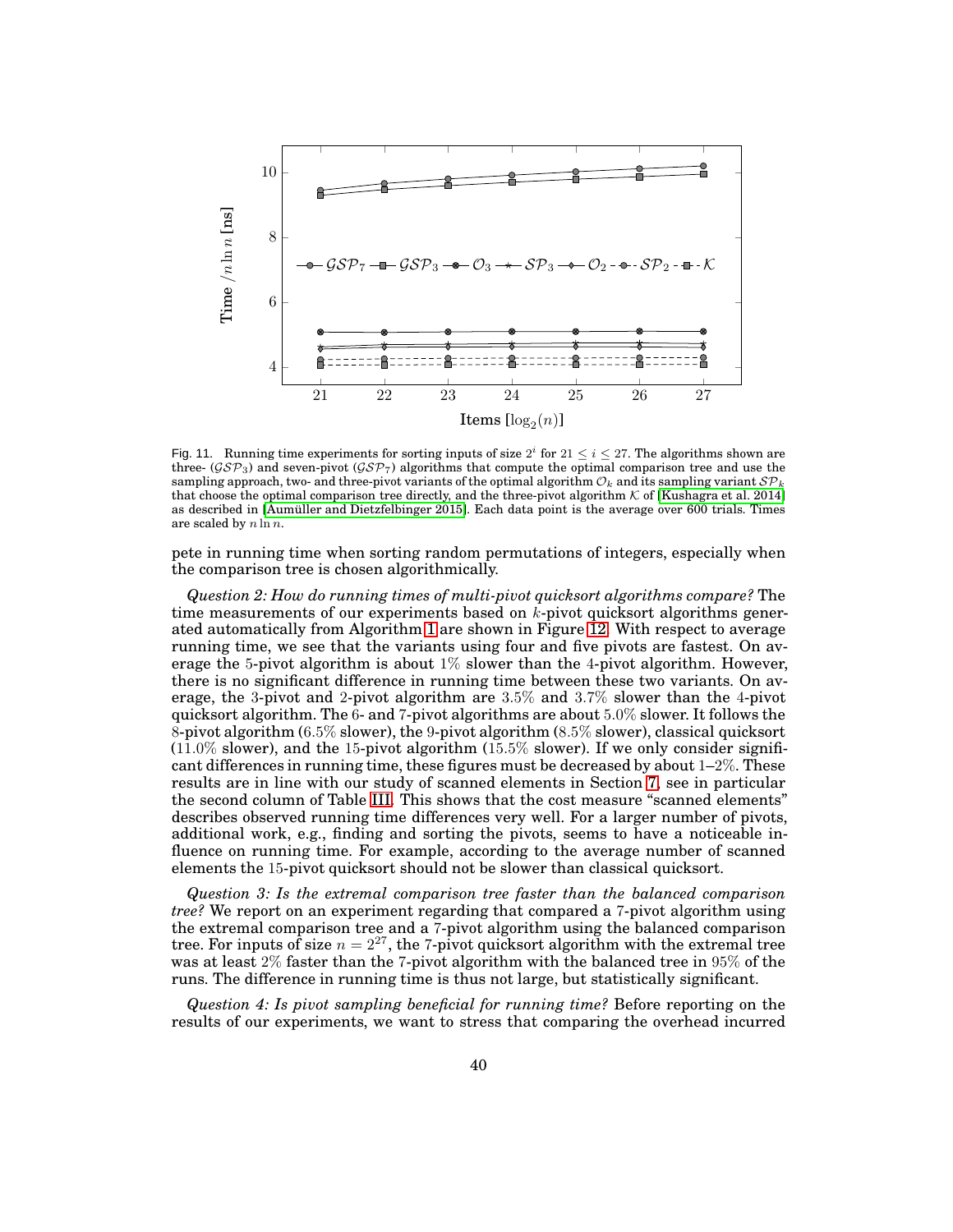

<span id="page-40-0"></span>Fig. 12. Running time experiments for k-pivot quicksort algorithms based on the "Exchange<sub>k</sub>" partitioning strategy. Each data point is the average over 600 trials. Times are scaled by  $n \ln n$ . Top: Running times for sorting inputs of size  $2^i$  for  $21 \leq i \leq 27$ . Bottom: Running times from top with respect to the number of pivots used for sorting inputs of size  $2^{27}$ .

by sorting a larger sample to the benefits of having better pivots is very difficult from a theoretical point of view because of the influence of lower-order terms to the sorting cost. In these experiments we observed that sampling strategies that make the groups closer to the center larger improved the running time more significantly than balanced samples, which validates our findings from Section [8.](#page-30-0) However, the benefits regarding empirical running time observed when pivots are chosen from a small sample are minimal. Compared to choosing pivots directly from the input, the largest improvements in running time were observed for the 7- and 9-pivot algorithms. For these algorithms, the running time could be improved by about 3% by choosing pivots from a sample of size 13 or 15. For example, Fig. [13](#page-41-0) depicts the running times we obtained for variants using seven pivots and different sampling vectors. In some cases, e.g., for the 4-pivot algorithm, we could not observe any improvements by sampling pivots.<sup>[13](#page-40-1)</sup>

<span id="page-40-1"></span><sup>&</sup>lt;sup>13</sup>Note that sampling improves the cache behavior. For example, the 4-pivot algorithm without sampling incurred 10% more L1 cache misses, 10% more L2 cache misses, and needed 7% more instructions than the 4-pivot algorithm with sampling vector  $(0, 0, 1, 1, 0)$ . Still, it was  $2\%$  faster in experiments. The reason might be that it made 7% less branch mispredictions.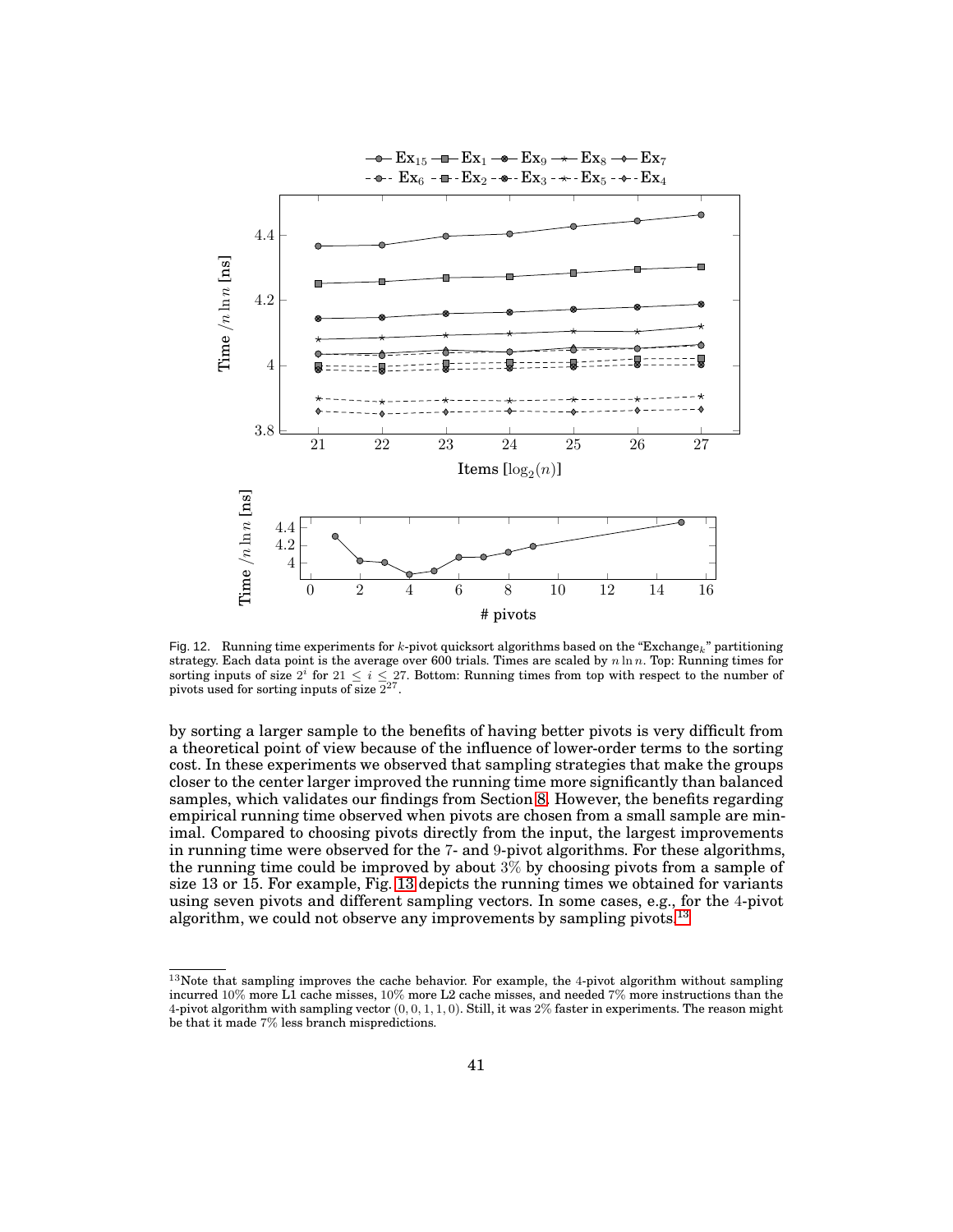

<span id="page-41-0"></span>Fig. 13. Running time experiments for different sampling strategies for the 7-pivot quicksort algorithm based on the "Exchange<sub>7</sub>" partitioning strategy. Each line represents the running time measurements obtained with the given  $\tau$  sampling vector. Each data point is the average over 600 trials. Times are scaled by  $n \ln n$ .

#### **9.2. Comparison with Other Methods**

Here, we report on experiments in which the algorithms from before were compared with other quicksort-based algorithms known from the literature. For the comparison, we used the std::sort implementation found in C++'s standard STL (from gcc), the YBB algorithm from [\[Nebel et al. 2015,](#page-45-5) Figure 4], the two-pivot algorithm from [\[Aumüller and Dietzfelbinger 2015,](#page-44-7) Algorithm 3], the three-pivot algorithm of [\[Kushagra et al. 2014\]](#page-44-6), see [\[Aumüller and Dietzfelbinger 2015,](#page-44-7) Algorithm 8], and an implementation of the super scalar sample sort algorithm of [Sanders and Winkel \[2004\]](#page-45-3) with basic source code for classifications provided by Timo Bingmann. Algorithm std::sort is an introsort implementation, which combines quicksort with a heapsort fallback when subproblem sizes decrease too slowly. As explained in [\[Sanders and Winkel 2004\]](#page-45-3), using a large number of pivots in a sample sort approach can be implemented to exploit *data independence* (classifications are decoupled from each other) and *predicated move instructions*, which reduce branch mispredictions in the classification step. See the source code at <http://eiche.theoinf.tu-ilmenau.de/quicksort-experiments/> for details.

Figure [14](#page-42-0) shows the measurements we got for these algorithms.<sup>[14](#page-41-1)</sup> We see that std::sort is by far the slowest algorithm. Of course, it is slowed down by special precautions for inputs that are not random or have equal entries. (Such precautions have not been taken in the other implementations.) Next come the two dual-pivot quicksort algorithms. The three-pivot algorithm of [\[Kushagra et al. 2014\]](#page-44-6) is a little bit faster than the automatically generated three-pivot quicksort algorithm, but a little slower than the automatically generated four-pivot quicksort algorithm. (This shows

<span id="page-41-1"></span><sup>14</sup>We used *gcc* version 4.9 to compile the YBB algorithm and the super scalar sample sort algorithm. For both algorithms, the executable obtained by compiling with *clang* was much slower. For the YBB algorithm, compiling with the compiler flag *-O3* was fastest, while for SSSS flags *-O3 -funroll-loops* was fastest.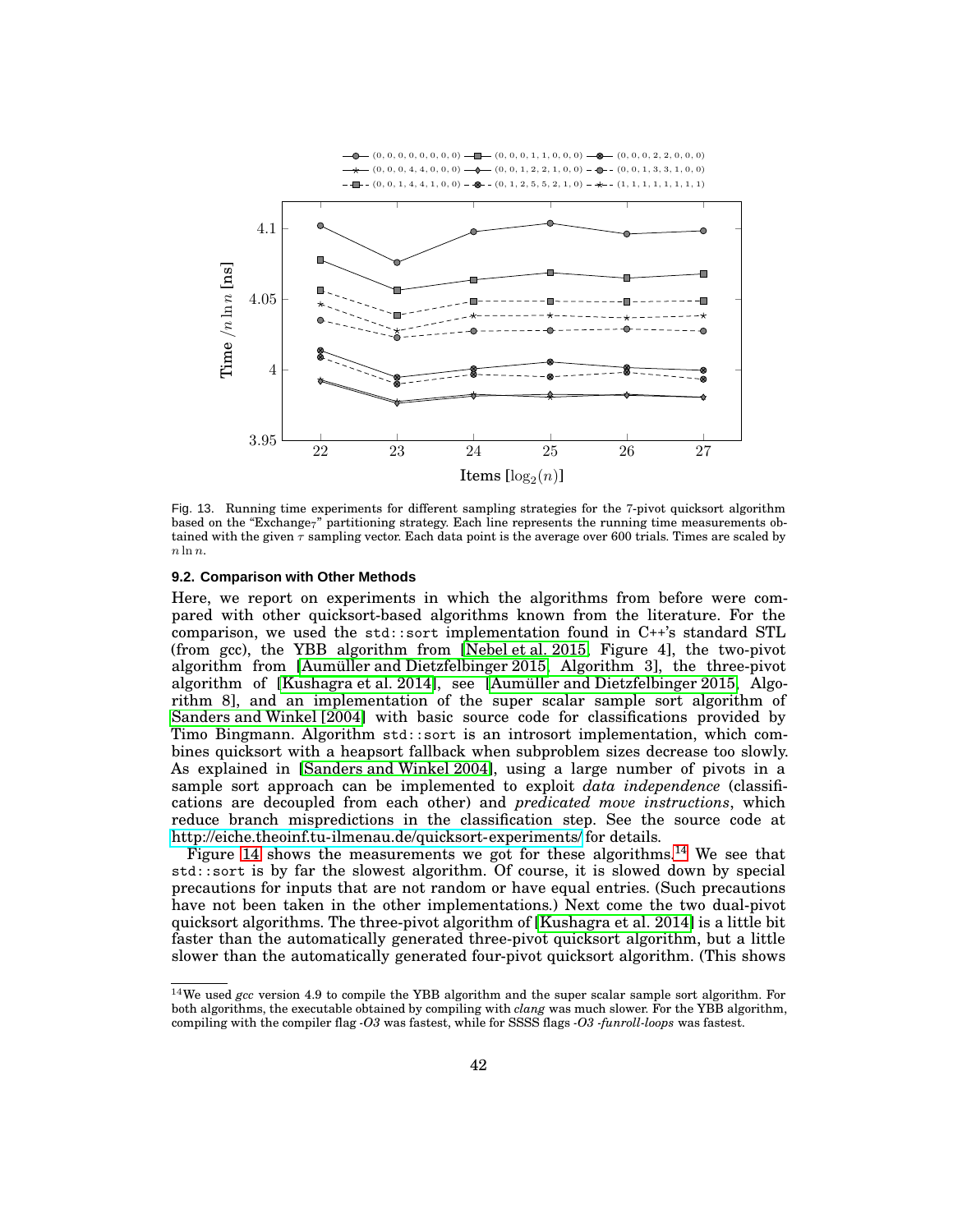

<span id="page-42-0"></span>Fig. 14. Running time experiments for different quicksort-based algorithms compared to the "Exchange<sub>k</sub>" partitioning strategies  $Ex_3$  and  $Ex_4$ . The plot includes the average running time of  $C++s$  std::sort implementation ("stdsort"), the YBB algorithm ("YBB"), the dual-pivot quicksort algorithm from [\[Aumüller and Dietzfelbinger 2015,](#page-44-7) Algorithm 3] ("L"), the three-pivot quicksort algorithm from Kushagra et al. ("K"), and the super-scalar sample sort variant of [\[Sanders and](#page-45-3) Winkel 2004] using 127 pivots ("SSSS<sub>127</sub>"). Each data point is the average over 600 trials. Times are scaled by  $n \ln n$ .

that the automatically generated quicksort algorithms do not suffer in performance compared to manually tuned implementations such as the three-pivot algorithm from [\[Kushagra et al. 2014\]](#page-44-6).) The implementation of the super scalar sample sort algorithm using 127 pivots of Sanders and Winkel is by far the fastest algorithms. However, it is only faster if classifications are stored in the first pass and no re-classifications take place in the second pass. Using 255 pivots is slightly slower, using 511 is much slower.

In conclusion, the experiments validated our theoretical results from before. It is interesting to see that the memory-related cost measure "scanned elements" comes closest to explain running times. It seems unlikely that algorithms based on the partitioning method from Algorithm [1](#page-21-0) provide drastic improvements in running time when used with more than five pivots. For sorting random permutations, the benefits of pivot sampling seem only minimal. When a lot of space and good compiler/architecture support is available, drastic improvements in running time are possible using two-pass quicksort variants such as the super scalar sample sort algorithm of [Sanders and Winkel \[2004\]](#page-45-3). During the process of reviewing this paper, a variant of a single-pivot quicksort algorithm with running time comparable to super scalar sample sort but without additional memory has been proposed by [Edelkamp and Weiß \[2016\]](#page-44-24). As in super scalar sample sort, the running time improvement comes from a trick to avoid branches.

### **10. CONCLUSION**

In this paper we studied the design space of multi-pivot quicksort algorithms and demonstrated how to analyze their sorting cost. In the first part we showed how to calculate the average comparison count of an arbitrary multi-pivot quicksort algorithm. We described optimal multi-pivot quicksort algorithms with regard to key comparisons. It turned out that calculating their average comparison count seems difficult already for four pivots (we resorted to experiments) and that they offer nor drastic improvement with respect to comparisons with respect to other methods. Similar improvements in key comparisons can be achieved by much simpler strategies such as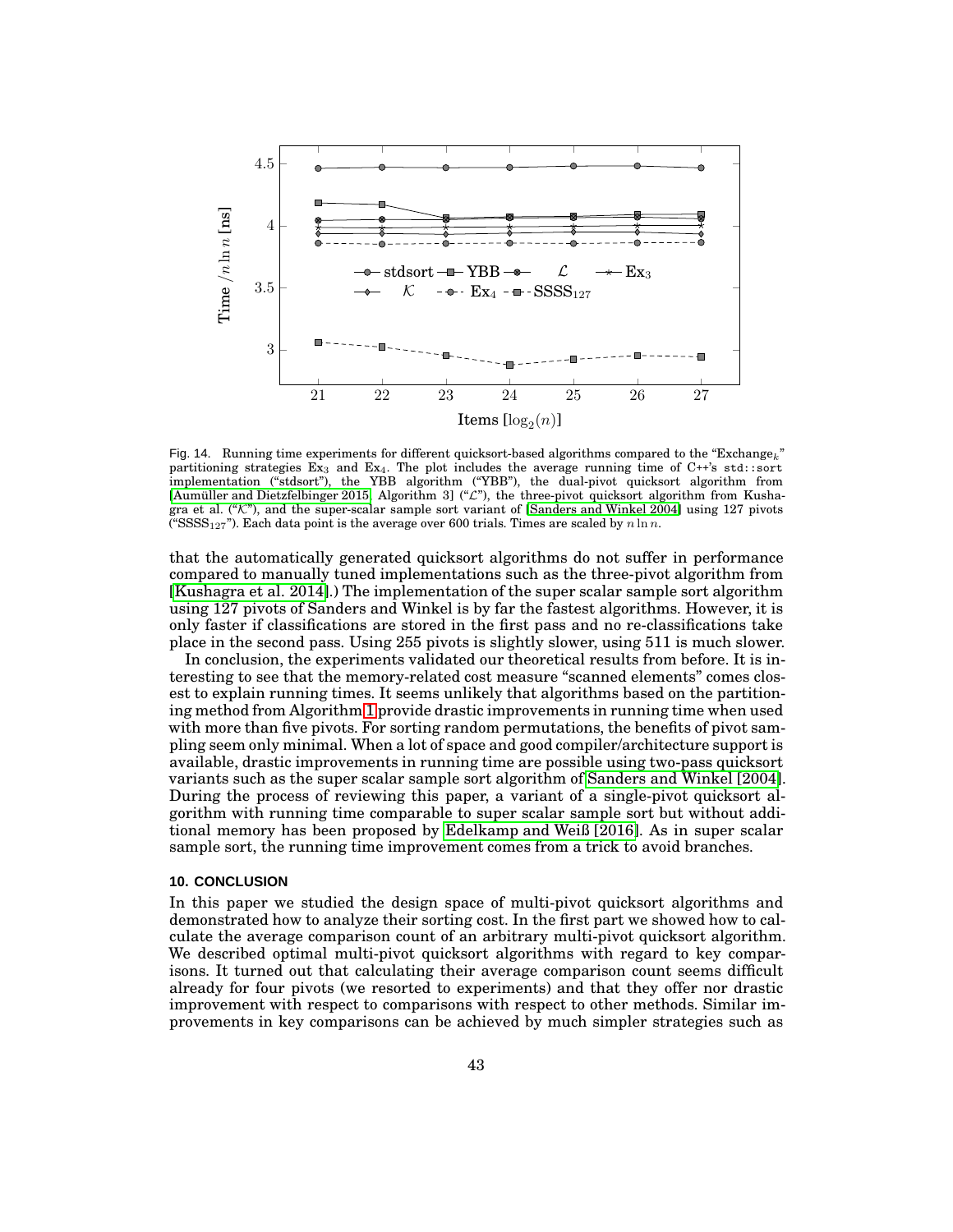the median-of- $k$  strategy for classical quicksort. From a running time point of view, comparison-optimal  $k$ -pivot quicksort is not competitive in running time to simpler quicksort variants that, e.g., use some fixed comparison tree, even when we bypass the computation of an optimal comparison tree. In the second part we switched our viewpoint and studied the problem of rearranging entries to obtain a partition of the input. We analyzed a one-pass algorithm (Algorithm [1\)](#page-21-0) with respect to the cost measures "scanned elements", "write accesses", and "assignments". For the second and third cost measure, we found that the cost increases with an increasing number of pivots. The first cost measure turned out to be more interesting. Using Algorithm [1](#page-21-0) with three or five pivots was particularly good, and we asserted that "scanned elements" correspond to L1 cache misses in practice. Experiments revealed that there is a high correlation to observed running times. In the last part of this paper, we discussed the influence of pivot sampling to sorting cost. With respect to comparisons we showed that for every comparison tree we can describe a pivot choice such that the cost is optimal. With regard to the number of scanned elements, we noticed that pivots should be chosen such that they make groups closer to the center larger. To determine element groups, the extremal comparison tree should be used. We conjectured that this choice of tree is also best when we consider as cost the sum of comparisons and scanned elements.

For future work, it would be very interesting to see how the optimal average comparison count of k-pivot quicksort can be calculated analytically, cf.  $(12)$ . The situation seems to be much more complicated than for dual-pivot quicksort, for which [Aumüller et al. \[2016\]](#page-44-25) were able to obtain the *exact* average comparison count in very recent work. With respect to the rearrangement problem, it would be interesting to identify an optimal algorithm that shifts as few elements as possible to rearrange an input. With respect to pivot sampling, we conjecture that the extremal tree minimizes the sorting cost when counting comparisons and scanned elements. This is true for up to nine pivots, but it remains open to prove it for general values of  $k$ . From an empirical point of view, it would be interesting to test multi-pivot quicksort algorithms on input distributions that are not random permutations, but have some kind of "presortedness" or contain equal keys. Very recent work [\[Edelkamp and Weiß 2016\]](#page-44-24) showed that our variants perform worse on inputs containing equal elements than other standard approaches. How to deal with these elements efficiently should be investigated in a separate study on the topic. Initial experiments for two and three pivots showed that running times greatly improve when we make sure that whenever two pivots are the same, we put all elements equal to these pivots between them and avoid the recursive call. However, there any many ways of doing this and it would be very interesting to see what turns out to be most efficient both in theory and in practice. Again with respect to running times, a key technique in algorithm engineering is to avoid branch mispredictions. Techniques that do this have been successfully applied in super scalar sample sort [\[Sanders and Winkel 2004\]](#page-45-3), tuned quicksort [\[Elmasry et](#page-44-26) al. 2012], and the recent "Block Quicksort" algorithm [\[Edelkamp and Weiß 2016\]](#page-44-24). It would be interesting to see how one can apply these techniques for multi-pivot quicksort for a small number of two to five pivots.

### **Acknowledgements**

We thank Sebastian Wild for many interesting discussions and his valuable comments on an earlier version of this manuscript. In particular, the general partitioning algorithm from Section [7](#page-18-0) evolved from discussions with him at Dagstuhl Seminar 14091. We also thank Conrado Martínez and Markus Nebel for interesting discussions and comments on multi-pivot quicksort. In addition, we thank Timo Bingmann for providing source code. We thank the referees of this submission for their insightful comments, which helped a lot in improving the presentation and focusing on the main insights.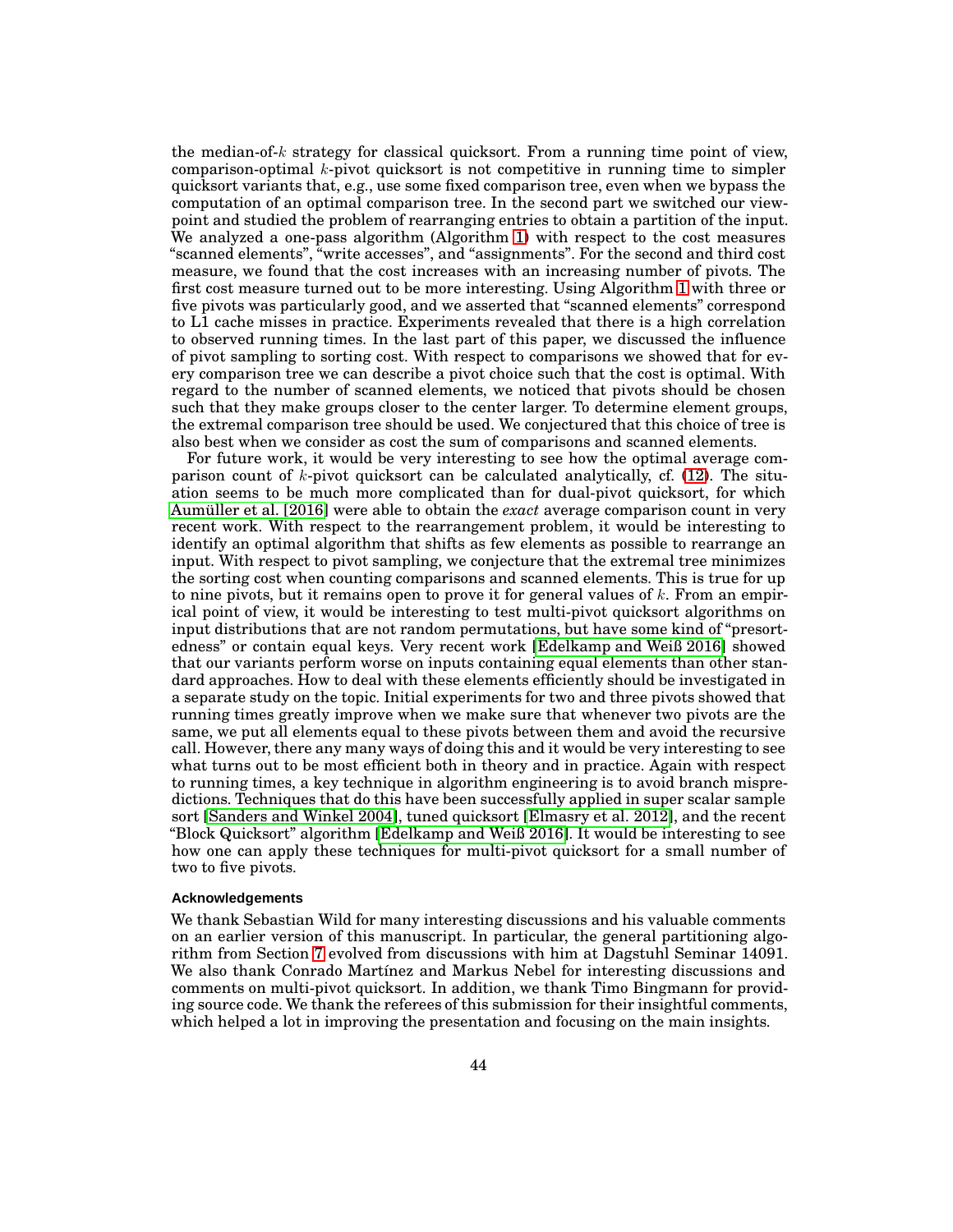#### **REFERENCES**

- <span id="page-44-10"></span>Martin Aumüller and Martin Dietzfelbinger. 2013. Optimal Partitioning for Dual Pivot Quicksort. In *Proc. of the 40th International Colloquium on Automata, Languages and Programming (ICALP'13)*. Springer, 33–44.
- <span id="page-44-7"></span>Martin Aumüller and Martin Dietzfelbinger. 2015. Optimal Partitioning for Dual-Pivot Quicksort. (2015). To appear in ACM Transactions on Algorithms, preprint available at [http://arxiv.org/abs/1303.5217.](http://arxiv.org/abs/1303.5217)
- <span id="page-44-25"></span>Martin Aumüller, Martin Dietzfelbinger, Clemens Heuberger, Daniel Krenn, and Helmut Prodinger. 2016. Counting Zeros in Random Walks on the Integers and Analysis of Optimal Dual-Pivot Quicksort. *CoRR* abs/1602.04031 (2016).<http://arxiv.org/abs/1602.04031> To appear in AofA'16.
- <span id="page-44-20"></span>Martin Aumüller. 2015. *On the Analysis of Two Fundamental Randomized Algorithms: Multi-Pivot Quicksort and Efficient Hash Functions*. Ph.D. Dissertation. Technische Universität Ilmenau.
- <span id="page-44-12"></span>Jon L. Bentley and M. Douglas McIlroy. 1993. Engineering a sort function. *Software: Practice and Experience* 23, 11 (1993), 1249–1265.
- <span id="page-44-2"></span>Jon Louis Bentley and Robert Sedgewick. 1997. Fast Algorithms for Sorting and Searching Strings. In *Proc. of the Eighth Annual ACM-SIAM Symposium on Discrete Algorithms (SODA'97).* ACM, 360–369.
- <span id="page-44-9"></span>Joshua Bloch. 2015. (2015). Personal Communication.
- <span id="page-44-21"></span>Edsger W. Dijkstra. 1976. *A Discipline of Programming*. Prentice-Hall.
- <span id="page-44-14"></span>Devdatt P. Dubhashi and Alessandro Panconesi. 2009. *Concentration of Measure for the Analysis of Randomized Algorithms*. Cambridge University Press.
- <span id="page-44-24"></span>Stefan Edelkamp and Armin Weiß. 2016. BlockQuicksort: How Branch Mispredictions don't affect Quicksort. *CoRR* abs/1604.06697 (2016).<http://arxiv.org/abs/1604.06697>
- <span id="page-44-26"></span>Amr Elmasry, Jyrki Katajainen, and Max Stenmark. 2012. Branch Mispredictions Don't Affect Mergesort. In *Experimental Algorithms - 11th International Symposium, SEA 2012, Bordeaux, France, June 7-9, 2012. Proceedings*. 160–171. DOI:[http://dx.doi.org/10.1007/978-3-642-30850-5\\_15](http://dx.doi.org/10.1007/978-3-642-30850-5_15)
- <span id="page-44-23"></span>Agner Fog. 2014. 4. Instruction tables. [http://www.agner.org/optimize/instruction\\_tables.pdf.](http://www.agner.org/optimize/instruction_tables.pdf) (2014).
- <span id="page-44-4"></span>W. D. Frazer and A. C. McKellar. 1970. Samplesort: A Sampling Approach to Minimal Storage Tree Sorting. *J. ACM* 17, 3 (July 1970), 496–507. DOI:<http://dx.doi.org/10.1145/321592.321600>
- <span id="page-44-17"></span>Adriano M. Garsia and Michelle L. Wachs. 1977. A New Algorithm for Minimum Cost Binary Trees. *SIAM J. Comput.* 6, 4 (1977), 622–642. DOI:<http://dx.doi.org/10.1137/0206045>
- <span id="page-44-22"></span>Ronald L. Graham, Donald E. Knuth, and Oren Patashnik. 1994. *Concrete mathematics - a foundation for computer science (2. ed.)*. Addison-Wesley.
- <span id="page-44-3"></span>Pascal Hennequin. 1991. *Analyse en moyenne d'algorithmes: tri rapide et arbres de recherche*. Ph.D. Dissertation. Ecole Politechnique, Palaiseau.
- <span id="page-44-0"></span>C. A. R. Hoare. 1962. Quicksort. *Comput. J.* 5, 1 (1962), 10–15.
- <span id="page-44-16"></span>T. C. Hu and A. C. Tucker. 1971. Optimal Computer Search Trees and Variable-Length Alphabetical Codes. *SIAM J. Appl. Math.* 21, 4 (1971), 514–532.
- <span id="page-44-13"></span>Vasileios Iliopoulos. 2014. A note on multipivot Quicksort. *CoRR* abs/1407.7459 (2014).
- <span id="page-44-18"></span>Kanela Kaligosi and Peter Sanders. 2006. How Branch Mispredictions Affect Quicksort. In *Proc. of the 14th Annual European Symposium on Algorithms (ESA'06)*. Springer, 780–791.
- <span id="page-44-15"></span>Donald E. Knuth. 1973. *The Art of Computer Programming, Volume III: Sorting and Searching*. Addison-Wesley.
- <span id="page-44-6"></span>Shrinu Kushagra, Alejandro López-Ortiz, Aurick Qiao, and J. Ian Munro. 2014. Multi-Pivot Quicksort: Theory and Experiments. In *Proc. of the 16th Meeting on Algorithms Engineering and Experiments (ALENEX'14)*. SIAM, 47–60.
- <span id="page-44-11"></span>Anthony LaMarca and Richard E. Ladner. 1999. The Influence of Caches on the Performance of Sorting. *J. Algorithms* 31, 1 (1999), 66–104.
- <span id="page-44-5"></span>Nikolaj Leischner, Vitaly Osipov, and Peter Sanders. 2010. GPU sample sort. In *24th IEEE International Symposium on Parallel and Distributed Processing, IPDPS 2010, Atlanta, Georgia, USA, 19-23 April 2010 - Conference Proceedings*. 1–10. DOI:<http://dx.doi.org/10.1109/IPDPS.2010.5470444>
- <span id="page-44-19"></span>David Levinthal. 2009. Performance Analysis Guide for Intel Core i7 Processor and Intel Xeon 5500 processors. [https://software.intel.com/sites/products/collateral/hpc/vtune/performance\\_analysis\\_guide.pdf.](https://software.intel.com/sites/products/collateral/hpc/vtune/performance_analysis_guide.pdf) (2009).
- <span id="page-44-8"></span>Conrado Martínez, Markus E. Nebel, and Sebastian Wild. 2015. Analysis of Branch Misses in Quicksort. In *Proc. of the 12th Meeting on Analytic Algorithmics and Combinatorics (ANALCO' 15)*.
- <span id="page-44-1"></span>Conrado Martínez and Salvador Roura. 2001. Optimal Sampling Strategies in Quicksort and Quickselect. *SIAM J. Comput.* 31, 3 (2001), 683–705.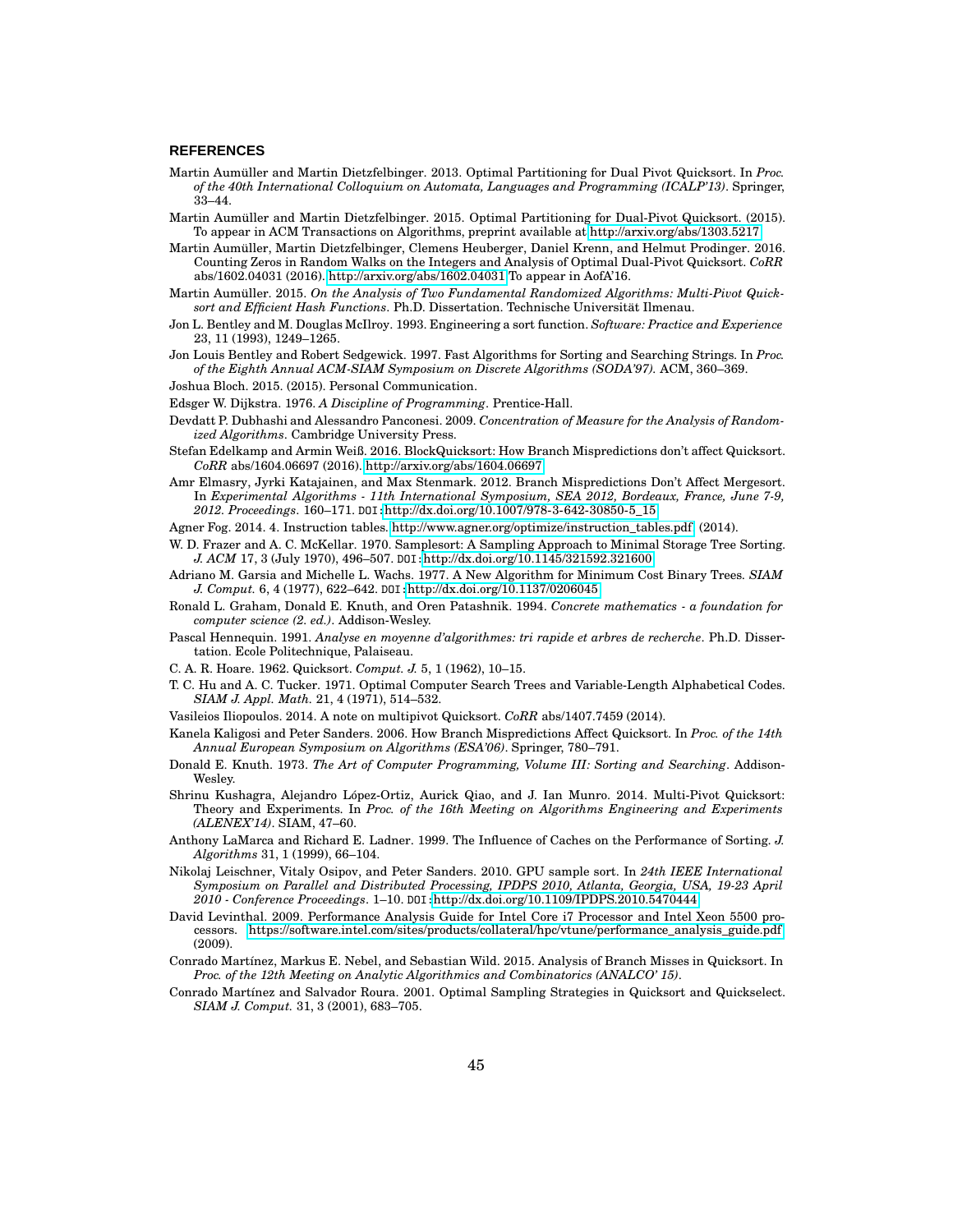- <span id="page-45-12"></span>Peter M. McIlroy, Keith Bostic, and M. Douglas McIlroy. 1993. Engineering Radix Sort. *Computing Systems* 6, 1 (1993), 5–27.
- <span id="page-45-5"></span>Markus E. Nebel, Sebastian Wild, and Conrado Martínez. 2015. Analysis of Pivot Sampling in Dual-Pivot Quicksort: A Holistic Analysis of Yaroslavskiy's Partitioning Scheme. *Algorithmica* (2015), 1–52.

<span id="page-45-11"></span>Naila Rahman. 2002. Algorithms for Hardware Caches and TLB. In *Algorithms for Memory Hierarchies, Advanced Lectures [Dagstuhl Research Seminar, March 10-14, 2002]*. 171–192.

- <span id="page-45-9"></span>Salvador Roura. 2001. Improved master theorems for divide-and-conquer recurrences. *J. ACM* 48, 2 (2001), 170–205.
- <span id="page-45-3"></span>Peter Sanders and Sebastian Winkel. 2004. Super Scalar Sample Sort. In *Proc. of the 12th Annual European Symposium on Algorithms (ESA'04)*. Springer, 784–796.

<span id="page-45-0"></span>Robert Sedgewick. 1975. *Quicksort*. Ph.D. Dissertation. Standford University.

<span id="page-45-1"></span>Robert Sedgewick. 1977. Quicksort with Equal Keys. *SIAM J. Comput.* 6, 2 (1977), 240–268.

<span id="page-45-6"></span>Kok-Hooi Tan. 1993. *An asymptotic analysis of the number of comparisons in multipartition quicksort*. Ph.D. Dissertation. Carnegie Mellon University.

<span id="page-45-7"></span>M. H. van Emden. 1970. Increasing the efficiency of quicksort. *Commun. ACM* 13, 9 (Sept. 1970), 563–567.

<span id="page-45-2"></span>Sebastian Wild and Markus E. Nebel. 2012. Average case analysis of Java 7's dual pivot quicksort. In *Proc. of the 20th European Symposium on Algorithms (ESA'12)*. 825–836.

<span id="page-45-8"></span>Sebastian Wild, Markus E. Nebel, and Ralph Neininger. 2015. Average Case and Distributional Analysis of Dual-Pivot Quicksort. *ACM Transactions on Algorithms* 11, 3 (2015), 22.

<span id="page-45-4"></span>Vladimir Yaroslavskiy. 2009. (2009).<http://permalink.gmane.org/gmane.comp.java.openjdk.core-libs.devel/2628>

## <span id="page-45-10"></span>**A. SOLVING THE GENERAL QUICKSORT RECURRENCE**

In Section [2](#page-6-0) we have shown that the sorting cost of  $k$ -pivot quicksort follows the recurrence:

$$
\mathbf{E}(C_n) = \mathbf{E}(P_n) + \frac{1}{\binom{n}{k}} \sum_{i=0}^{n-k} (k+1) \binom{n-i-1}{k-1} \mathbf{E}(C_i).
$$

We will use the continuous Master theorem of [Roura \[2001\]](#page-45-9) to solve this recurrence. For completeness, we give the CMT below:

THEOREM A.1 ([M[ARTÍNEZ AND](#page-44-1) ROURA 2001, THEOREM 18]). Let  $F_n$  be recur*sively defined by*

$$
F_n = \begin{cases} b_n, & \text{for } 0 \le n < N, \\ t_n + \sum_{j=0}^{n-1} w_{n,j} F_j, & \text{for } n \ge N, \end{cases}
$$

 $where\ the\ toll\ function\ t_n\ satisfies\ t_n\sim K n^\alpha\log^\beta(n)\ as\ n\to\infty\ for\ constants\ K\neq0,\alpha\geq0.$  $0, \beta > -1$ *. Assume there exists a function*  $w : [0,1] \to \mathbb{R}$  such that

$$
\sum_{j=0}^{n-1} \left| w_{n,j} - \int_{j/n}^{(j+1)/n} w(z) \, dz \right| = O(n^{-d}),\tag{32}
$$

for a constant  $d > 0$ . Let  $H := 1 - \int_0^1 z^\alpha w(z) \ dz.$  Then we have the following cases: $^{15}$  $^{15}$  $^{15}$ 

- (1) If  $H > 0$ , then  $F_n \sim t_n/H$ .
- (2) If  $H = 0$ , then  $F_n \sim (t_n \ln n)/\hat{H}$ , where

<span id="page-45-14"></span>
$$
\hat{H} := -(\beta + 1) \int_0^1 z^{\alpha} \ln(z) w(z) dz.
$$

<span id="page-45-13"></span><sup>&</sup>lt;sup>15</sup>Let  $f(n)$  and  $g(n)$  be two functions. We write  $f(n) \sim g(n)$  if  $f(n) = g(n) + o(g(n))$ . If  $f(n) \sim g(n)$ , we say that *"*f *and* g *are asymptotically equivalent."*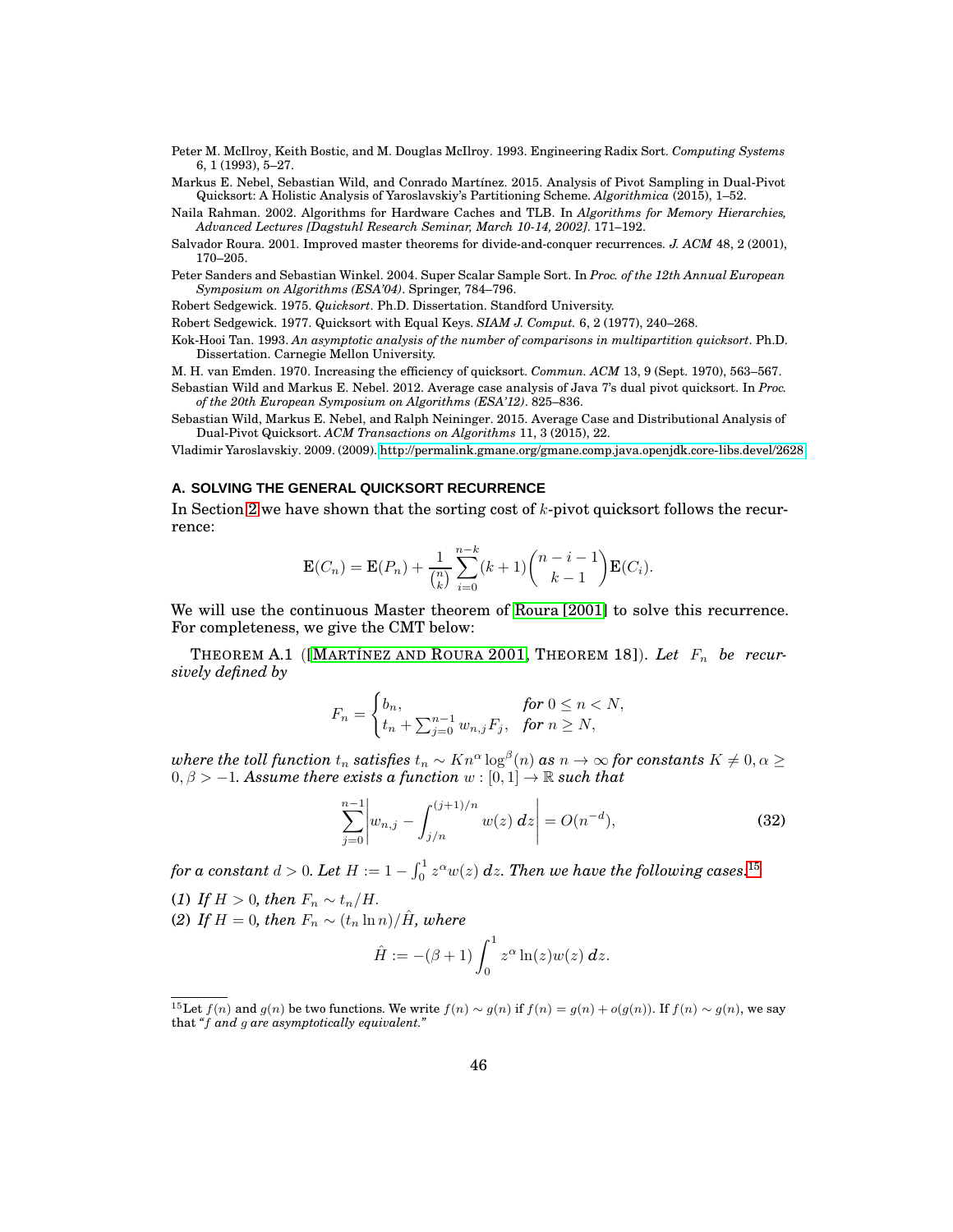(3) If  $H < 0$ , then  $F_n \sim \Theta(n^c)$  for the unique  $c \in \mathbb{R}$  with

$$
\int_0^1 z^c w(z) dz = 1.
$$

THEOREM A.2. *Let* A *be a* k*-pivot quicksort algorithm which has for each subarray of length n* partitioning cost  $\mathbf{E}(P_n) = a \cdot n + O(n^{1-\varepsilon})$ . Then

$$
\mathbf{E}(C_n) = \frac{1}{H_{k+1} - 1} a n \ln n + O(n),
$$

where  $H_{k+1} = \sum_{i=1}^{k+1} (1/i)$  is the  $(k+1)$ st harmonic number.

PROOF. By linearity of expectation we may obtain a solution for the recurrence for toll function  $t_{1,n} = a \cdot n$  and toll function  $t_{2,n} = K \cdot n^{1-\epsilon}$  separately and add the solutions.

For toll function  $t_{1,n}$ , we use the result of Hennequin [\[1991,](#page-44-3) Proposition III.9] that says that for partitioning cost  $a \cdot n + O(1)$  we get sorting cost  $\text{E}(C_{1,n}) = \frac{a}{H_{k+1}-1} n \ln n + O(1)$  $O(n)$ .

For  $t_{2,n}$ , we apply the CMT as follows. First, observe that Recurrence [\(2\)](#page-7-1) has weight

$$
w_{n,j} = \frac{(k+1) \cdot k \cdot (n-j-1) \cdot \ldots \cdot (n-j-k+1)}{n \cdot (n-1) \cdot \ldots \cdot (n-k+1)}.
$$

We define the shape function  $w(z)$  as suggested in [\[Roura 2001\]](#page-45-9) by

$$
w(z) = \lim_{n \to \infty} n \cdot w_{n,zn} = (k+1)k(1-z)^{k-1}.
$$

Using the Binomial theorem for asymptotic bounds, we note that for all  $z \in [0,1]$ :

$$
|n \cdot w_{n,zn} - w(z)| \le k \cdot (k+1) \cdot \left| \frac{(n-zn-1)^{k-1}}{(n-k)^{k-1}} - (1-z)^{k-1} \right|
$$
  
\n
$$
= k \cdot (k+1) \cdot \left| \left( \frac{n(1-z)}{n-k} - \frac{1}{n-k} \right)^{k-1} - (1-z)^{k-1} \right|
$$
  
\n
$$
\le k \cdot (k+1) \cdot \left| \left( \frac{n(1-z)}{n-k} \right)^{k-1} - (1-z)^{k-1} + O(n^{-1}) \right|
$$
  
\n
$$
\le k \cdot (k+1) \cdot \left| (1-z)^{k-1} \cdot \left( \frac{1}{(1-\frac{k}{n})^{k-1}} - 1 \right) + O(n^{-1}) \right|
$$
  
\n
$$
\le k \cdot (k+1) \cdot \left| (1-z)^{k-1} \cdot \left( \frac{1}{1-O(n^{-1})} - 1 \right) + O(n^{-1}) \right|
$$
  
\n
$$
\le k \cdot (k+1) \cdot \left| (1-z)^{k-1} \cdot O(n^{-1}) + O(n^{-1}) \right| = O(n^{-1}).
$$